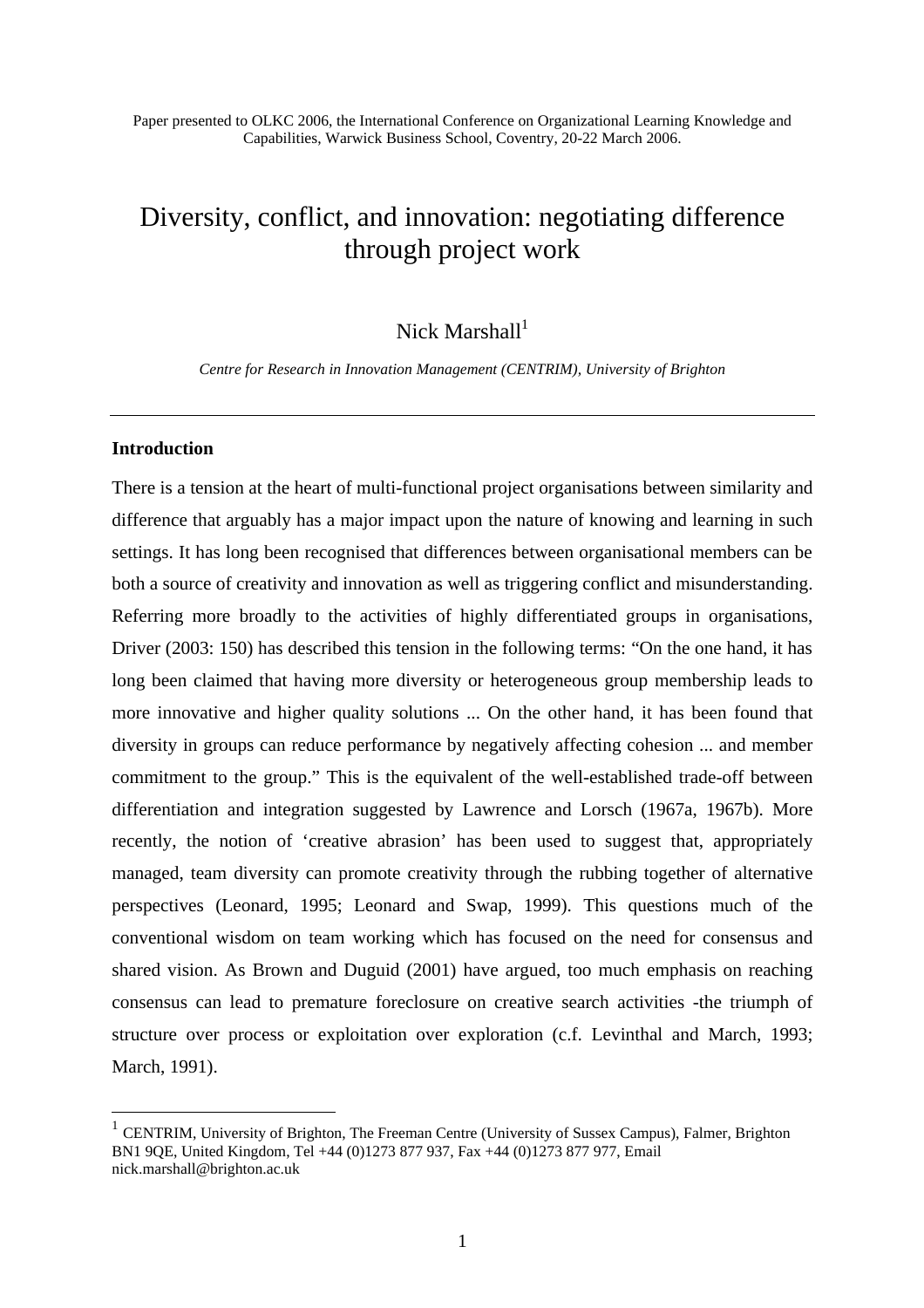However, while these are taken for granted as familiar organisational dilemmas, there is considerably less agreement about what the precise relationships are between difference, cohesion, knowing, and learning. The literature relevant to this issue is effectively divided into three strands: those who argue for the benefits of cohesion (e.g. Bettenhausen, 1991; Druskat and Pescosolido, 2002; Mohammed and Ringseis, 2001); those who support the advantages of diversity (e.g. Guzzo, 1986; Hoffman and Maier, 1961; Janis, 1972, 1982; Levine *et al.*, 1993); and those who seek some sort of middle ground (e.g. Austin, 1997; Jehn et al., 2000; Pelled, 1996). The first strand includes proponents of shared mental models who have argued that where these converge they "help team members determine appropriate actions, form expectations of each other, explain how the team operates, describe the current state of the team, and predict its future state" (Druskat and Pescosolido, 2002: 309). The implication is that cognitive convergence increases intersubjective understanding and reduces conflict, thus allowing for more effective interactions. In contrast, the second strand suggests that cognitive diversity in groups leads to enhanced decision-making outcomes by considering a wider range of possible alternatives, thus allowing for the emergence of new insights. The third strand includes those who have offered a more contingent understanding of the effects of group diversity, arguing that it is dependent on intervening conditions such as task type and degree of interdependence.

In attempting to resolve the debate the emphasis thus far in the literature has been on promoting the need for more empirical studies in an effort to determine some optimum level of diversity for enhancing group knowledge practices. This paper suggests that while such studies have provided some useful points of clarification, they are hamstrung by serious conceptual and methodological limitations that make it difficult to move the debate forward under the current terms of reference. In particular, despite their differences, many of the above accounts share a similar tendency towards static, functionalist explanations, in some cases allied with a narrow and ultimately individualised information-processing view of cognition, that is unequal to the task of providing a rich and dynamic understanding of the shifting interplay between diversity, conflict, and innovation in project settings. The sources of diversity (e.g. cognitive or informational, demographic, social-category-related, or valuebased), for example, are often treated as fixed categories that form passive and unchanging inputs to the processes of group interaction. Little consideration is given to the socially constituted character of similarities and differences between team members; how they are produced, reproduced, augmented, or undermined through ongoing social interactions; nor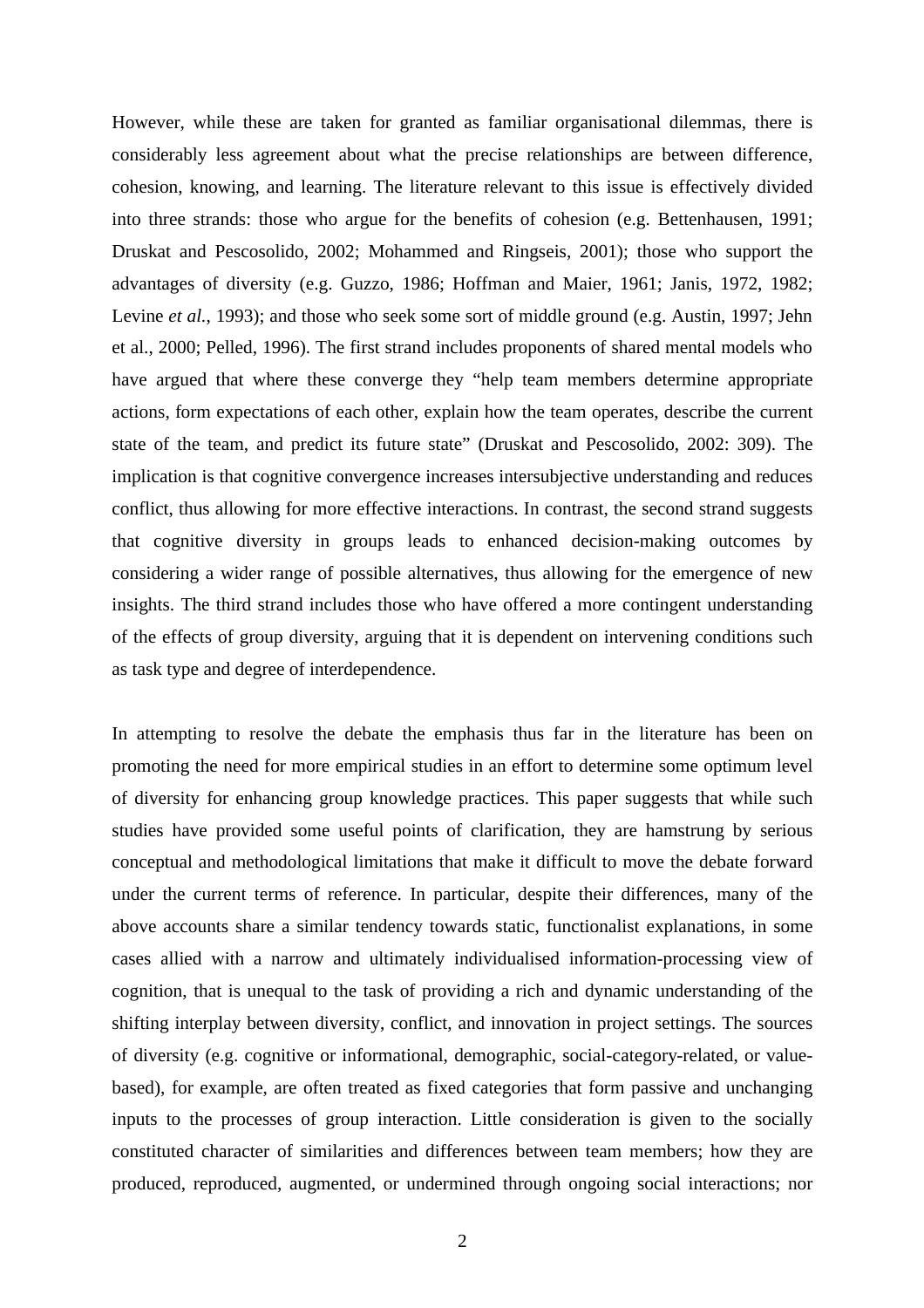how they are socially, historically, and geographically situated. By implication, many of these studies suggest that, providing the correct variables and relationships are identified, it is possible to identify some sort of universal formula for selecting suitably diverse teams for carrying out specific tasks. This is an attractive possibility for organisational practitioners, as attested to by the widespread popularity of the Myers-Briggs Type Indicator as a selection tool in many companies (Overholt, 2004). However, such essentialist thinking is poorly placed for understanding the unfolding practices of project teams in action.

In an attempt to get beyond current approaches to the differentiation-integration dilemma, this paper argues for a reconceptualisation informed by practice-based approaches to organisational knowledge (e.g. Cook and Yanow, 1993; Gherardi, 2000; Lave and Wenger, 1991; Orlikowski, 2002). The emphasis here shifts from the static to the dynamic, from the individual to the social, and from the universal to the situated. This suggests the need for a recasting of similarities and differences as unfolding social accomplishments that are intimately bound-up with the knowledgeable practices of those participating in specific social settings. To attempt to understand the implications of team diversity without providing an account of their origin and evolution relative to specific socio-cultural conditions is at best incomplete. To this end, practice-based approaches are able to draw upon a rich and varied tradition of social theory that offers insights into how practices are reproduced over time, but also transformed, through the unfolding activities of knowledgeable actors under local conditions of action and interaction (e.g. Berger and Luckmann, 1966; Bourdieu, 1977, 1992; Garfinkel, 1967; Giddens, 1979, 1984; Schutz and Luckmann, 1973; Weick, 1979, 1995). However, the paper concludes by arguing that practice-based approaches, by being overly reticent to make reference to the cognitive dimensions of practice for fear of reverting to individualistic, mentalist explanations, ignore a crucial element of both the reproductive and transformative capacity of social practices. The variably shared and distributed interpretive schemas that people dynamically bring to bear in making sense of the situations they find themselves in are central in understanding practices as performances that are neither freefloating nor wholly constrained by pre-existing patterns and routines.

The structure of the paper is as follows. The next section sets the scene by considering some of the earlier attempts within contingency theory to think about organisational similarities and differences in terms of the dilemma between differentiation and integration. The following section considers the more detailed attempts within the literature on group and team cognition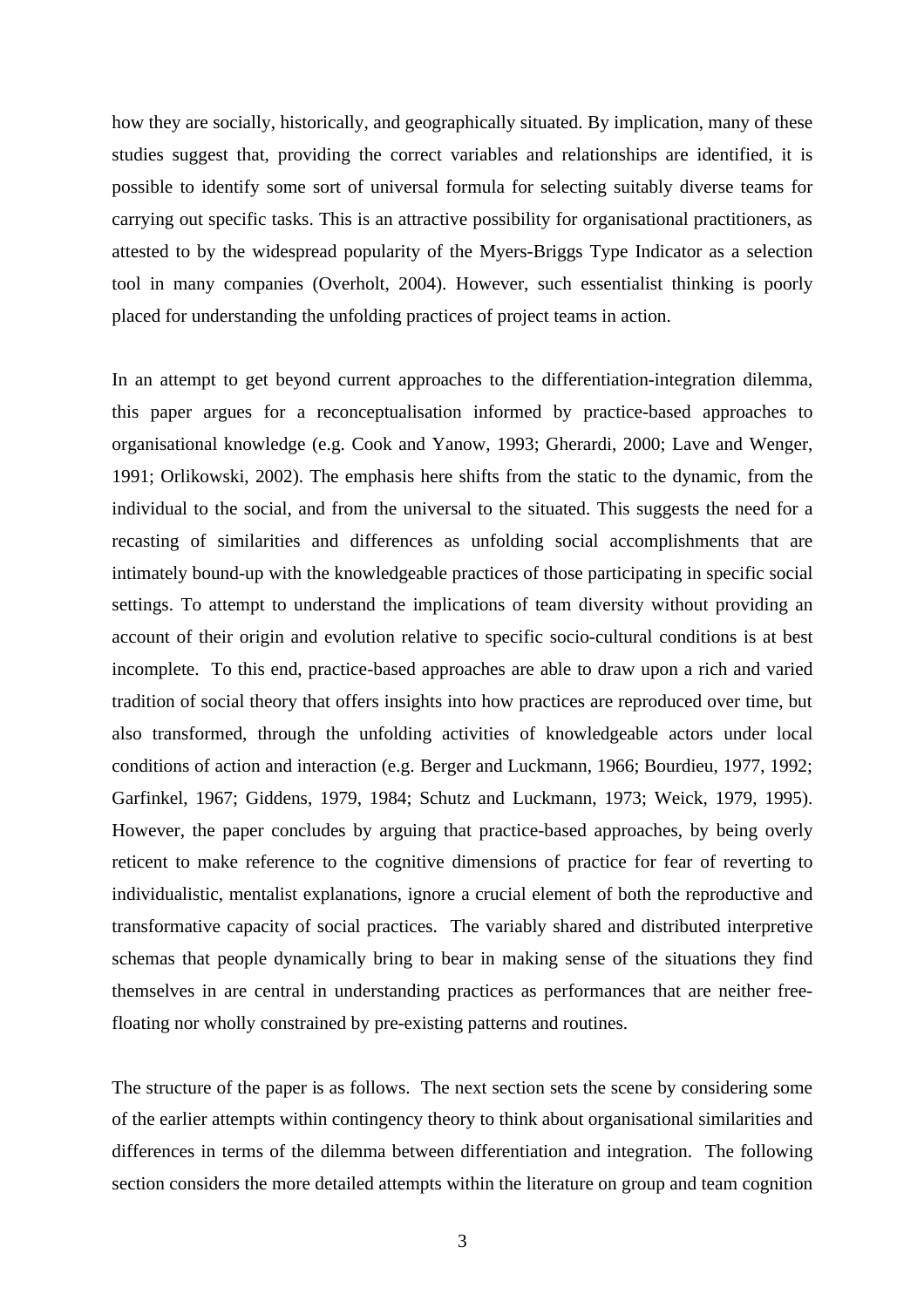to understand the precise implications of consensus and diversity on performance, concluding with an outline of the some of the weaknesses and omissions of these approaches. The paper then turns to an account of the practice-based critique of conventional cognitive approaches, arguing that this can be taken too far, and proposes the benefits of a selective integration between cognitive and practice-based approaches. By way of conclusion, the paper considers some of the implications of this for thinking about project team diversity.

#### **Revisiting the differentiation/integration dilemma**

The implications, both positive and negative, of organisational differentiation have been a long-standing topic in the study of organisations. Much classical organisation theory, for example, focused on the technical and economic advantages of differentiation (e.g. Fayol, 1949 [1930]; Gulick, 1937; Urwick, 1937). Increased specialisation and functionalisation, it was argued, were a consequence of the growing scale and scope of organisational activity. However, while there was some acknowledgement that the benefits of organisational differentiation were tempered by the heightened demands for co-ordination that arose as a result (e.g. Gulick, 1937; Marshall, 1920 [1890]), this dilemma was not explored in more detail until the later work of contingency theorists (e.g. Burns and Stalker, 1961; Lawrence and Lorsch, 1967a, 1967b; Thompson, 1967; Woodward, 1965). Indeed, classical theory was unlikely to investigate in any comprehensive way the issue of integration because, as March and Simon (1993 [1958], p. 44) argued, it relied on a formal model of organisation from which, "if taken literally, problems of coordination are eliminated". In contrast, contingency theorists, with their recognition of the multiplicity of organisational forms, were in a better position to consider the dilemmas of co-ordination as an open problem.

It was particularly with the writing of Lawrence and Lorsch (1967a, 1967b) that the tension between differentiation and integration took shape as a central theme in organisation theory. These writers also helped to highlight the social and psychological dimensions of integration in addition to its technical and economic aspects. As Davis and Newstrom (1985, p. 285, emphasis in original) suggested, "*[t]he benefits of specialization are largely economic and technical, but its disadvantages are primarily human*". Thus, for example, Lawrence and Lorsch (1967a, p. 11) observed that there is a tendency for differences in "cognitive and emotional orientation among managers in different functional departments" to develop. These differences in orientation can lead to communication difficulties and conflict between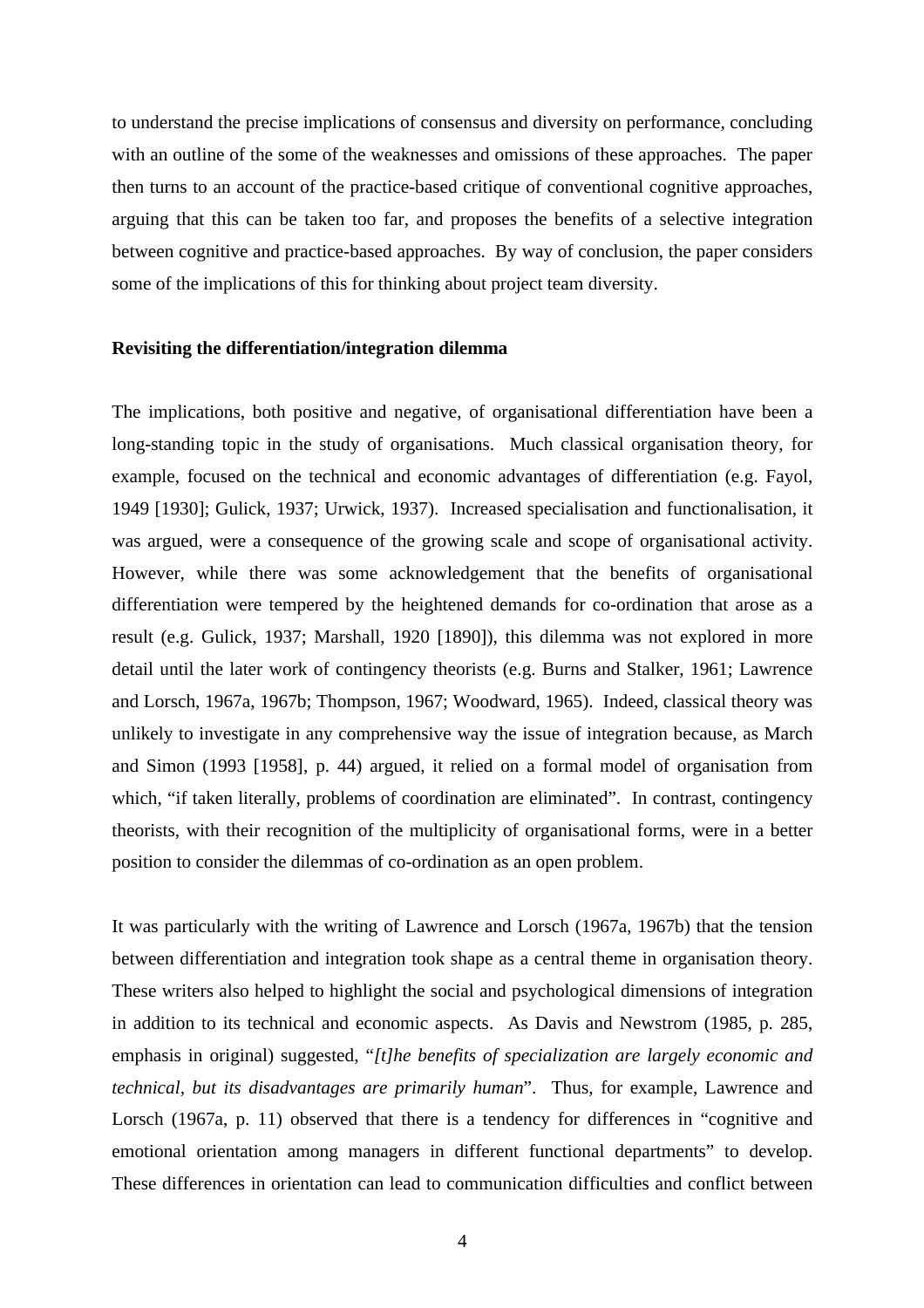functional groups, making integration more problematic. As Lawrence and Lorsch (1967b, p. 42) argued: "In complex organizations having differentiated subsystems with different goals, norms, and orientations, it appeared that inter-group conflict would be an inevitable part of organizational life". Having said that, there was also some recognition that not all conflict is necessarily dysfunctional and fragmenting. Using the typology of conflict resolution modes proposed by Blake and Mouton (1964), they predicted, perhaps counter-intuitively, "that the use of confrontation as the typical mode of conflict resolution would be an effective integrative procedure. The more confrontation and problem-solving that occurred within an organization, the more effective would be its integrative procedures" (Lawrence and Lorsch, 1967b, p. 42). We can see here the beginning of a link between conflict and problem-solving, with the former providing an impetus to the latter when it takes the form of a direct confrontation of interests and perspectives. This contrasts with either the resolution of conflict by force or the smoothing over of differences; behaviours that were found to be less integrative than confrontation.

However, despite beginning to consider some of the links between group relations, conflict, and problem-solving, Lawrence and Lorsch (1967a, 1967b) never fully elaborated this line of argument. Consistent with contingency theory's preoccupation with the fit between organisational structure and different environmental conditions, they mainly identified structural responses to the difficulties of integration and inter-departmental communication without really exploring the psychosocial dynamics of intra-organisational relations in any great detail. As a result, although they included multi-functional projects and taskforces among their list of integrating devices, it almost appears that the mere existence of such mechanisms would itself solve the problem regardless of how they are actually patterned and evolve through social action and interaction. There was little acknowledgement that organisational forms, such as multi-functional projects, do not of themselves eliminate the tension between differentiation and integration, but rather provide a setting within which differences are negotiated, successfully or otherwise, in an ongoing fashion (Marshall, 2003).

Rather than resolving the problems of differentiation, multi-functional projects in fact generate a number of serious challenges for knowing, communicating, and learning across the boundaries of different functional, role-based, disciplinary, and other bases of identification (e.g. Ayas, 1996; Bresnen *et al.,* 2003; DeFillippi, 2001; Gann and Salter, 2000; Grabher, 2002; Hobday, 2000; Keegan and Turner, 2001; Prencipe and Tell, 2001). Issues created by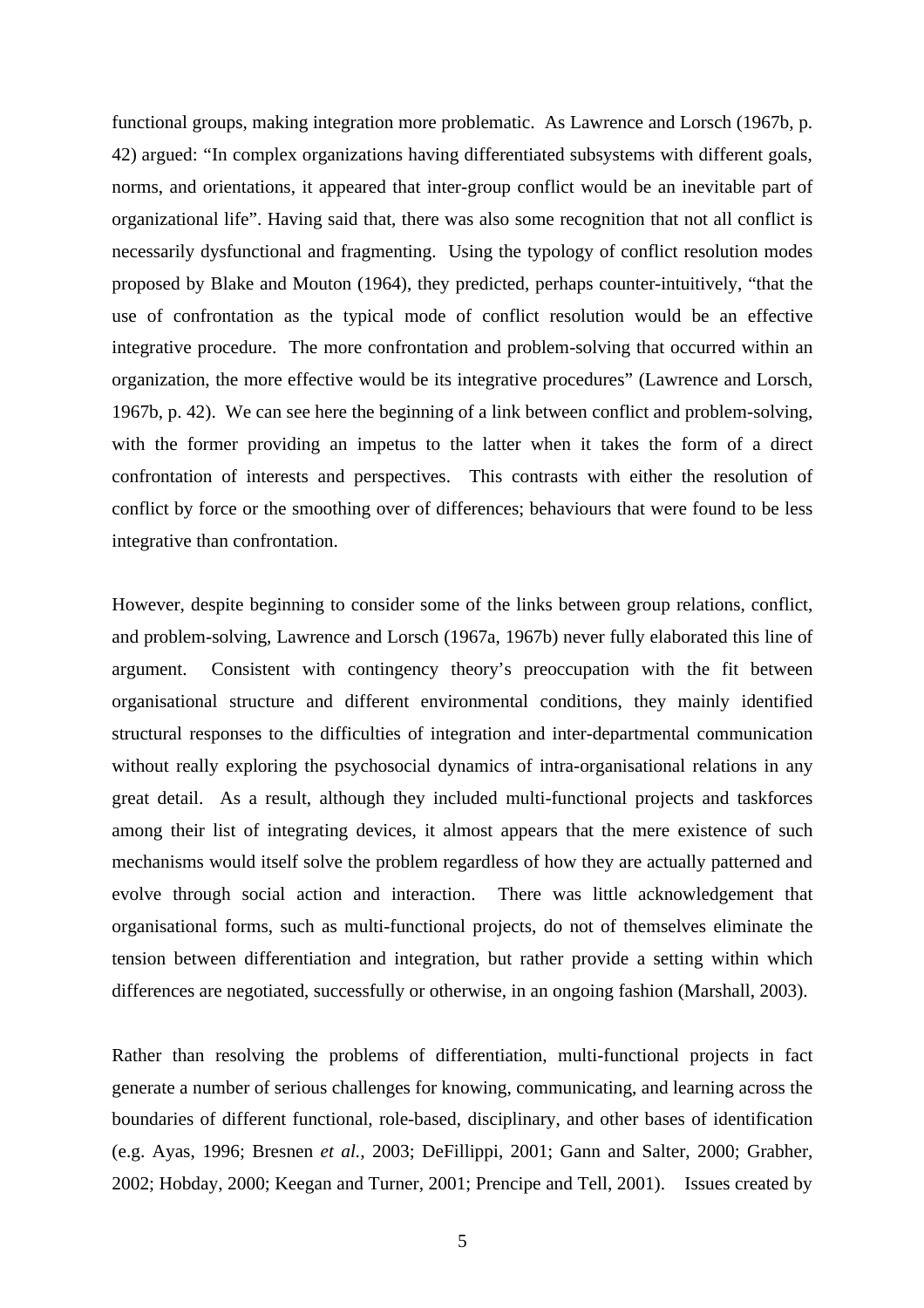the high levels of differentiation of complex projects are exacerbated where the project takes the form of a short-lived temporary engagement. These settings are often characterised by high degrees of uncertainty, not least about others with whom team members are working for the limited duration of the project. This means that it is not always possible to rely on shared understandings and interpretations in co-ordinating the interdependent activities of the team. As Meyerson *et al.* (1996, p. 167) have argued, temporary groups, such as time constrained projects, "depend on an elaborate body of collective knowledge and diverse skills, yet individuals have little time to sort out who knows precisely what. They often entail high-risk and high-stake outcomes, yet they seem to lack the normative structures and institutional safeguards that minimize the likelihood of things going wrong". Projects, therefore, often involve deeply uncertain and open-ended processes of negotiation across diverse individuals and groups who may exhibit quite distinct ways of interpreting project-related activities without always having a good idea of what these differences might be. According to Tenkasi and Boland (1986, p. 87), the need for continual negotiation in such situations suggests the importance of mutual perspective taking, commenting that "developing a comprehensive knowledge base among a community of highly differentiated yet reciprocally dependent individual specialists requires an ongoing process of mutual perspective taking where individual knowledge and theories of meaning are surfaced, reflected on, exchanged, evaluated and integrated with others in the organization".

However, it is not enough to say that projects are the setting for intense episodes of negotiation without exploring the specific antecedents, influences on, and consequences of the interplay of different forms of knowledge, perspectives, interpretations, and interests. This is not something that was comprehensively investigated by contingency theory. Consequently, while the notion of differentiation and integration provides a useful starting point for thinking about the implications of knowledge diversity in project settings, it is to other strands of the literature that one needs to turn for a more detailed understanding. In particular, one segment of the literature that has considered the relationships between the diversity and performance of teams quite extensively can be found in the area of managerial and organisational cognition, and especially studies of team and group cognition. The next section outlines some of the main contributions of approaches within this tradition and the key differences between them before proceeding to a more critical commentary on their limitations.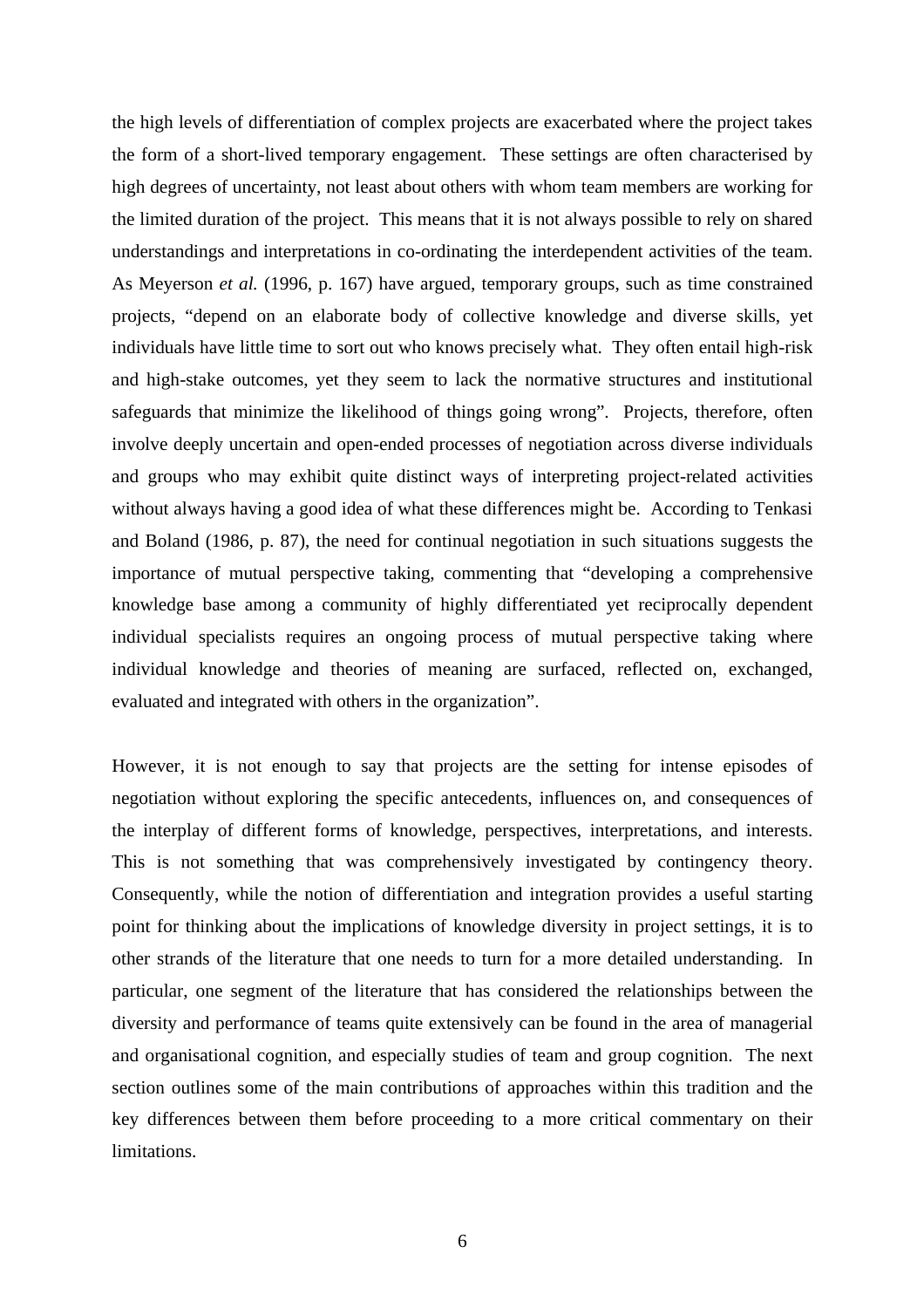### **Diversity, knowledge, and action in approaches to team cognition**

There is an extensive literature on cognition within groups and teams that has attempted to address the nature of the interconnections between diversity, cohesion, knowledge, and action. Although, as we shall see, the literature on group and team cognition differs in important respects as to how these links are characterised, most accounts in this area share broadly the same understanding of cognition as involving pre-existing mental frameworks and representations that guide the processes through which we select, encode, categorise, store, retrieve, and utilise information. There is, thus, a clear influence from work on social cognition which itself has been strongly inspired by the information processing view in cognitive psychology (e.g. Anderson, 1983; Broadbent, 1958; Fiske and Taylor, 1984; McClelland *et al.,* 1987; Neisser, 1967; Newell and Simon, 1972). The emphasis is on people as 'cognitive misers' whose ability to interpret information is strictly limited and who are therefore reliant on heuristics, categorisations, stereotypes, and other simplification mechanisms to cope with attentional overload (Fiske and Taylor, 1984). In other words, what we attend to is, in large part, dependent upon pre-existing frameworks of thinking that have been built up through experience and which guide our perception, bracketing, and interpretation of the ceaseless flow of situations we encounter. A range of terminology has been used to refer to these frameworks of thinking, including frames (Minsky, 1975; Mitchell, 1986), scripts (Abelson, 1981; Schank and Abelson, 1977), schemata (Moussavi and Evans, 1993; Rummelhart, 1984), categories (Rosch, 1978), personal constructs (Kelly, 1955), cognitive maps (Tolman, 1948), and mental models (Gentner and Stevens, 1983; Johnson-Laird, 1983). In several cases, these concepts were developed to refer to cognition at the individual level and, as I shall argue later, this individual focus has often been carried through into the study of social cognition. However, not all approaches to team or group cognition accept that social-level cognition involves a straightforward aggregation or scaling up of individual cognition. Indeed, there is considerable disagreement about the precise relationship between individual and social cognition, bearing a number of interesting similarities to the debate about the link between individual and organisational learning (e.g. Dodgson, 1993; Easterby-Smith, 1997; Fiol and Lyles, 1985; Kim, 1993; March and Olson, 1975). It is arguably because of differences in how to tackle this issue that the following accounts diverge in their understanding of the interplay between cognitive diversity, consensus, and team performance. The literature can be broadly divided into three groups: those who favour consensus or shared cognition across the team; those who suggest the value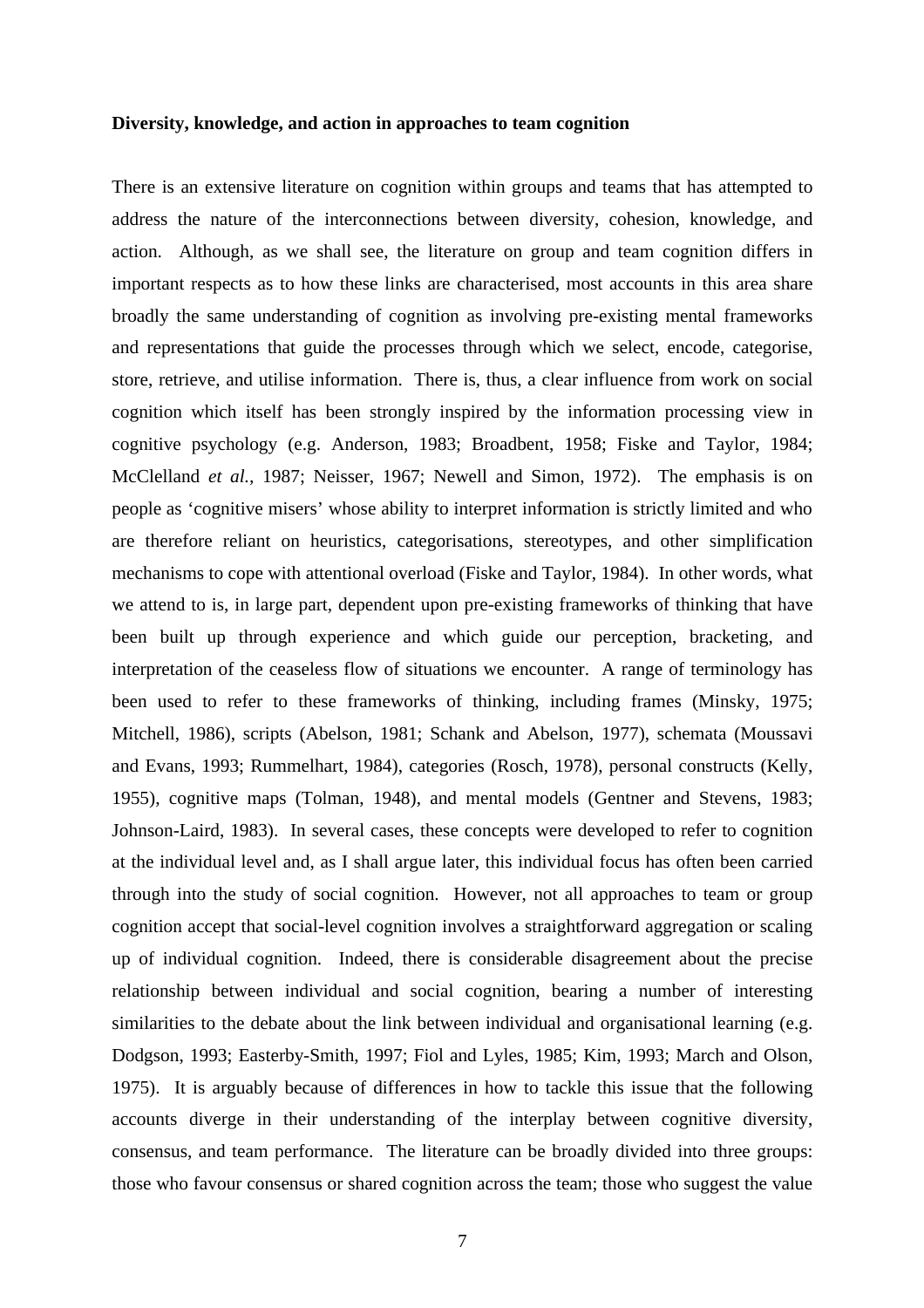of team diversity; and those who adopt a more contingent stance where the implications of diversity and consensus are measured against the varying demands of different tasks and situations.

#### *Consensus approaches to team cognition*

The first group of approaches emphasises the importance of consensus for effective team performance. Strong advocates of this argument can be found in the work of writers on socalled shared or team mental models. These have often taken as their starting point the definition of mental models developed with reference to individual cognition by Rouse and Morris (1986, p. 351) as follows: "Mental models are the mechanisms whereby humans are able to generate descriptions of system purpose and form, explanations of system functioning and observed system states, and predictions of future system states". Thus, for example, Cannon-Bowers *et al.* (1993, p. 228) offered a similarly functional definition of shared mental models based on what they are purported to contribute to team co-ordination, characterising them as "knowledge structures held by members of a team that enable them to form accurate explanations and expectations for the task, and in turn, to coordinate their actions and adapt their behavior to demands of the task and other team members". Focusing more on the types rather than functions of knowledge associated with team mental models, Cooke *et al.* (2000, p. 153) have defined them as "collective task- and team-relevant knowledge that team members bring to a situation … [which] can be declarative (i.e. the facts, figures, rules, relations, and concepts in a task domain), procedural (i.e., the steps, procedures, sequences, and actions required for task performance), or strategic (the overriding task strategies and knowledge of when they apply …)".

There is broad agreement among researchers in this area that, rather than being a single mental model relevant to team activities, there are likely to be multiple models pertinent to different domains. Following Cannon-Bowers *et al.* (1993), distinctions are typically made between: 1) task models, relating to task requirements, procedures, strategies, constraints, and environmental conditions; 2) equipment models, including knowledge of equipment or technology and how it is used; 3) team interaction models, covering the roles and responsibilities of team members, interdependencies, information and communication flows, and interaction patterns; and 4) team attributes, including awareness of the knowledge, skills, attitudes, preferences, and expected behaviour of other team members. A number of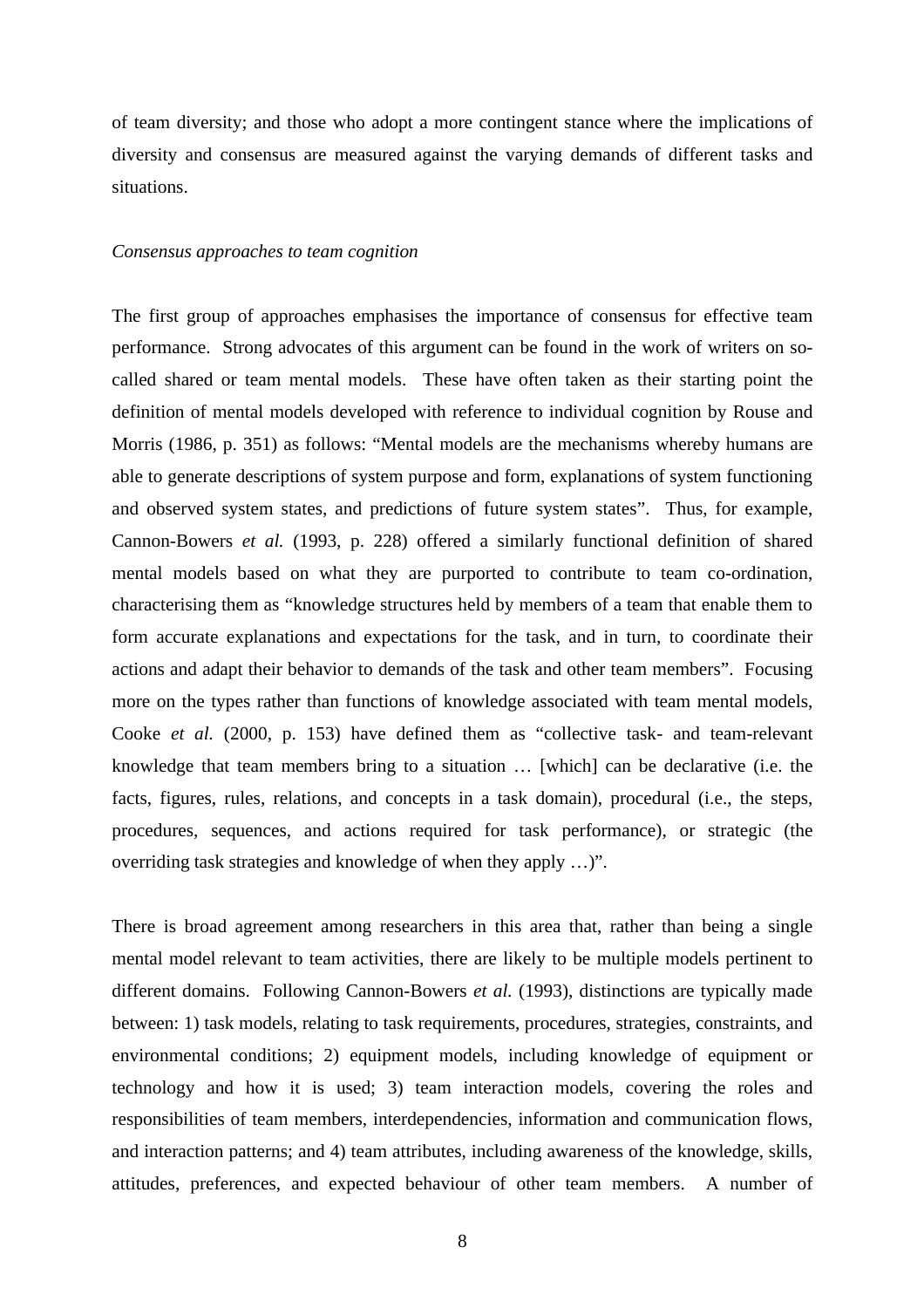commentators have also distinguished between team mental models, such as those referred to above, and team situation models. The latter have typically been characterised as more fleeting, dynamic, and context-specific than the former, referring to the degree to which team members share a similar perception of the unfolding activities of the team as they engage in particular activities (e.g. Cooke *et al.,* 2000; Endsley, 1995).

A good deal of the literature on team mental models has been concerned with exploring the link between shared team cognition and team performance. The central argument of this group of approaches is that the more overlap there is between individuals' mental models within a team, the more team members share expectations and are able to predict the actions of others in the team. This is said to result in better co-ordination and communication within the team, which in turn lead to enhanced team performance (Cannon-Bowers *et al.,* 1990, 1993; Duncan *et al.,* 1996; Rasker *et al.,* 2000; Rouse *et al.,* 1992). Studies attempting to show the implications of shared mental models for performance have largely been based on data derived from experimental and simulation settings. For example, Mathieu *et al.* (2000) conducted a study with fifty-six pairs of undergraduates undertaking a series of computerbased flight combat simulations. Their findings supported the claim that greater convergence of team mental models relates to enhanced team processes and therefore to improved team performance. In another experimental study involving thirty-seven student groups in a simulated decision-making exercise, Mohammed and Ringseis (2001) found that cognitive consensus was a significant variable not only in the quality of decision processes but in perceived satisfaction with the decisions reached and in the anticipation of fewer problems with implementing them.

Druskat and Pescosolido (2002) also supported the convergence argument, accepting that the greater the agreement between team member mental models the better the team is likely to perform. However, they additionally argued that the content of shared models is equally important, with some models being more appropriate for guiding team behaviour than others. Focusing on teamwork mental models (in contrast to models of task or equipment), they proposed three areas of content that are likely to influence team effectiveness: a need for psychological ownership of team processes and outcomes; a need for continuous learning; and a need for heedful interrelating. In a similar vein, Smith-Jentsch *et al.* (2001) have argued that it is not only important for team members to share similar teamwork mental models, but also for those models to be accurate. This is because where "team members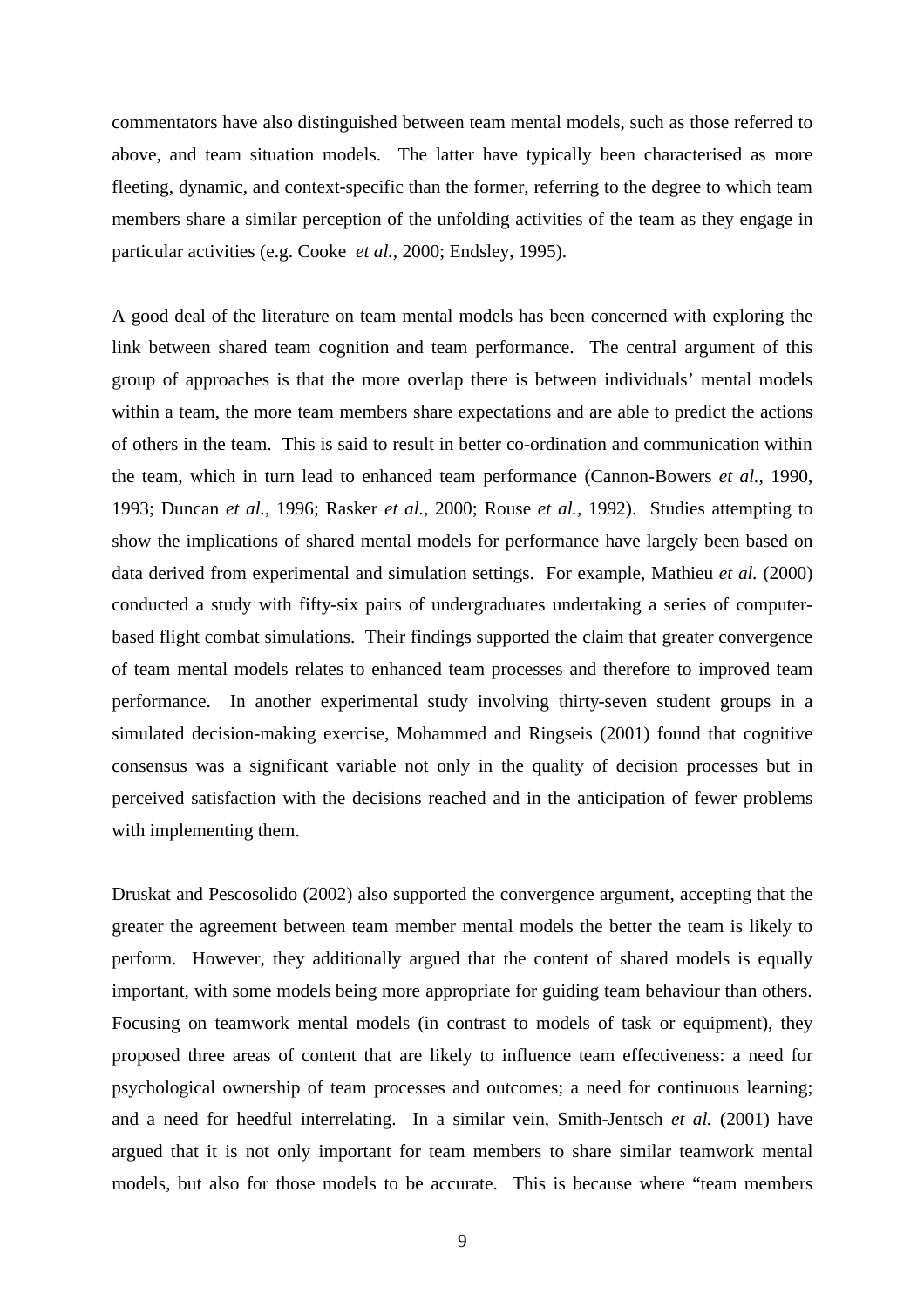share similar but inaccurate mental models about teamwork, they may select and strive towards goals that do not necessarily improve their performance" (Smith-Jentsch *et al.*, 2001, p. 180).

While most attempts to present empirical evidence on the effects of team mental models have relied on data collected in rather contrived experimental settings, there have been some attempts to study the implications of mental model agreement under more naturalistic conditions. For example, Rentsch and Klimoski (2001) conducted a questionnaire based study of work teams from a United States Department of Defense organization into the antecedents and outcomes of teamwork schema agreement. Their findings suggested that team demography, experience, recruitment, and size were significantly related to team member schema agreement, which in turn was significantly related to team effectiveness. Based on the results, they speculated that "[p]erhaps team member homogeneity increases team member schema agreement thereby producing smooth intrateam relationships resulting in high team effectiveness" (Rentsch and Klimoski, 2001, p. 117).

## *Diversity approaches to team cognition*

Offering a complete contrast, the second set of approaches highlights a number of key problems arising from too much consensus. The phenomenon of 'groupthink', for example, refers to situations where group cohesion and pressures for conformity and concurrence are so high that the quality of decision-making suffers (Janis, 1972, 1982). As Janis (1982, p. 245) argued, "[t]he more amiability and esprit de corps among the members of an ingroup of policy-makers, the greater is the danger that independent critical thinking will be replaced by groupthink, which is likely to result in irrational and dehumanizing actions directed at outgroups" (Janis, 1982, p. 245). In other words, it is beneficial for groups to retain diversity because without it individual contributions, with their potential to challenge and disrupt settled beliefs, will be lost. Based on a laboratory study of groups, Hoffman and Maier (1961) also indicated that group diversity has a positive effect on decision quality. With diverse groups it is more likely that there will be a variety of perspectives on a problem, the group will tend to be more creative, and the solutions reached are generally of higher quality. More recently, Lewis and Huber (2005) have argued that where group members' mental models are dissimilar this tends to promote increased surfacing and clarification of taskrelevant information and encourage learning about the task. Levesque *et al.* (2001, p. 141)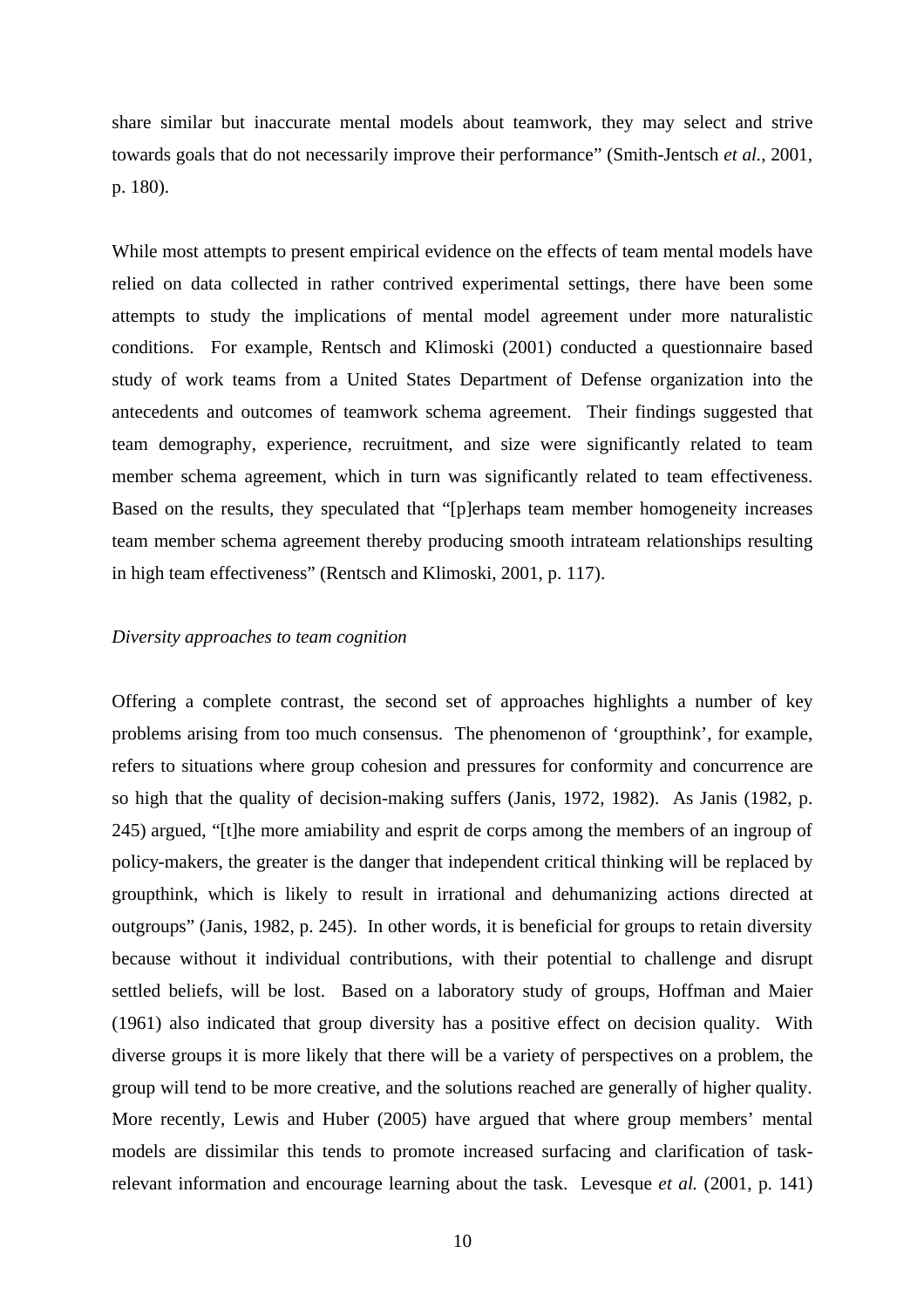contend that cognitive dissimilarity within teams, particularly where they are temporary in nature, can be functional because "developing a common mental model may lead to greater process losses than efficiency gains and thus lead to ineffective teams". In other words, the time, energy, and resources put into creating and maintaining shared mental models between team members, primarily through ongoing and intensive communication and information exchange, may actually detract from overall task performance. In their review of a range of empirical studies, Jackson *et al.* (1995) concluded that team heterogeneity is positively related to creativity and decision-making quality.

#### *Contingent approaches to team cognition*

The third and final set of approaches considered in this section attempt to steer some sort of middle course between the advantages and disadvantages of both consensus and diversity. In some accounts this takes the form of an acknowledgement that diversity may be more suited to some tasks and situations, while in other cases there are benefits to greater homogeneity. For example, Stout *et al.* (1999) have suggested that increased sharedness across mental models within a team is most advantageous where the workload is high and tasks need to be completed under extreme pressure of time. In these instances there is little time for team members to express and evaluate alternative perspectives and so the benefits of being able to anticipate the actions and responses of other individual members due to sharing compatible mental models of the task, team, equipment, and situation are greater. Bernthal and Insko (1993) have provided conceptual clarification to the groupthink argument by suggesting that not all forms of cohesion lead to declining decision quality. They make a distinction between social-emotional and task-oriented cohesion and contend that the latter can counteract the former by encouraging a more analytical orientation in which there is more rigorous search and evaluation of information, greater task focus, and more motivation to work to the task.

Jehn *et al.* (1999) have broken down the notion of team diversity into different components, namely: social category diversity, i.e. differences in members' social categorisation along such dimensions as race, gender, and ethnicity; value diversity, i.e. differences between members according to their values and priorities; and informational diversity, i.e. differences in knowledge and perspective between team members. They also discriminated between varying forms of conflict, including conflict around the content of the task being performed (i.e. what to do), conflict about the process by which the task is undertaken (i.e. how to do it),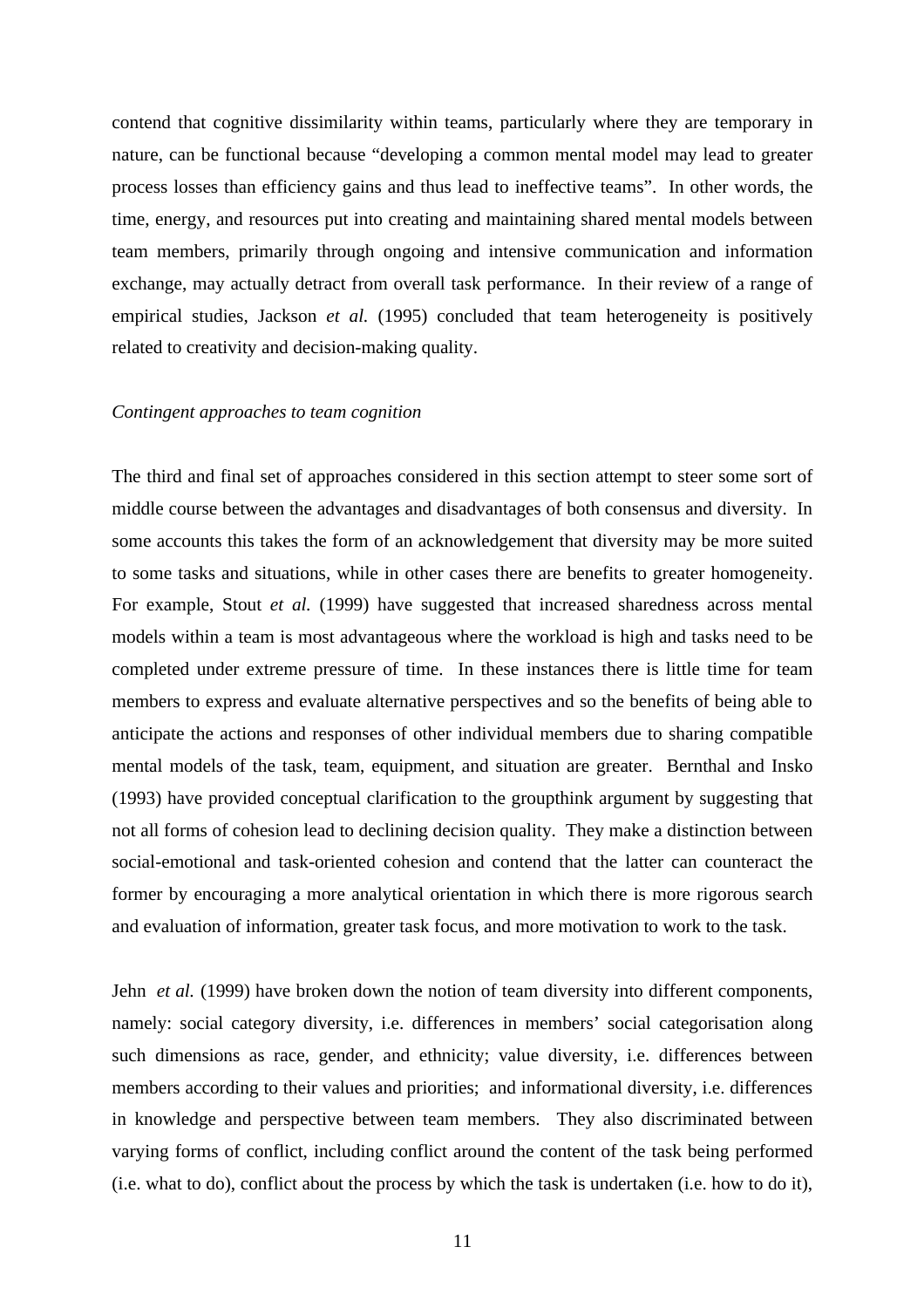and relationship conflict concerning disagreements about personal preferences and interpersonal interactions, often over non-work issues. The study, based on a survey of 485 employees in a firm in the household goods moving industry, indicated that different types of diversity, given alternative task configurations in terms of type and interdependence, tend to promote different forms of conflict in quite complex ways. However, an overarching conclusion was that value diversity has the greatest potential for causing problems of group conflict and may actually moderate other forms of diversity. Consequently, as the authors suggest, "[f]or group members to be willing to engage in the difficult and conflictual processes that may lead to innovative performance, it seems that group members must have similar values" (Jehn *et al.,* 1999, p. 759).

Gibson (2001) has argued that conflict and consensus have different implications depending on the type of collective knowledge processes involved. This is based on a fourfold classification of knowledge processes as follows: 1) accumulation, which involves perceiving, filtering, and storing information; 2) interaction, comprising the retrieval, exchange, and structuring of information; 3) examination, which includes the negotiation, interpretation, and evaluation of alternative perspectives, judgements, and beliefs; and 4) accommodation, in which, to a greater or lesser extent, different perspectives are integrated and decisions and actions are generated. The paper suggests that where there is more conflict within a group there will be more time spent on examination and interaction activities, while groups with greater consensus will be more effective at accommodation activities. One implication of this is that although conflict may be productive because it stimulates creativity and debate, it may be difficult for such groups to implement the fruits of their creativity in terms of decisions and actions.

Drawing on cognitive processing theory (e.g. Abelson, 1976; Bargh, 1982), Austin (1997) has explored the interrelations between group diversity, mode of cognitive processing, and type of task. Making a distinction between automatic and active modes of cognitive processing, he argued that the former is more suited to routinised tasks in which the speed and accuracy of completion is important, whereas the latter is more appropriate for creative thinking and ill-defined problem-solving tasks where contextual cues are relevant (c.f. Louis and Sutton, 1991). Group diversity is hypothesised to have an influence on when people within groups switch between automatic and active modes of processing. Switching to active processing is most likely to occur with moderate levels of novelty. When individuals are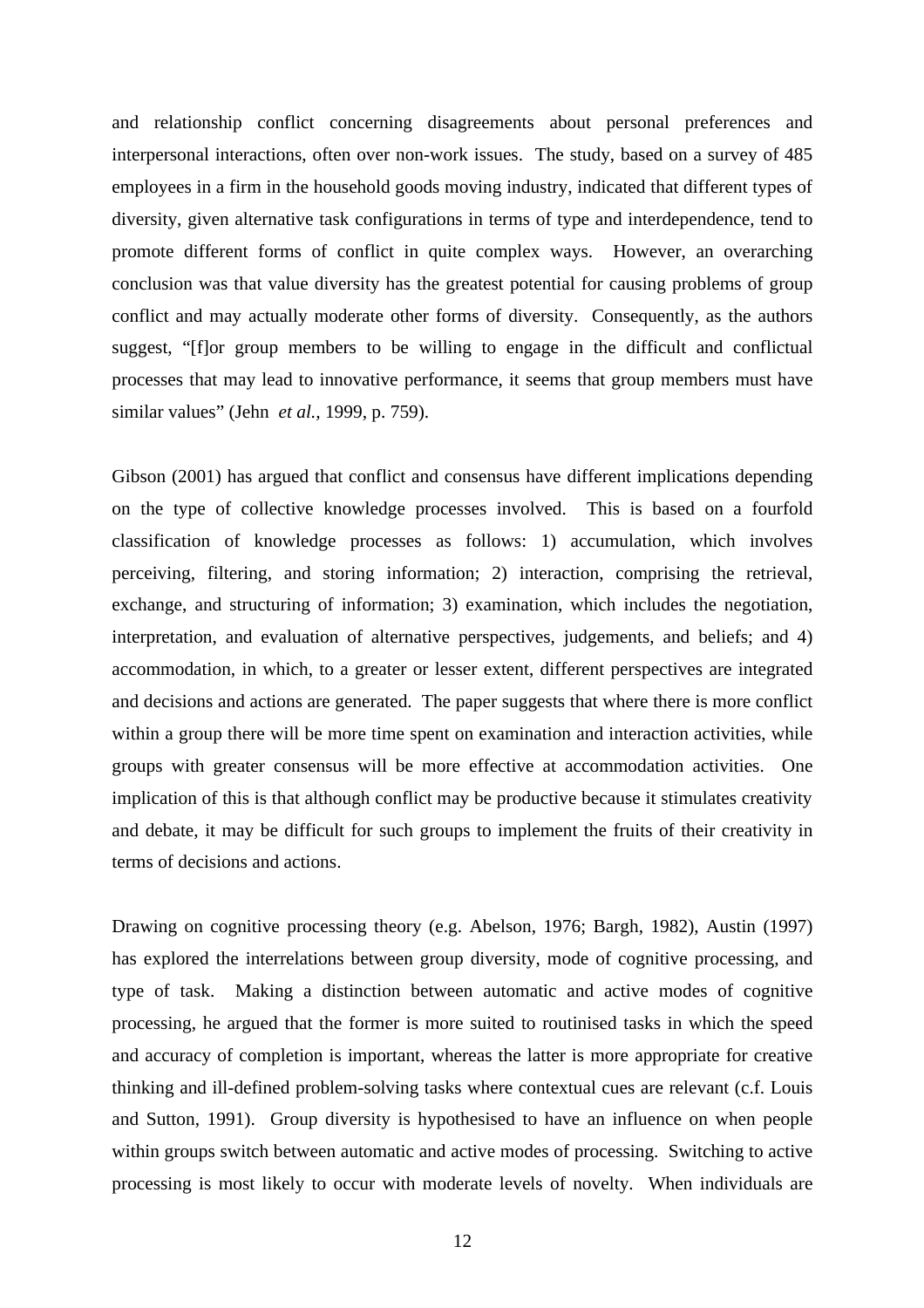confronted with a new situation that does not fit into any of their existing schemas, their attention to the situation is heightened in an attempt either to modify the existing schema or generate a new one. However, if there is too much novelty, where there is too much of a discrepancy between existing schemata and the conditions presented by the new situation, then it has been suggested that individuals cling to an automatic mode of processing as a way of coping with the threat and uncertainty of the situation (Kiesler and Sproull, 1982; Staw *et al.,* 1981). To the extent that group diversity increases the occurrence of novel events within the group situation, active processing will be promoted, and group creativity will be stimulated. However, it is argued that there is a threshold level of diversity beyond which conflict will increase, cohesion and communication will decline, and individual members will switch back to automatic processing, thereby reducing creativity and innovative problemsolving. The idea that the impact of heterogeneity on team effectiveness follows a curvilinear relationship has been supported by a number of authors (e.g. Earley and Mosakowski, 2000).

Other writers have argued that consensus and differentiation can be simultaneously present along different dimensions of a distributed group knowledge system (c.f. Hutchins, 1995a; Tsoukas, 1996; Weick and Roberts, 1993). The notion of transactive memory, for example, suggests that knowledge is differentially distributed across group members, yet such systems tend to operate most effectively where there is interpersonal awareness of who knows what within the group (Wegner, 1986, 1995). In other words, while there is differentiation of the precise content of knowledge across the group, with all the attendant advantages of specialisation for developing individual expertise, there is consensus around how this knowledge is distributed that allows the expertise of the group to be drawn on collectively (Austin, 2003; Hollingshead, 1998, 2000). One benefit of such distributed knowledge systems is that they reduce duplication of effort. As Banks and Millward (2000, p. 514) have observed, "[a] fully shared mental model entirely duplicates labour so that each team member does all the work rather than dividing it between the team".

## *Limitations and omissions*

While the literature on cognitive diversity within teams outlined in this section has provided a number of interesting insights into the interplay between conflict, consensus, and team performance, it still appears that disagreements between the three main approaches on the issue are far from being resolved. For several authors the potential for resolving the debate is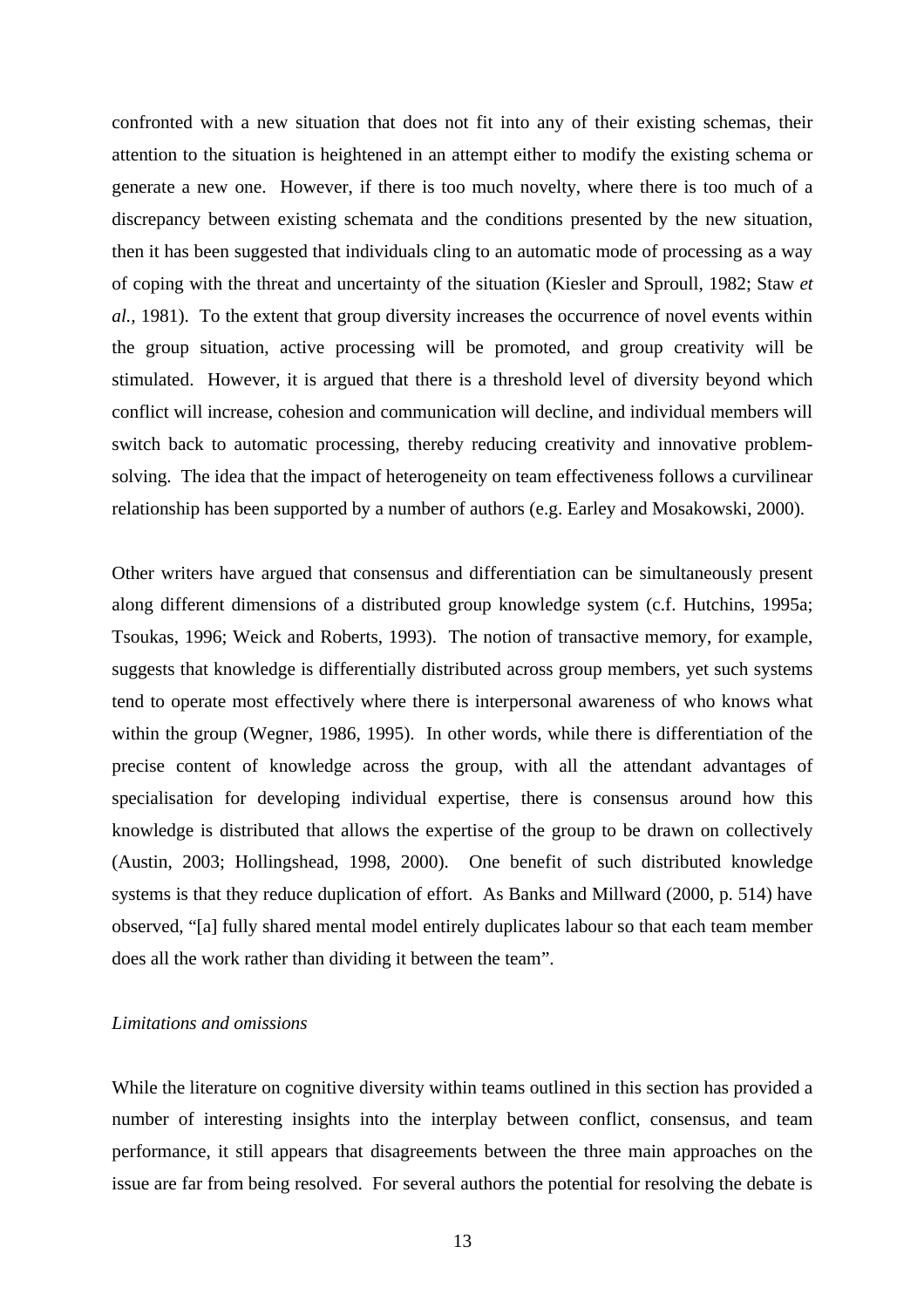primarily linked to being able to develop suitably refined empirical instruments and providing a more comprehensive evidence base (e.g. Langan-Fox *et al.,* 2001; Mohammed and Dumville, 2001). There is the belief that the conceptual development of the team mental model approach and related ideas have run ahead of the available evidence. However, while in no way denying the importance of a reciprocal interplay between theory and evidence, it is unlikely that the presentation of further empirical data will have any major impact so long as it remains tied to the current terms of the debate. In several cases this is because the conceptual framework that would drive the search for further evidence is effectively wedded to an individualised, information processing view carried over into the study of social cognition from cognitive psychology. This has been criticised, especially in its orthodox formulation, on a number of fronts.

Computers are the dominant metaphor for the information processing model, with cognition portrayed as involving processes of encoding, storage, and retrieval of information (Thompson and Fine, 1999). The result has been what has been described as an emphasis on 'cold' cognition, portraying such activities and processes as planning, problem-solving, memory, logical inference, and reasoning in dispassionate terms without really considering the issues of emotion and motivation (Schwarz, 1998; Westen, 1991). Schwarz (1998, p. 241) has also argued that "the computer metaphor as a guiding framework also fostered an exclusive concentration on individuals as isolated information processors. This focus resulted in a neglect of the social context in which humans do much of their thinking". It may seem to be a contradiction in terms to speak of the literature on group and team cognition as having a strong individual focus when its subject matter is so obviously social. However, this is justified to the extent that approaches in this area exhibit one of two tendencies - either reifying teams or groups and treating them as cognising agents displaying the same characteristics and processes as individual cognition, or reducing collective cognition to the simple aggregation of individual cognitive processes. Cooke *et al.* (2000, p. 154) provide an example of the former position when they "assume that teams, like individuals, possess knowledge and that this knowledge is reflected in actions or behaviors". The latter tendency can be found in several of the approaches outlined above, particularly in some of the team mental models literature and accounts of transactive memory. In either case, there is a definite mentalist orientation where the emphasis is very much on what is going on 'in the heads' of individuals involved in the team or group (c.f. Norman, 1993).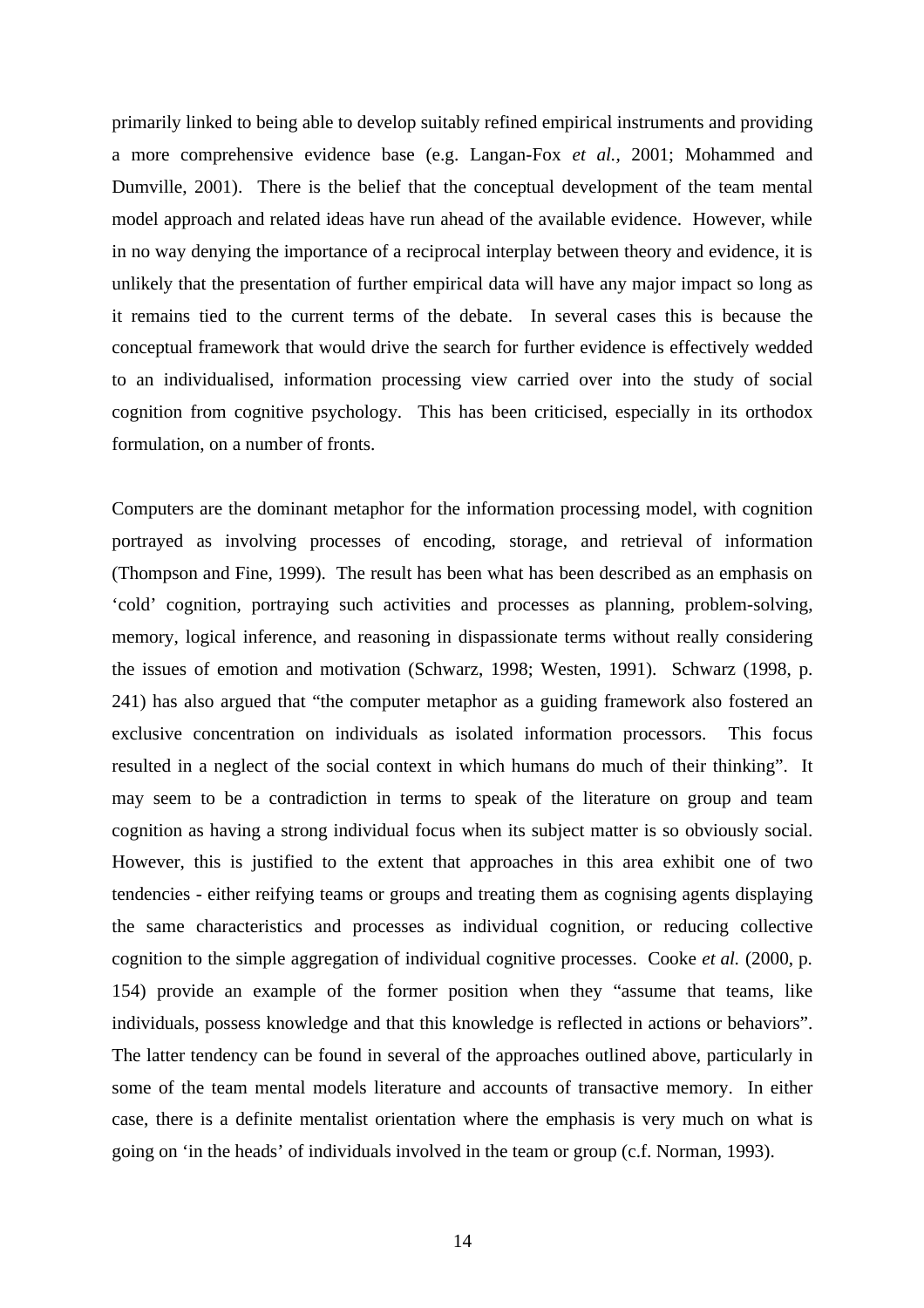As we shall see in more detail in the following section, a range of approaches, gathered for convenience under the label of practice-based theories of knowing and learning, have launched a persuasive critique against the individual, mentalist, information processing view of cognition (although, see Vera and Simon, 1993, for an attempt to counter this). For example, Lave and Wenger (1991, pp. 15-16) have argued that "[l]earning is a process that takes place in a participation framework, not in an individual mind. This means, among other things, that it is mediated by the differences in perspective among the coparticipants … Learning is, as it were, distributed among coparticipants, not a one-person act". Similar arguments have been made by other proponents of the situated character of knowing and learning (e.g. Suchman, 1987; Greeno, 1989, 1998). Closely associated with these perspectives are arguments about distributed cognition that regard cognitive processes as being not only socially situated but also spread across both humans and material objects, involving the interplay of internal and external representations (Hutchins, 1995a, 1995b).

To be fair, some approaches to team cognition have begun to acknowledge the conceptual problems of taking the individual as the primary unit of analysis and building up from there. For example, Banks and Millward (2000) have attempted to clarify and extend the notion of shared mental models by conceptualising them not simply as an overlapping configuration or aggregate of individual mental models. Instead, a shared mental model is hypothesised to be "divided or distributed amongst the team and other artifacts" (*ibid.,* p. 514). Several others have noted the confusion surrounding such terms as 'shared' or 'team' cognition (Cannon-Bowers and Salas, 2001; Klimoski and Mohammed, 1994; Mohammed *et al.,* 2000). For example, what it means for a mental model to be shared could imply several different conditions. According to Klimoski and Mohammed (1994), a shared mental model could refer to a knowledge framework that is identical among team members, comprising common knowledge; or distributed across the team with no overlap but providing an overall coverage of knowledge necessary to undertake a given task; or to knowledge that overlaps between team members but is not fully identical. Another interpretation of shared refers to situations where team members hold dissimilar yet compatible or complementary knowledge, or what Donnellon *et al.* (1986) have termed equifinal meanings (see also, Cannon-Bowers and Salas, 2001; Cannon-Bowers *et al.,* 1993).

Nevertheless, despite attempts to clarify the relationship between individual and social levels of cognition in this literature, it is arguably the case that these conceptual refinements have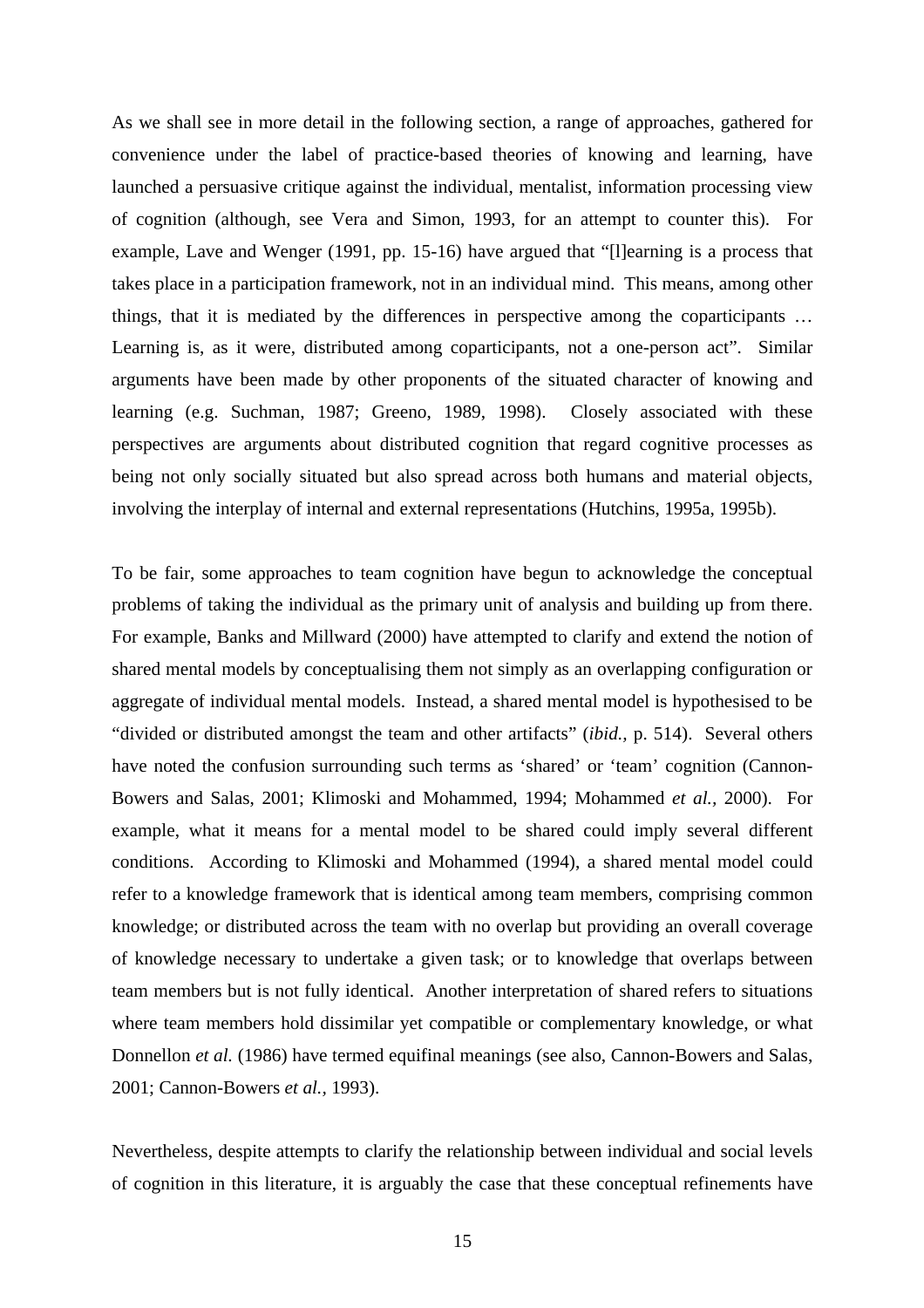not been fully operationalised in the chosen methods for investigating team cognition. Indeed, if anything the presentation of empirical evidence has tended to perpetuate a pronounced individualistic, static, and functionalist orientation that is often incompatible with the theoretical clarifications that have been made. Thus, while a number of authors have been careful to avoid characterising mental models, schemata, or cognitive frames in a static, individualistic, and entitative way, their empirical attempts to explore the role of such phenomena has frequently created the impression that this is precisely how they are being conceived. This is especially the case with those studies that have attempted to investigate the nature of the relationship between team mental models and performance. In these types of study the method often involves experimental or simulated teams, tasks, and environments. While not denying the usefulness of such approaches for clarifying many key issues about team cognition, it is crucial to acknowledge the limitations of such studies. Arguably their greatest strength is also their biggest weakness. Experimental and simulation studies are able to provide settings in which variables can be controlled and manipulated to allow the researcher to focus on the role of those that are hypothesised to be of relevance. However, the ability to manipulate experimental settings often comes at the cost of simplification and abstraction. This means that they are typically limited in their ability to emulate what Greeno (1998) has termed 'intact activity systems'.

For instance, the teams involved in such studies tend to be drawn from groups who are easily available to the researchers (typically university students) who do not necessarily have the range of backgrounds, experiences, and expertise of teams involved in actual work situations. Unlike actual work groups, these experimental subjects usually do not have prior experience of the specific task to be performed whereas the former are likely to exhibit a range of proficiencies from novice to old timer, with all the interesting dynamics that that introduces (c.f. Lave and Wenger, 1991). They are often given quite simple tasks to perform that are abstract and decontextualised in the sense that they are the sole focus of activity for the duration of the experimental sessions. People involved in actual work groups will tend to undertake, individually or with others, a range of more or less simple or complex tasks that are performed, with greater or lesser intensity, concurrently or sequentially, continuously, cyclically, or intermittently. Crucially, the specific, historically situated combinations, sequences, and intensities of these tasks are likely to influence their unfolding performance. This is extremely difficult to simulate in anything other than a contrived and artificial fashion under experimental conditions.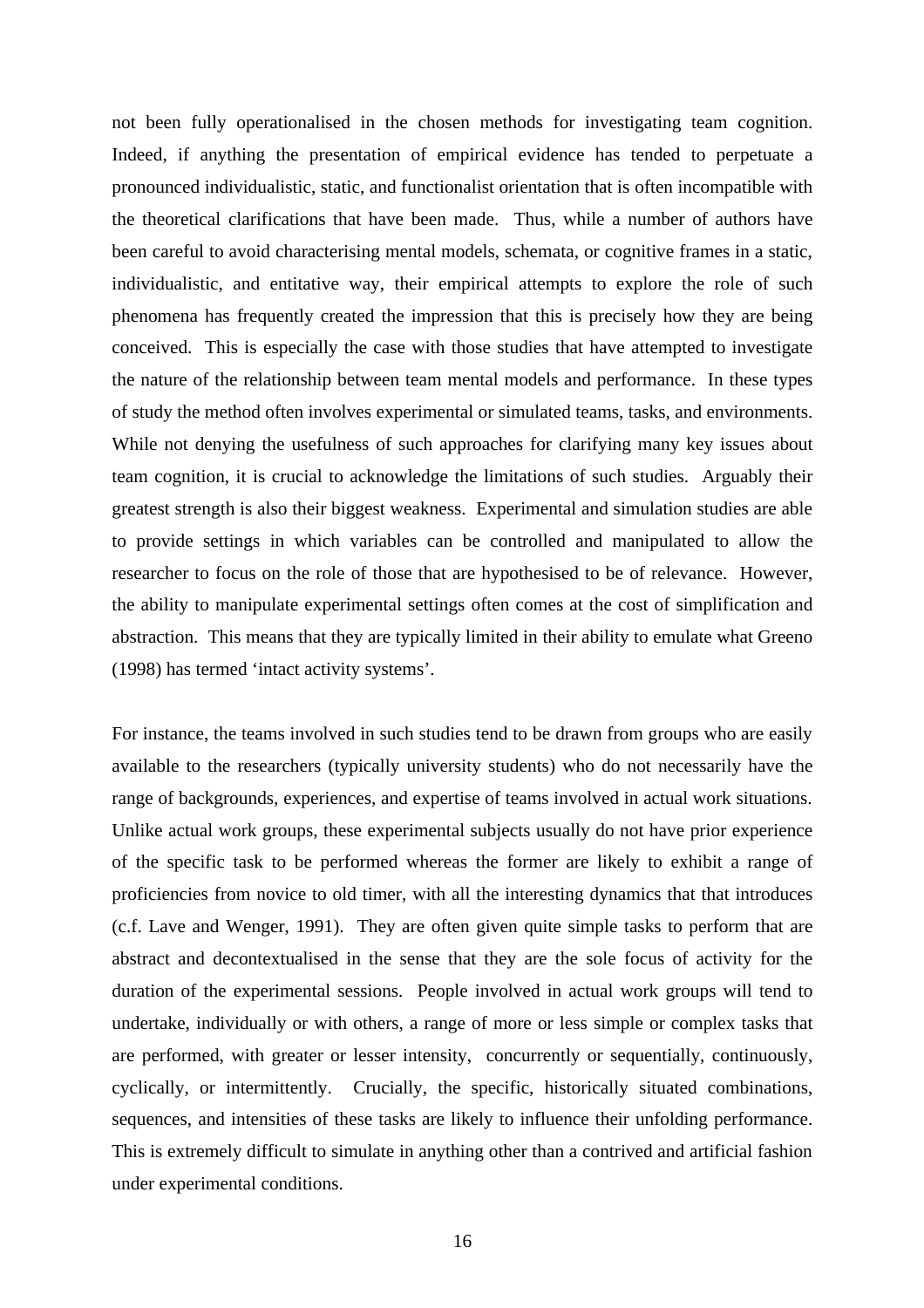Moreover, the research subjects asked to undertake these simulations are unlikely to share the same motivations and interests as actual work groups. Consider, for example, the difference between a simulated negotiation task undertaken by student subjects in a laboratory setting and members of an inter-organisational project team negotiating about the cost, time, or scope of their joint undertaking. In the latter case, the stakes are clearly higher in terms of financial impact, project performance, career development, reputation, and so on. Finally, the time-scale of experimental studies is often rather short. In the most extreme cases these are one-off engagements where the participants are thrown together for the duration of the task, having been duly selected and grouped according to whatever cognitive or other profile they have been shown to exhibit. This may reflect the situation in some highly temporary work groups, but is hardly representative of a whole range of more enduring organisational interactions. What such short-term experiments are unable to investigate are the unfolding processes through which groups and teams evolve. These settings are effectively assumed to be outside of history, with no shared past for participants to draw on or future to orientate themselves to. Even where longer studies are conducted, these are often limited by the time constraints of student course modules, and in any case still typically lack the character and intensity of many real work situations.

However, regardless of all these limitations - many of which have been ameliorated through increasingly sophisticated experimental designs - there are more inescapable features of experimental approaches that make them less suited for investigating the dynamic, unfolding, situated, context-dependent, and complexly interconnected processes of knowing and learning in practice. The main problem is that such approaches tend towards reductionism in assuming that team cognition can best be understood by subdividing it into simpler components, factors, or variables that can then be reassembled to form a complex whole (c.f. Vera and Simon, 1993). The aim of experimental approaches is to manipulate conditions so as to isolate one or a few features of interest. As Greeno (1998, p. 7) has described it, "[e]xperimental conditions are arranged to provide information about one of the processes of perception, comprehension, memory, inference, or judgement, assuming that the influence of other processes can be neglected in drawing conclusions about the process that the experiment was designed to investigate". The problem is that by isolating factors, treating them as discrete and independent variables to be manipulated under experimental conditions, almost invariably encourages them to be hypostatised. At worst this means that people are themselves treated as bundles of individual characteristics whose presence or absence, in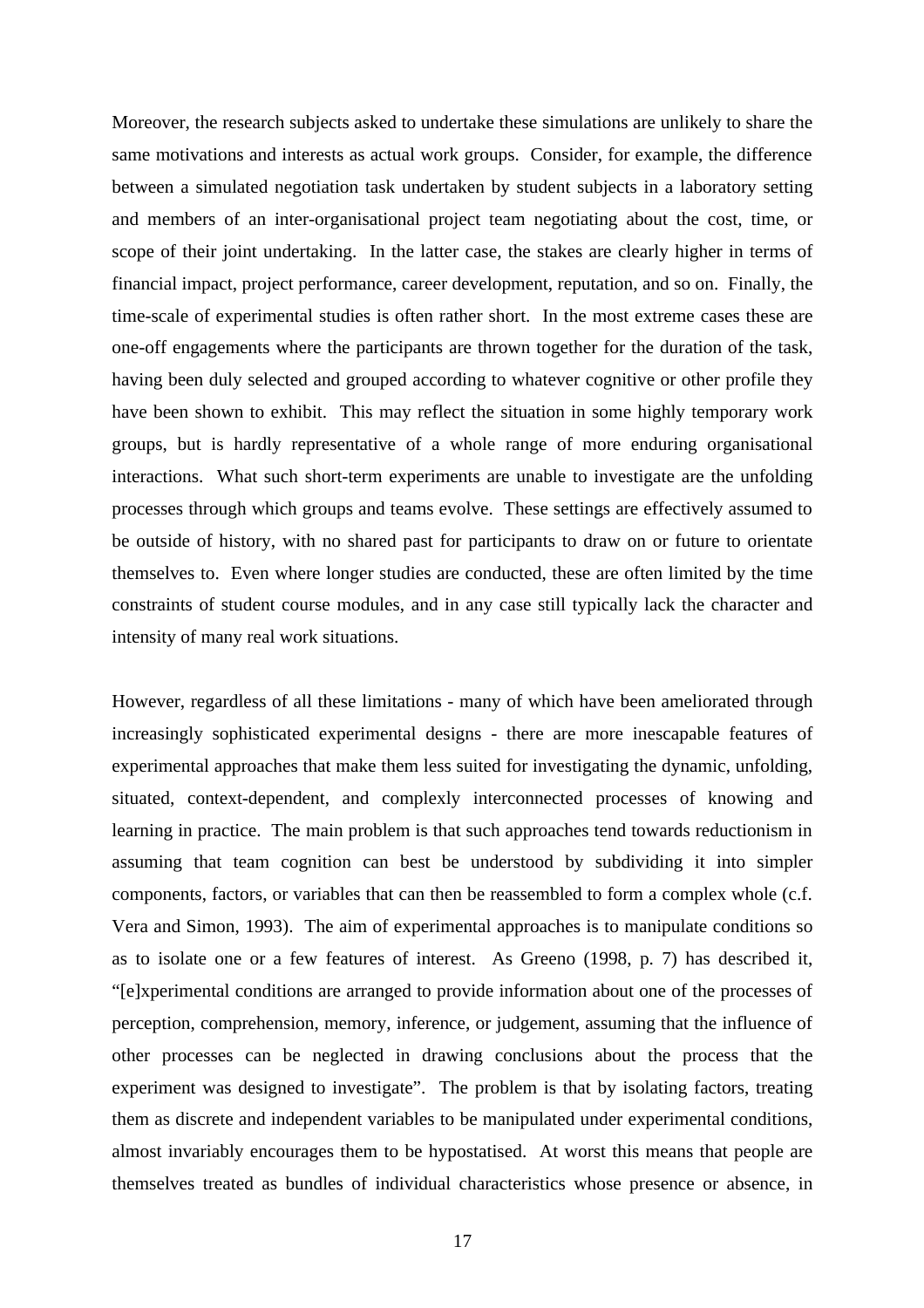combination with those of other team members, together influence the overall activities and performance of the team. The focus becomes one of trying to discover the magic combination of characteristics needed to assemble a high performing team. Although it is not logically necessary for such studies, once teams, individuals, and situations are reduced to a series of component parts, the emphasis is typically a narrowly functional one, investigating the effects and outcomes of these characteristics rather than considering how such features are constituted nor how they change and evolve. The individual characteristics and traits of team members come across as static attributes rather than actively and historically constituted elements. Another tendency that seems to follow from such atomistic thinking is that of treating individuals and the settings within which they act and interact in strongly dualistic terms, with contexts forming a passive and container-like backdrop to team activities. Finally, there is an orientation in such studies towards seeking some universal laws of team functioning – the winning formula of characteristics that, combined in the right mixture and deployed under the correct conditions, will lead to high performance. Practice-based approaches to knowing and learning have been especially critical of such reductionist, static, and essentialist approaches, and it is to a consideration of these that we now turn.

## **Insights from practice-based theories of knowing and learning and beyond**

In this section it is argued that practice-based approaches to organisational knowing and learning are able to address many of the weaknesses of the different theories of team cognition outlined above. In particular, the former offer an holistic understanding of knowing and learning as dynamic, emergent, social accomplishments that are actively situated within specific contexts of practice. Consequently, they are able to counter some of the tendencies observed in approaches to team cognition towards depicting knowledge and learning in static, dualistic, internalised, and ultimately individualised terms. According to Lave and Wenger (1991, pp. 50-51), "a theory of social practice emphasizes the relational interdependency of agent and world, activity, meaning, cognition, learning, and knowing. It emphasizes the inherently socially negotiated character of meaning and the interested, concerned character of the thought and action of persons-in-activity". Similarly, Gherardi (2001, p. 134) has argued that "when the locus of knowledge and learning is situated in practice, the focus moves to a social theory of action that addresses activity and passivity, the cognitive and the emotional, mental and sensory perception as bits and pieces of the social construction of knowledge and of the social worlds in which practices assume meanings and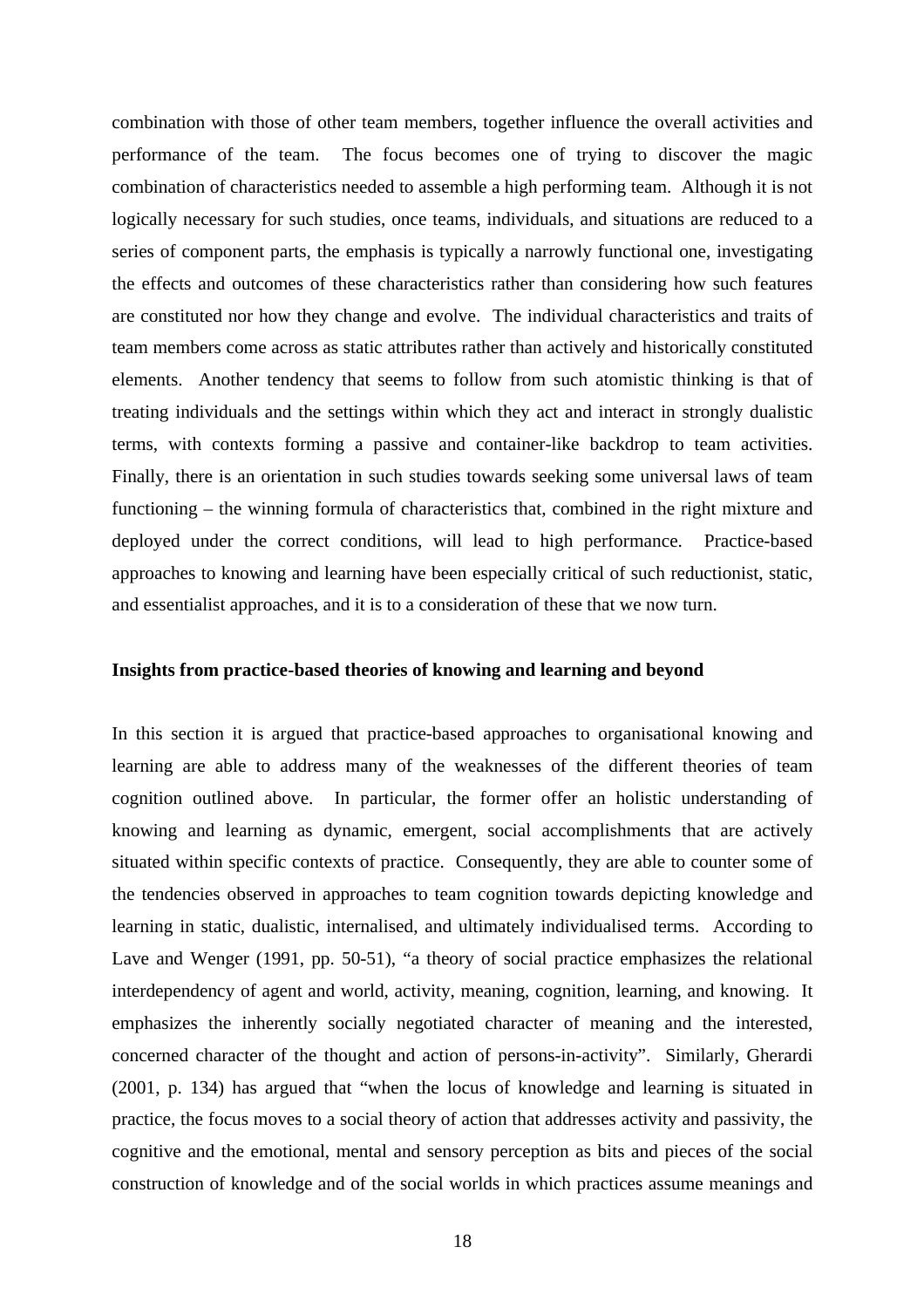facticity". Thus, a crucial feature of these approaches is a shift in focus from 'cognition in the head' to 'cognition in practice' (Lave, 1988).

The emphasis is on the socially constituted, indeterminate, revisable, and negotiated character of knowledge. This in contrast to representationalist approaches that believe in the possibility of a mirror-like correspondence between external, independent phenomena and the mental structures and language used to represent them (c.f. Rorty, 1979). As Winograd and Flores (1986, p.73), have described it, this view, at its simplest, "accepts the existence of an objective reality, made up of things bearing properties and entering into relations. A cognitive being 'gathers information' about those things and builds up a 'mental model' which will be in some respects correct (a faithful representation of reality) and in other respects incorrect. Knowledge is a storehouse of representations, which will be called upon for use in reasoning and which can be translated into language. Thinking is a process of manipulating representations". As we saw in the previous section, a number of approaches to team cognition come perilously close to exhibiting a representationalist bias with all the limitations that this implies. Not least of these is the tendency to encourage dualistic thinking, relying upon a series of strict oppositions (between subject and object, mind and body, thought and action, and so on). Practice-based approaches are deeply critical of this, presenting instead a relational and process-orientated view of the mutually constitutive nature of social phenomena which makes it meaningless to speak of them independently. As Lave and Wenger (1991, p. 51) put it, "the socially and culturally structured world ... is socially constituted; objective forms and systems of activity, on the one hand, and agents' subjective and intersubjective understandings of them, on the other, constitute both the world and its experienced forms". It is from recognising the mutually constituted character of knowledge and practice that questions of context, situation, and setting come to the fore. This is because at "issue here is not knowledge as a self-standing body of propositions but identities and modes of action established through ongoing, specifically situated moments of lived work, located in and accountable to particular historical, discursive and material circumstances" (Suchman, 2000, pp. 312-313). Once again there are important differences here with the approaches to team cognition outlined above, several of which tend to treat the context or setting of team activities as a static backdrop that is more or less accurately or inaccurately represented in team members' mental models of the team, task, equipment, or situation. Practice-based approaches conceptualise context not simply as a container within which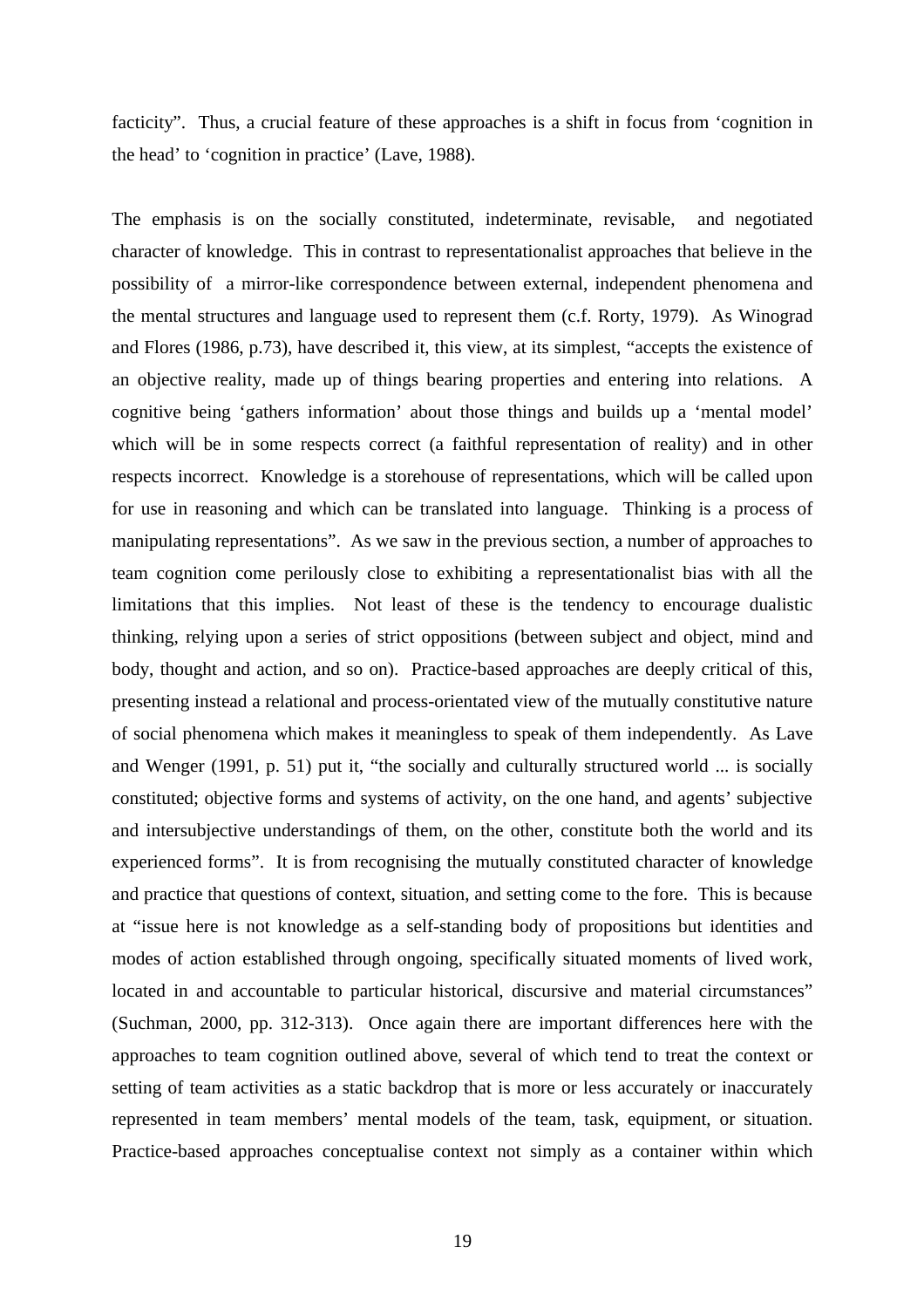activities occur, but as crucially enacted whereby its elements are simultaneously influence on, medium, and outcome of social activity.

One of the key advantages of practice-based approaches is that they seek to provide an historically situated account of practices, acknowledging that they follow complex and sometimes contradictory trajectories. This is in opposition to some theories of team cognition that appear to portray team dynamics as driven by universal and immutable tendencies, and thus as effectively ahistorical. Practice-based approaches have drawn upon a range of ideas from wider social theory to attempt to conceptualise the historical development of social practices. These include Bourdieu's theory of practice (Bourdieu, 1977, 1992), Giddens' structuration theory (Giddens, 1979, 1984), and Weick's theory of enactive sensemaking (Weick, 1979, 1988, 1995). Each offers a relatively similar treatment of the reciprocal and recursive relationship between structure and agency while attempting to avoid the twin pitfalls of either structuralism or voluntarism. For Bourdieu (1977, 1992), ongoing collective practices are guided by 'durable transposable dispositions' associated with a given *habitus*  that provide the generative rules and resources, applicable across a wider or narrower set of circumstances, permitting a practical sense (*sens pratique*) or feel for what is and what is not appropriate conduct given the situation at hand. These dispositions, which incline people to think, act, and react in particular ways, are gradually and progressively established through a process of inculcation for which early childhood experiences are especially important, but which are also subject to subsequent addition and modification. As we shall see shortly, however, just how far and under what conditions such changes are possible is an open question. Structuration theory is another influential attempt to transcend the dualism between structure and agency, in this case founded on the core notion of 'duality of structure' (Giddens, 1979, 1984). This is intended to capture the idea that neither social structures nor human agency are logically prior nor have existence independent of each other. Instead, they are mutually constituted, whereby "the structural properties of social systems are both medium and outcome of the practices they recursively organize" (Giddens, 1984, p. 25). Orlikowski (1992, 2000, 2002), for example, has drawn upon structuration theory in her efforts to develop a practice-based account of the use of technologies. She has argued that "[s]uch a practice lens recognizes that emergence and impermanence are inherent in social structures - that while habitual, routinized, and institutionalized patterns of using a technology may be evident, these are always ongoing accomplishments, and thus there can be no single, invariant, or final technology-in-practice, just multiple, recurrent, and situated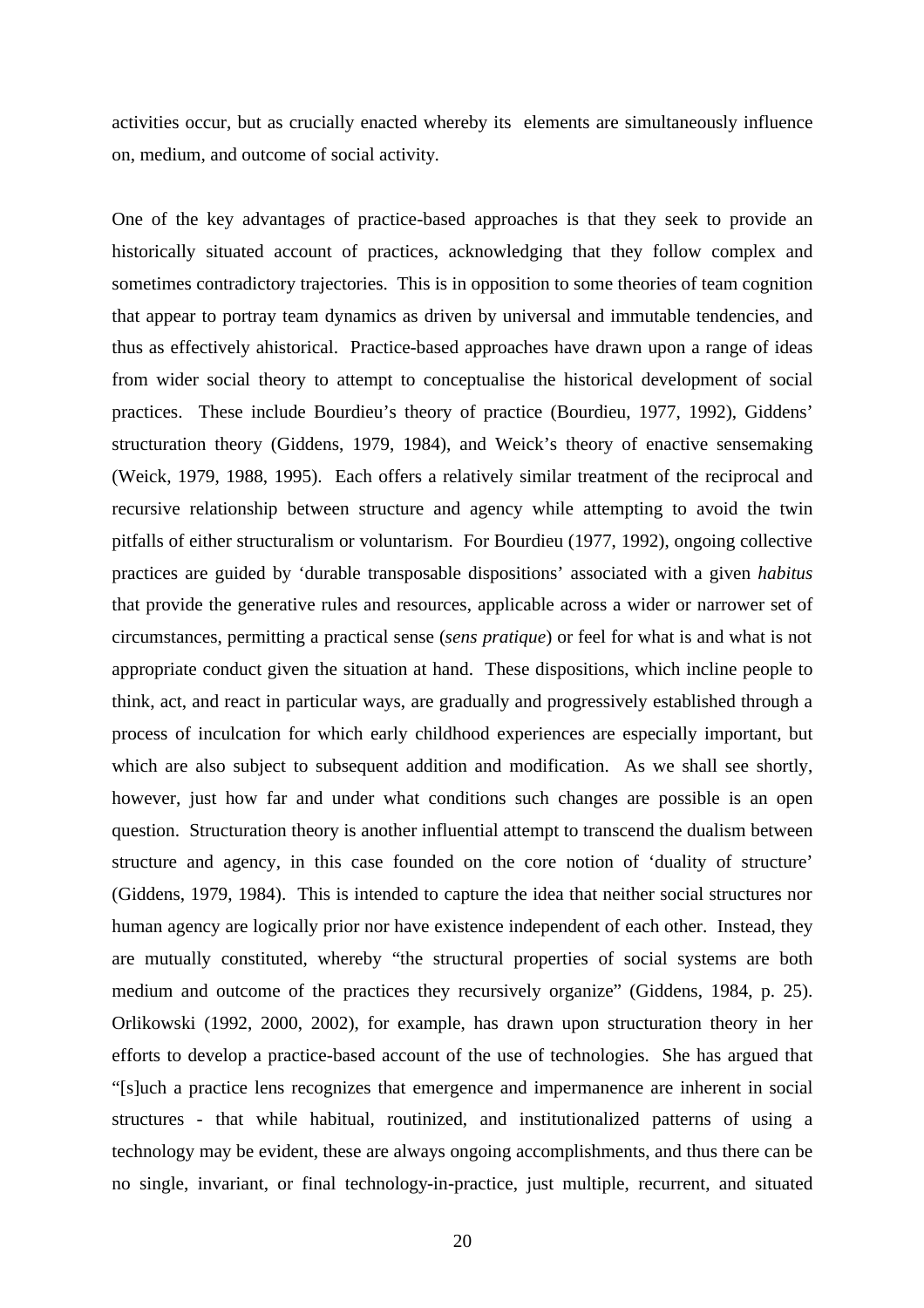enactments" (Orlikowski, 2000, p. 412). In a similar vein, the theory of enactive sensemaking proposes that people play an active part in creating the environment for their own actions by bracketing and punctuating their stream of experience which, in turn, enables and constrains particular courses of action (Smircich and Stubbart, 1985; Weick, 1979, 1988, 1995). "The term 'enactment' is used to preserve the central point that when people act, they bring events and structures into existence and set them in motion. People who act in organizations often produce structures, constraints, and opportunities that were not there before they took action" (Weick, 1988, p. 306).

Two crucial questions, themselves closely interlinked, need to be answered. Firstly, if structures have no independent existence except in their moment-to-moment instantiation through situated practices, how is their recursive character sustained over time making them more or less durable? Secondly, presuming one can provide a satisfactory answer to the first question, what then are the processes and conditions through which change is possible? Each of the approaches summarised above provide a rather different response to these questions. Bourdieu, for example, tends to emphasise the reproductive rather than transformative nature of structures, thus focusing more on the first question than the second. In his theory of practice it is sometimes difficult to see just how changes are possible given the comprehensive grip that habitus appears to have on people's thought and actions. Consider the following definition: "As an acquired system of generative schemes objectively adjusted to the particular conditions in which it is constituted, the habitus engenders all the thoughts, all the perceptions, and all the actions consistent with those conditions, and no others" (Bourdieu, 1977, p. 95). In contrast, Giddens' portrayal of the instantiation of structures and Weick's notion of enactive sensemaking seem to offer more answers for the second question than the first. In structuration theory the emphasis on the 'virtuality' of structure has attracted the criticism that, contrary to all his careful claims to the contrary, Giddens actually ends up prioritising agency by reducing structure to action, conflating the two concepts rather than preserving the analytical distinctions between them (Archer, 1982, 1988, 1990, 1995, 1996; Callinicos, 1985; Emirbayer and Mische, 1998; Layder, 1987). Similarly, albeit from the entirely different direction of deconstruction rather than critical realism, the concept of enactment has been attacked for its voluntarism and subjectivism (Fox, 1996).

What is at issue here is being able to account for the circumstances under which practices are reproduced as recurring patterns of action and those where, to a greater or lesser extent, they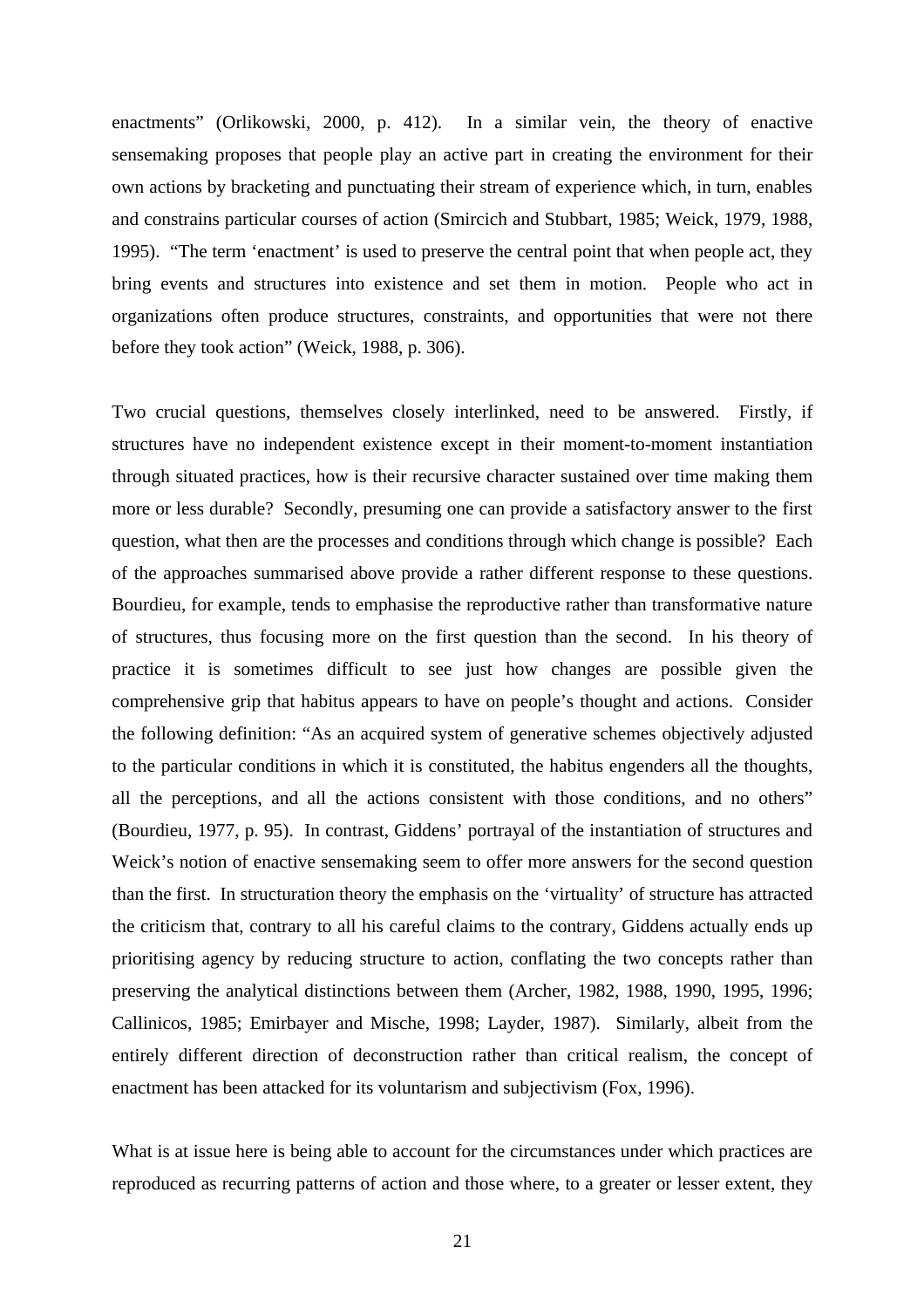are modified or transformed. Influenced in no small part by ethnomethodology, studies within the practice-based tradition have mostly focused on attempting to reconstruct the patterned character of practice by investigating how people make sense of everyday situations, from which various typifications or rules concerning the contextualisation or indexicality of practices can be inferred (c.f. Garfinkel, 1967). However, it is not always clear how the linkages between typifications and situated actions are forged in practice, nor how they are mutually constituted. For some it is enough to rely on the observability of practices and infer the patterns, scripts, and processes through which they are made intelligible from there. Coming from a structurationist perspective, Barley and Tolbert (1997, p. 98) have argued that "it is empirically more fruitful to view scripts as behavioural regularities instead of mental models or plans. From this perspective, scripts are *observable, recurrent activities and patterns of interaction characteristic of a particular setting*" (Barley and Tolbert, 1997, p. 98, emphasis in original). Practice-based approaches share this distrust of cognitive explanations. For example, Gherardi and Nicolini (2002, p. 195) have argued that there needs to be a shift of attention "from the processing of information and the modifying of cognitive structures to the processes of participation and interaction that provide and sustain the proper context for learning: learning in organization becomes learning-inorganizing". However, my argument is that the anti-cognitive bias in practice-based approaches is both unnecessary and ultimately limiting. One does not have to abandon *any*  reference to cognition in order to avoid the pitfalls of cognitive approaches that practicebased theory so eloquently highlights. Indeed, by being excessively reticent to speak of cognitive processes, practice-based approaches have closed down a fruitful avenue of investigation that may offer a more detailed understanding of how practices are constituted, reproduced, and transformed than they have so far been able to offer. Although there are those who doubt the potential of integrating sociological styles of interpretation, which practice-based theories typically employ, with cognitive approaches (e.g. Woolgar, 1995), there have nevertheless been those within the practice-based tradition that have been calling for precisely such a rapprochement (e.g. Greeno, 1998). There are a few practice-based theorists who have taken some steps in this direction, notably the work of Orlikowski and Gash (1994) on technological frames, but such attempts have generally been few and far between (as have other more general attempts to forge connections, such as the relatively unpopulated area of cognitive sociology, e.g. Cicourel, 1973, 1981; Zerubavel, 1999).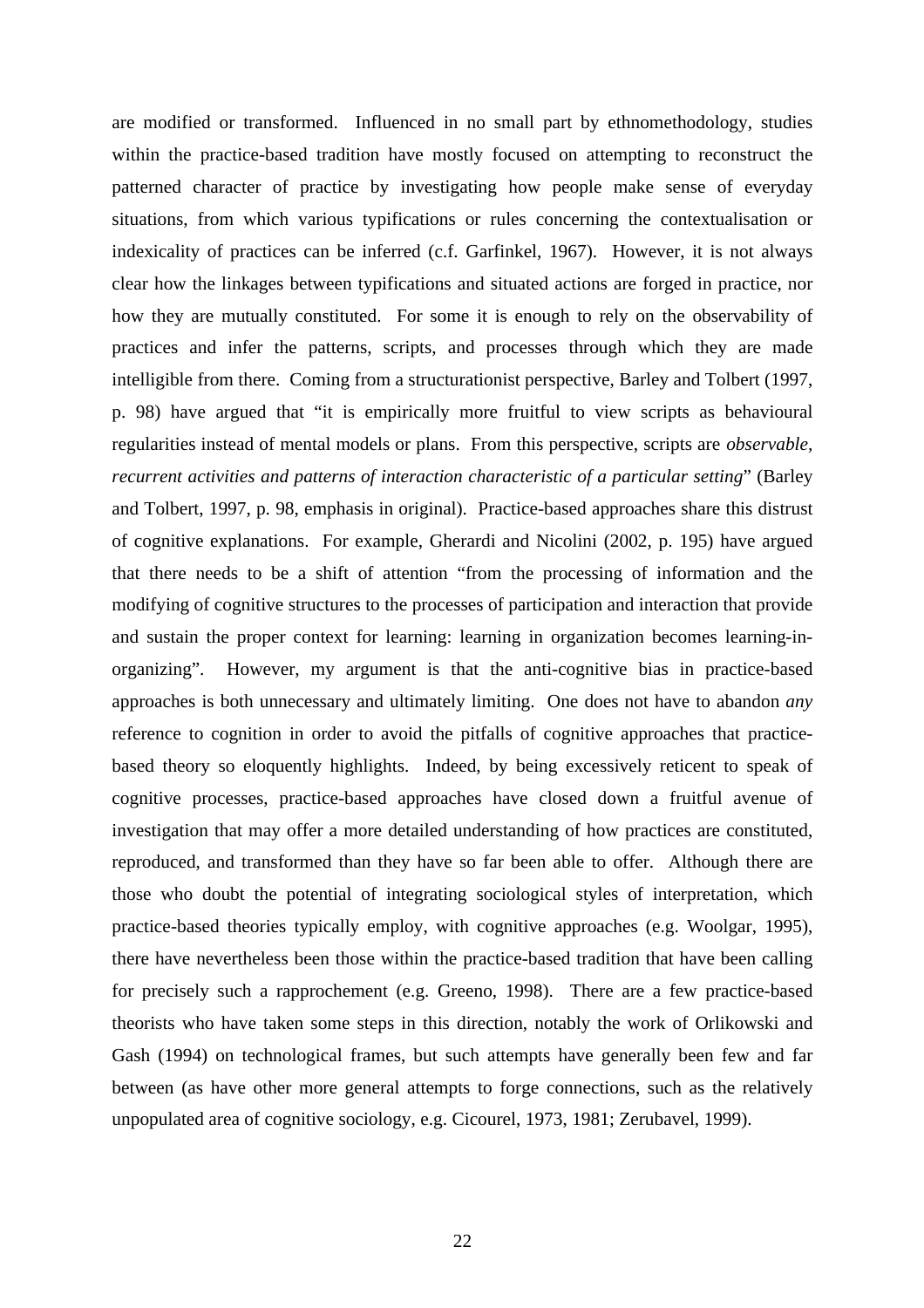It is worth recognising that the practice-based critique of cognitive approaches is perhaps rather ingenuous, based as it is upon something of a caricature of these approaches. Certainly by using the rhetorical device of setting themselves up in opposition to 'conventional' or 'traditional' cognitive theories, practice-based approaches are able to make their arguments stronger and more distinctive. There is, however, a question mark over whether the rhetorical benefits of a thoroughgoing rejection of cognitive approaches does not come at the expense of ignoring any useful insights from this body of work at all. Practice-based approaches are reticent about making reference to patterns, frameworks, or models of thinking, collective or otherwise, for fear of veering towards representationalism and mentalism, yet one does not have to accept a representational or mentalist position to draw conceptual benefit from the notion that patterns of collective activity are, to some extent at least, enabled and guided by interlocking cognitive schemas that are, to a greater or lesser degree, generated, reproduced, and modified by people participating in joint activities. Indeed, there is much to be gained for practice-based approaches in taking on board ideas from social cognition because it is arguably in the study of the interplay between individual and socially overlapping knowledge frameworks that important steps can be taken towards understanding the different circumstances under which practices are reproduced or transformed.

Indeed, if one turns to social theories of practice from which practice-based approaches draw inspiration, it is clear that the former are not so reticent about invoking cognitive processes in attempting to theorise issues of continuity and change. Giddens (1979, 1984), for example, emphasises that actors are knowledgeable, in the sense that their knowledge of rules, conscious or otherwise, makes them capable of action (c.f. Sewell, 1992). The theory of structuration refers to memory traces and pre-existing interpretive schemes as carriers of the reproducibility of practice. It is not too much of a leap from invoking rule-related knowledge, memory traces, and interpretive schemes to talking about mental models, schemata, frames, and scripts. Whatever the terminology, it should be evident that some relatively durable framework for knowing is needed for practices to be reproduced over time and space. To claim the relevance of cognitive frameworks for reproducing social practices is in no way inconsistent with the crucial argument that such frameworks for knowing are embodied, inhere in, and are variably distributed across, specific social and material settings in which practices are actively situated. To talk about schemata, mental models, and so on, does not have to conjure up images of knowing as taking place solely 'in-the-head'. However, this does not mean that one has to deny any role for knowing-in-the-head for fear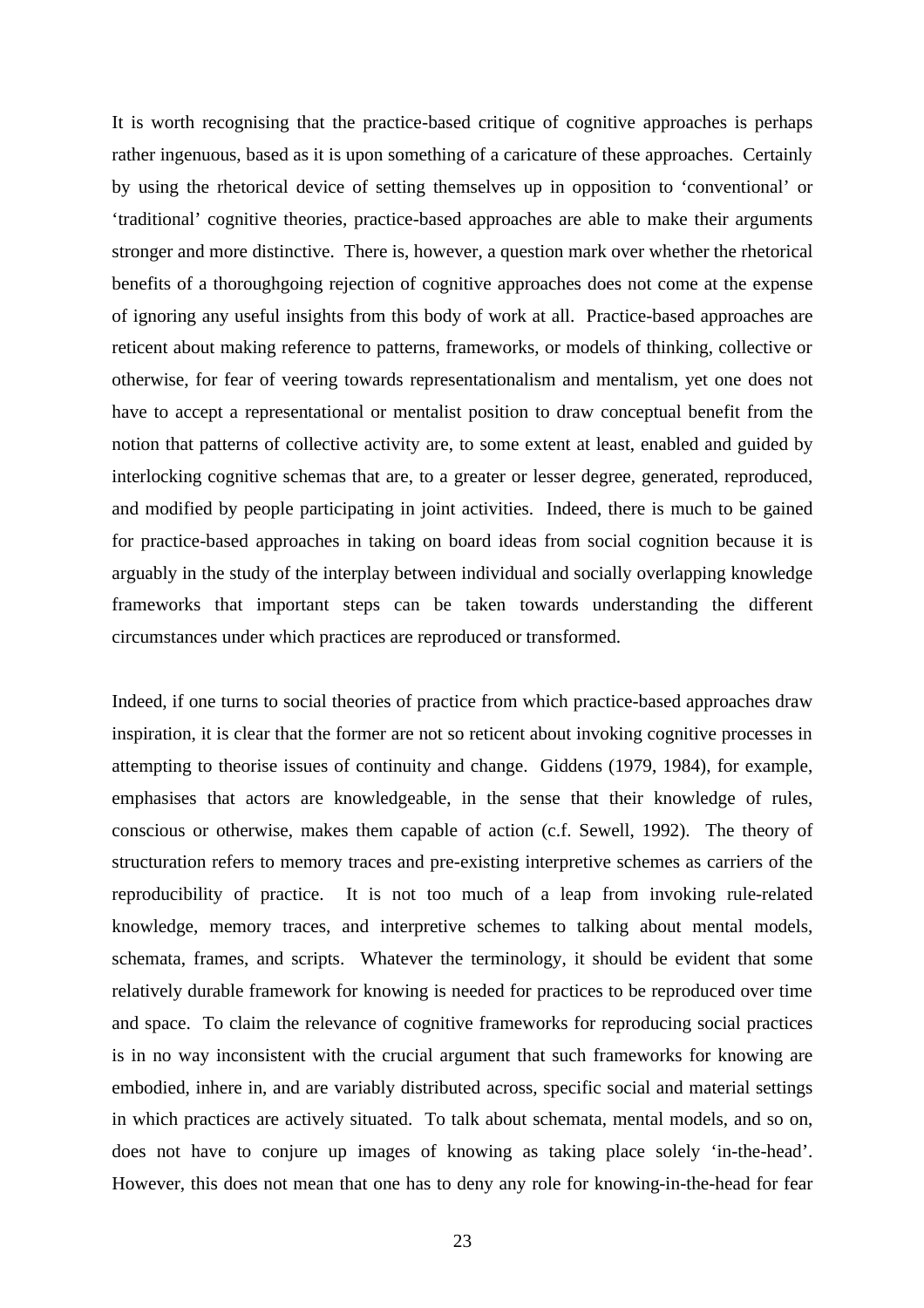of mentalism. This is providing, of course, that one does not make the mistake of depicting cognition entirely as an individual, internalised, rational, impassive, and dispassionate activity. It is by no means inevitable that one must subscribe to such a view simply because one invokes cognitive processes as a relevant dimension of organisational knowing and learning. That this has come to appear inevitable is in no small measure due to the seemingly unbreakable association that has been made between cognition and the information processing view. However, this association is not as unbreakable as it might seem and once that is acknowledged many of the apparent incompatibilities between cognitive and practicebased approaches largely disappear.

Considering the role of cognitive schemata, for example, it is not necessary to see these in purely computational terms as providing the algorithms and transformation rules that mediate between the input and output elements of information processes. They can be, and indeed have been, conceptualised in much broader and less mechanistic terms as providing the, often implicit and unarticulated, background upon which knowledge and action are grounded. In opposition to the representationalist tendencies of the information processing view, taking such an interpretive perspective on schemata connects much more closely with many of the traditions from which practice-based theory draws, including pragmatism, phenomenology, symbolic interactionism, and social constructionism. As such, it offers an appropriate route for pursuing a rapprochement between practice-based and cognitive approaches. The emphasis here shifts from the rule-based processing of information as representations of reality, to the role of interpretive schemas in guiding how unfolding social realities are constituted through processes of enactive sensemaking. Schemata provide the crucial link between past, present, and future that permit both the reproducibility *and* transformational capacity of practices, allowing genuine agency without voluntarism and regularities of action without determinism.

Schemata are crucial for guiding how we orientate ourselves relative to the ongoing stream of experience in which we are caught up. According to James (2000 [1907], p.112, emphasis in original), "[w]e plunge forward into the field of fresh experience with the beliefs our ancestors and we have made already; these determine what we notice; what we notice determines what we do; what we do again determines what we experience; so from one thing to another, although the stubborn fact remains that there *is* a sensible flux, what is *true of it* seems from first to last to be largely a matter of our own creation ... In our cognitive as well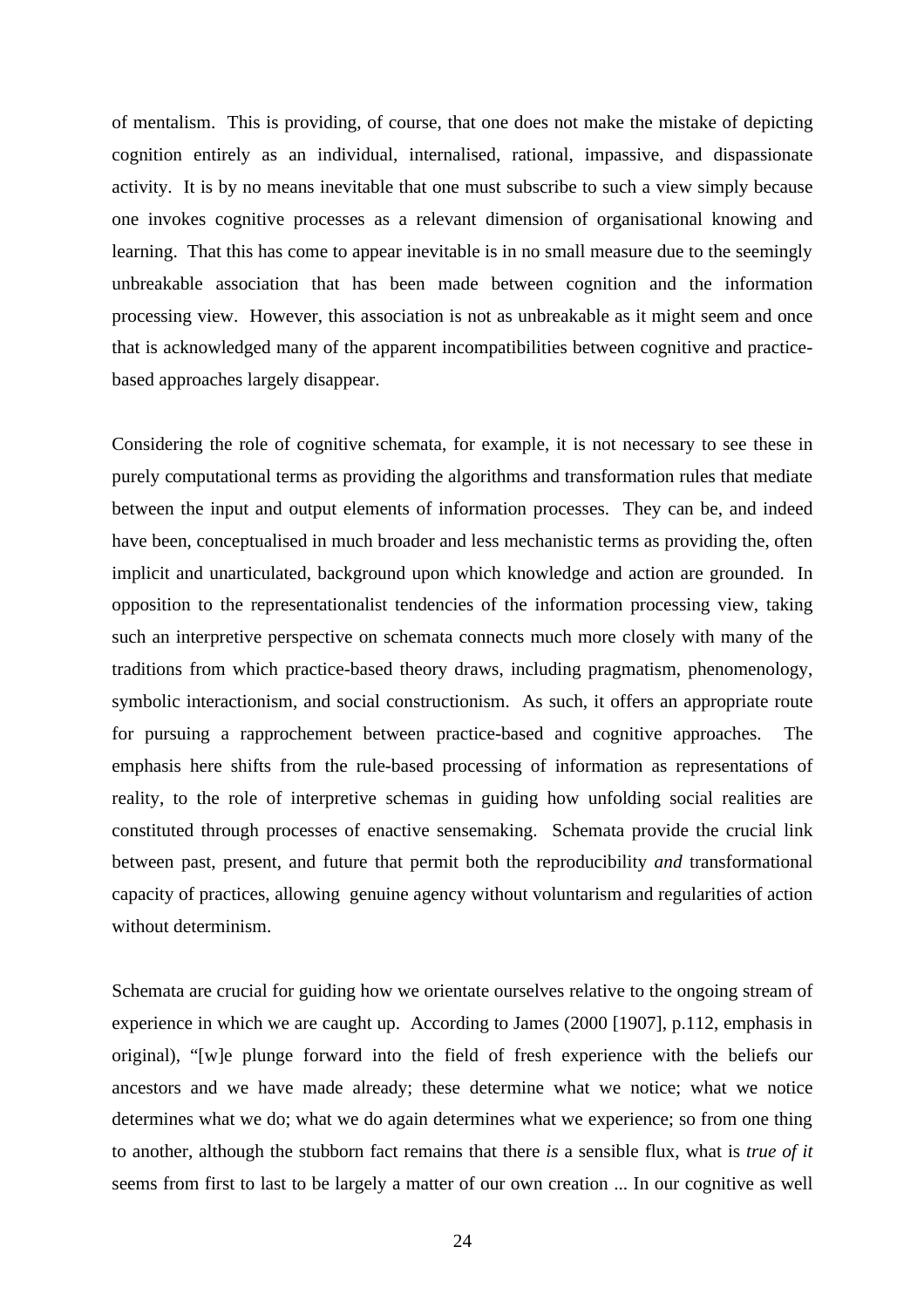as in our active life we are creative. We *add*, both to the subject and to the predicate part of reality. The world stands really malleable, waiting to receive its final touches at our hands". There are close similarities here with the writing of Heidegger (1962 [1927]) who argued that people are 'thrown' into ongoing situations, a condition of being-in-the-world, in which understanding is necessarily based on making choices guided by pre-existing and prereflective suppositions. There is thus no presuppositionless space through which one can step out of the flux of experience in order to reflect on it. Being is thoroughly temporal in that it always emerges out of a past and tends towards a future. Our experiences are shaped by past experiences and an orientation towards the future in terms of expectations, elements of which are given meaning by our current experiences.

The key insight here is that interpretive schemes are important to our mode of being in the world, being both influence on what we attend to and how we bracket our stream of experience, but also influenced by, reinforced, updated, modified, or overturned by those experiences. However, what these perspectives from pragmatism and phenomenology do not fully address are the social character of interpretation. It is only with later approaches, such as symbolic interactionism and social constructionism, that these insights were put on a more adequately social footing. Mead, for example, argued that "the individual mind can exist only in relation to other minds with shared meanings" (Miller, 1982, p. 5). It is through concrete social experiences, where one learns to take the role of others and jointly negotiate the meaning of situations through a cycle of gesture and response, that a sense of self develops relative to a wider community (Mead, 1913, 1934). In other words, our interpretive schemas are thoroughly social in character, both influencing and being influenced by our engagement in ongoing social experiences. These ideas are extended in the social constructionist concept of the *social stock of knowledge* (Berger and Luckmann, 1966; Schutz and Luckmann, 1973). This refers to a socially shared, but also unequally distributed, accumulation of knowledge comprising semantic fields, classifications, typificatory schemes, recipe knowledge, knowledge about situations, and so on, that is generally taken for granted in one's routine engagement with everyday life. Underlying this is an assumption of sharedness and the suspension of doubt, whereby the disruptive burden of questioning everything and continuously having to find new ways to act and interact are removed and the "validity of my knowledge of everyday life is taken for granted by myself and others until further notice" (Berger and Luckmann, 1966, p. 58; c.f. Garfinkel, 1967).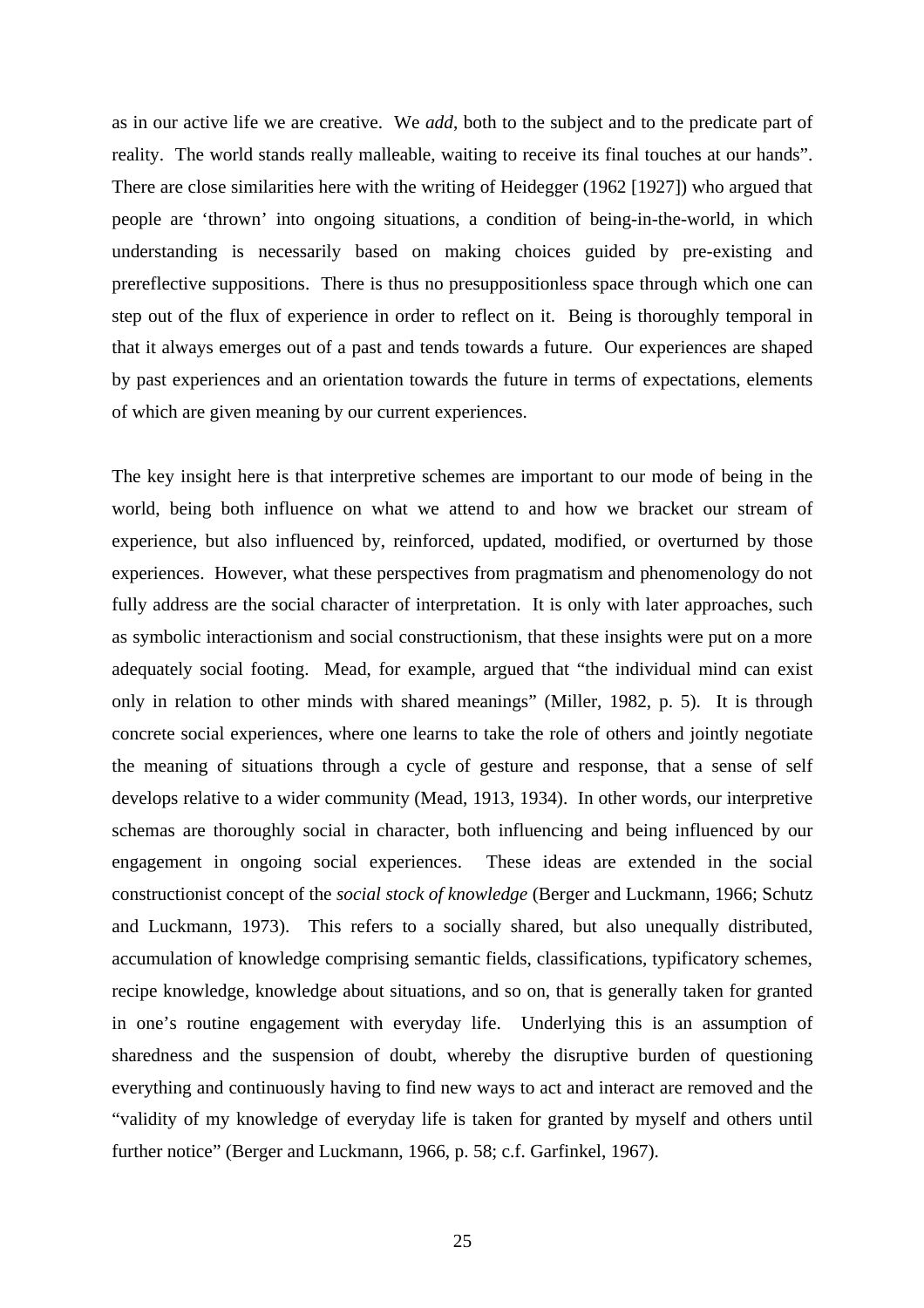While the social stock of knowledge provides a conceptualisation of how routine patterns of activity are reproduced through social interaction, the question remains as to how changes are generated and new patterns encapsulated in a shifting and moving stock of knowledge. One possibility is that changes occur where there are problems or breakdowns as people find that their taken for granted assumptions and ways of doing things are inadequate for particular situations and so they are subsequently updated and revised. Schutz and Luckmann (1973) have also suggested that changes and additions to the stock of knowledge are built into its very operation. This is because the "social stock of knowledge transmitted to the individual relieves him of the necessity of 'independently' solving a whole series of important everyday occurrences. As a consequence of this, the individual has in principle the possibility of turning toward 'new' and thus not-yet-solved problems that are also perhaps not even recognized" (*ibid.,* p. 298). However, both these possibilities for change effectively come from outside the rules of the game as contained within the existing stock of knowledge; in the first instance because of a mismatch between rule-guided expectations and specific situations, and in the second case because the routinisation of certain everyday activities allows individuals to focus their efforts on other problems.

Subsequent contributions from social constructionism and others have focused on the transformative potential of rules themselves. This possibility arises because of two inherent features of social rules. The first is the understanding that rules are rarely, if ever, comprehensive and able to cover every situation and every eventuality. They are always liable to be misunderstood or misapplied and it would be excessively burdensome, if not impossible, to supply the necessary information to prevent such misunderstandings (as a number of the 'breaching' experiments conducted by Garfinkel (1967) clearly demonstrated). Taking inspiration from Wittgenstein, Taylor (1993) has suggested that rules can never contain the principles of their own application. If rules are purely about formal internal representations of what should be done, as the information processing model suggests, then the only way that errors of application can be corrected is through the provision of further rules, which could potentially lead to an infinite regress of rules about rules about rules *ad infinitum*. However, Taylor has argued that rule following is only possible against an unarticulated background of understanding, or 'form of life' to use Wittgenstein's (1953) terminology, comprising an embodied, practical mastery acquired in the form of habits, dispositions, tendencies, and so on. Crucially, the incompleteness of rules and their achievement against a background of practical know-how mean that there is always scope for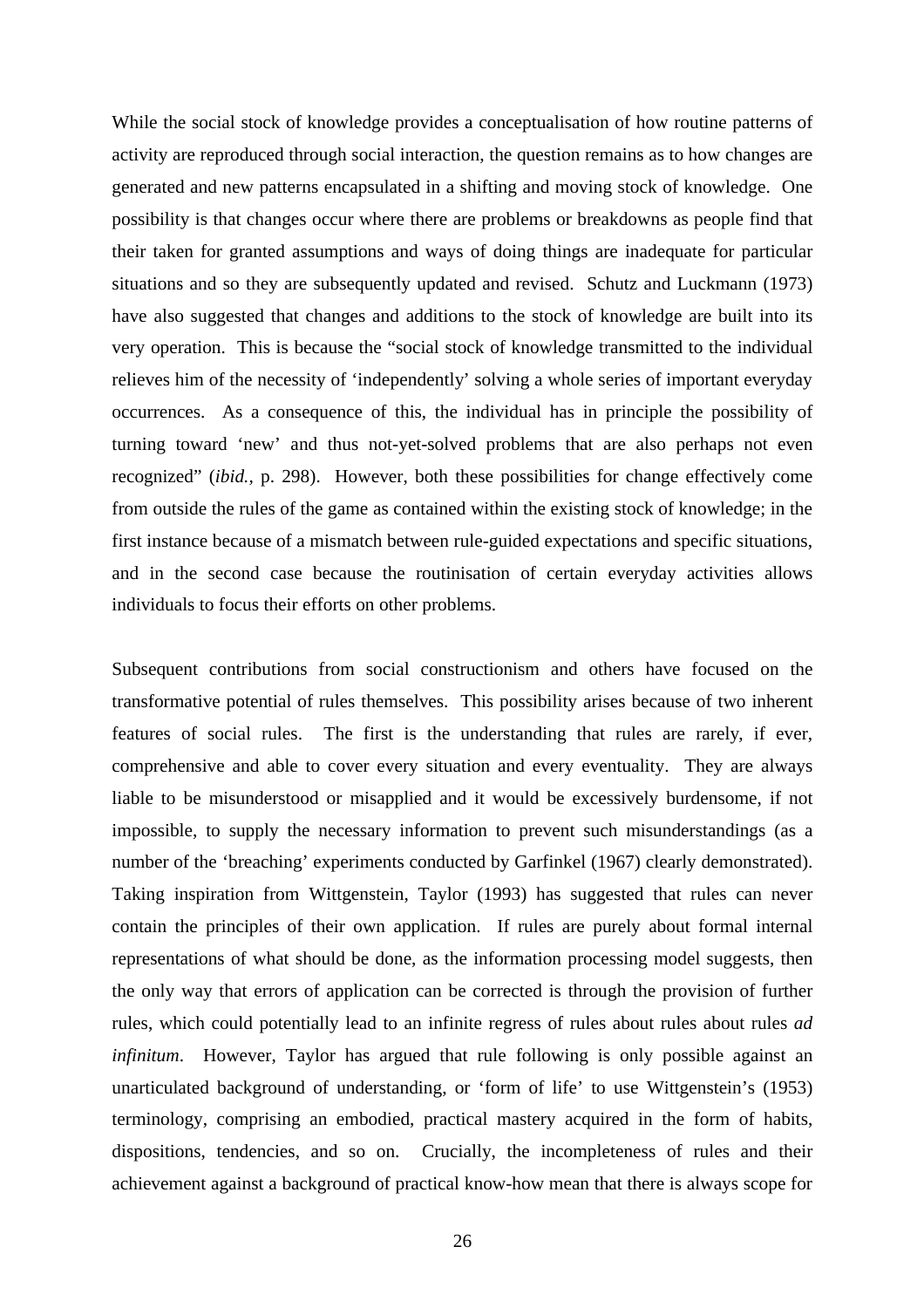improvisation within rule-guided action. The creativity at the core of rule following behaviour is also highlighted by the 'et cetera principle' in ethnomethodology which suggests that communication is usually based on a mutual assumption of incompleteness (Garfinkel, 1967).

The second feature of rules is that they are situated accomplishments that are necessarily tied to specific circumstances. As a result, there is the ever-present potential for change, of a greater or lesser extent and regardless of whether or not it is actualised, because there is always an active role for people in their enactment of rules. As Sewell (1992, p. 20) has argued, "[t]o be an agent means to be capable of exerting some control over the social relations in which one is enmeshed, which in turn implies the ability to transform those social relations to some degree". There have been a number of attempts to represent the distinction between rules as abstract guides for what should be done and rules as concrete enactments. Mouzelis (1995), for example, has distinguished between the paradigmatic and the syntagmatic in relation to social rules. The paradigmatic refers to general rules which can be applied in a variety of circumstances, whereas the syntagmatic concerns actual instances of social interaction which give expression to these rules and independent of which they have no existence. The paradigmatic is associated with the postion-role and dispositional dimensions of social action, while the syntagmatic corresponds with the interactive-situational dimension identified by Mouzelis. The position-role dimension relates to normative expectations surrounding particular roles, the dispositional dimension concerns historically acquired schemes of perception, thought, and action, and the interactive-situational dimension refers to the open-ended and contingent enactment of these dimensions through concrete practices of social action and interaction. According to Tsoukas (1996, p.19, emphasis in original), these three dimensions come together in the following way: "human agents *select out* on the one hand what they understand to be the *relevant* aspects of both their role-related normative expectations and their sets of dispositions, and on the other those *relevant* aspects of the local conditions within which their actions take place, and try to fit the two together".

A key issue here is not only that individuals are active agents in the reproduction and potential transformation of social rules and normative expectations, but also that the process of fitting together norms, dispositions, and situations is a crucially interpretive accomplishment. In order to orientate their behaviour by calling upon different normative or dispositional elements that are more or less appropriate to the situation, individuals must first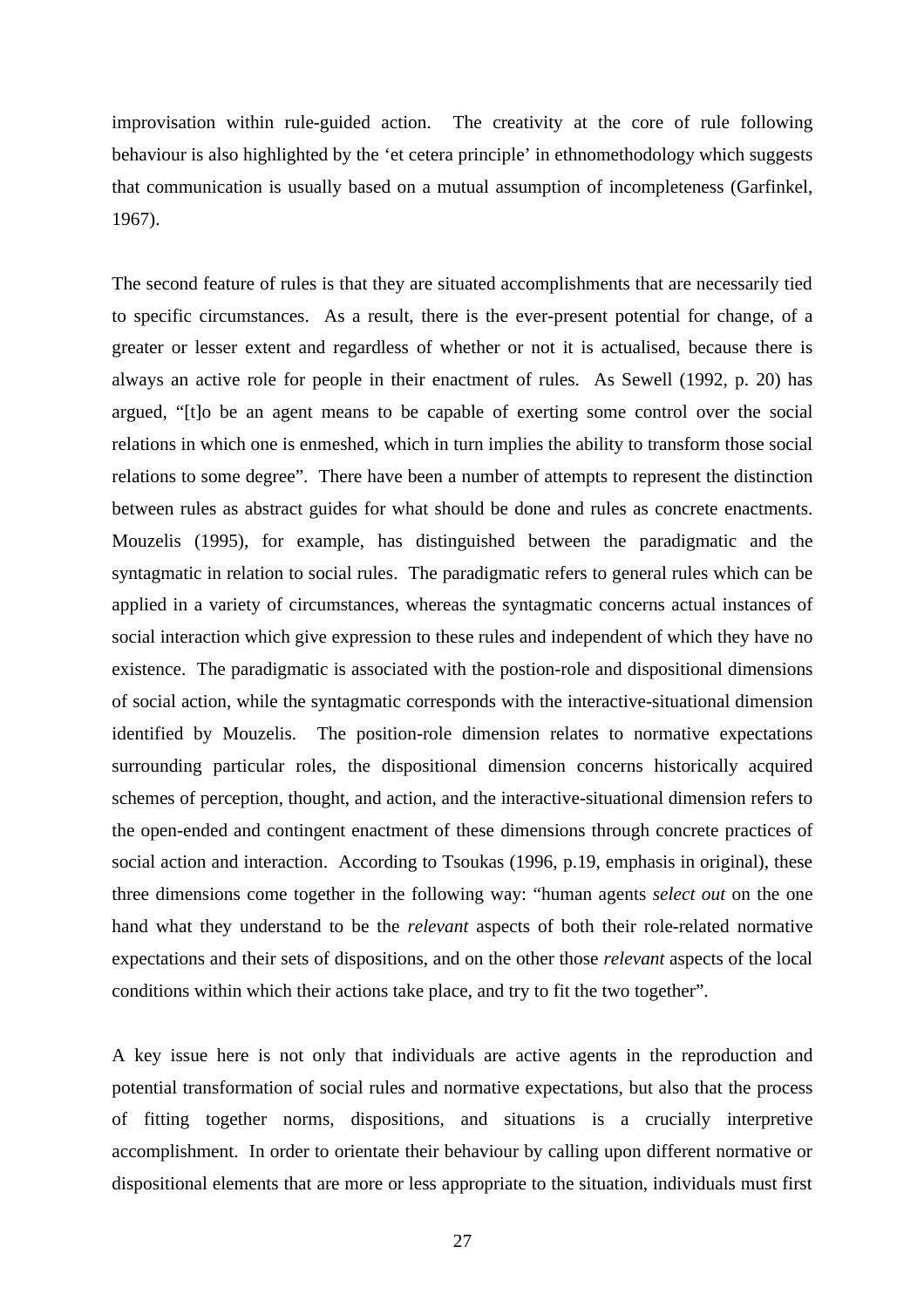make sense of the what the situation is, often on the basis of quite fragmentary, fleeting, and incomplete evidence. How one makes sense of situations is, in turn, influenced by what Hochschild (1979) called 'framing rules' and Cicourel (1973) termed 'interactional competence'. In either case it is not only knowledge of the rules that is needed, but also a practical sense of how and where they can be applied. For Cicourel (1973) there is a crucially cognitive dimension to the ability to generate situationally appropriate actions in that both normative expectations and the understanding of situations are guided by interpretive schemata. This is something that practice-based approaches, and sociology more generally, have avoided recognising. Yet, as Sewell (1992, p. 7, emphasis in original) has argued in relation to structuration theory, this leads to something of an omission: "Giddens places a great deal of weight on the notion that actors are *knowledgeable.* It is, presumably, the knowledge of rules that makes people capable of action. But Giddens develops no vocabulary for specifying the *content* of what people know". Cicourel (1981, p. 101) has made much the same point in suggesting that "[t]aking seriously the notion of schema theory should force sociologists to recognize the necessity of an explicit theory of meaning. Sociological theory often treats meaning as obvious or as a residual category".

It is, I would argue, by turning to some of the insights of social cognition outlined earlier in the paper that steps can be taken towards developing precisely such an understanding of the role of interpretive schemas in both reproducing and transforming social practices. Ironically, this has already been recognised by a few authors in the practice-based tradition, but rarely taken up. Thus, for example, according to Orlikowski and Gash (1994), it is entirely consistent to bring together the notion of frames or schemas from social cognition with theories of culture and the social construction of reality. The two are complementary not antagonistic: "[w]here cultural and subcultural analyses provide interpretations of contexts – socially established webs of meaning and actions – frames of reference offer a crisp and powerful lens for focusing specifically on how people makes sense of particular aspects of the world" (*ibid.,* p. 178). Importantly, any conceptualisation of interpretive schemas itself benefits from being reciprocally informed by social constructionist and cultural analyses because these help safeguard against turning back towards a static, mentalist, and rationalistic understanding of cognition.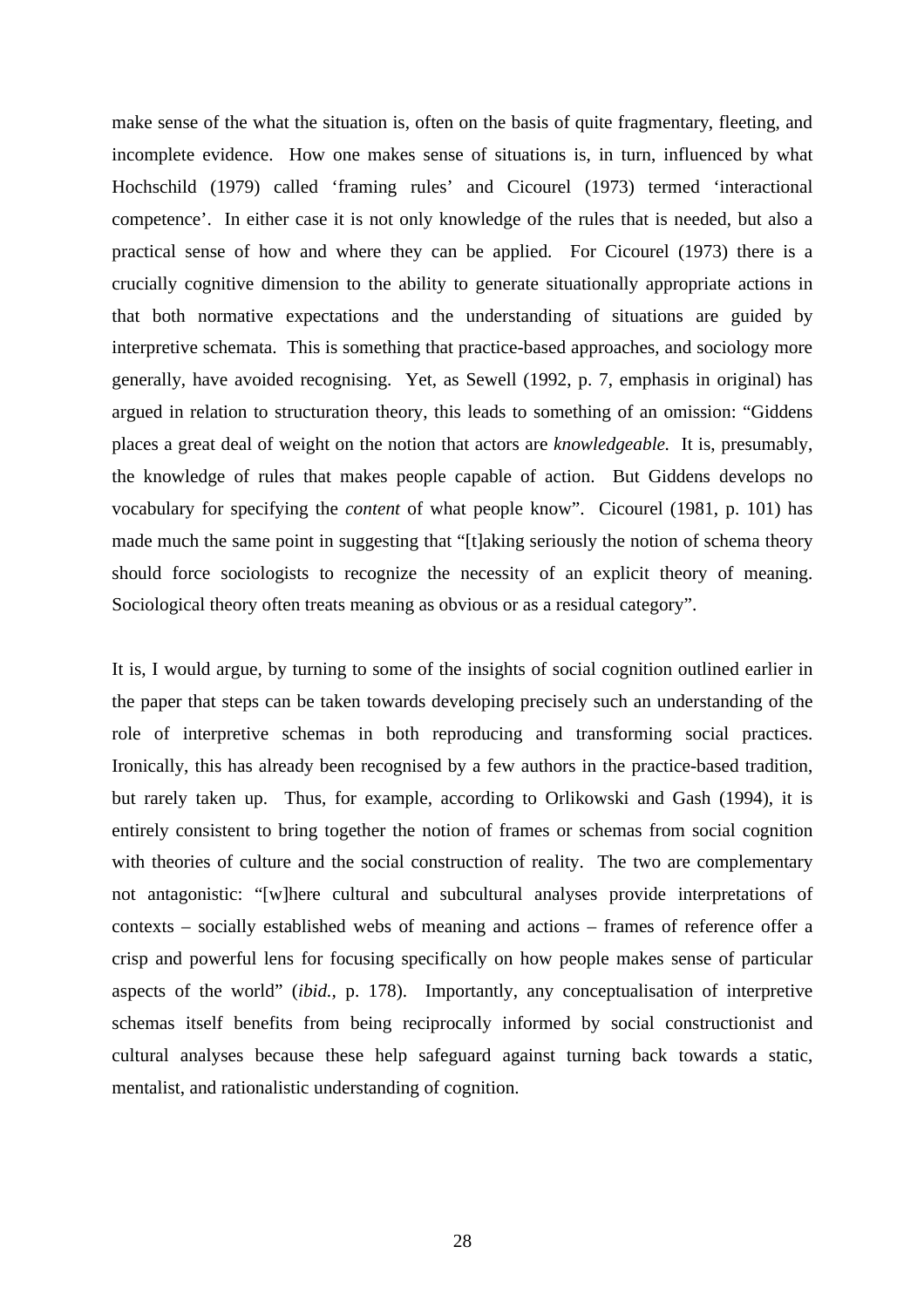## **Conclusion**

By way of conclusion, I would like to return to consider some implications of the above discussion, and particularly the call for a rapprochement between practice-based and cognitive approaches, for addressing the issue of project team diversity. On the face of it, attempting to combine insights from these two broad sets of approaches would not seem to be an especially fruitful avenue to pursue. After all, there is a gulf dividing the studies on group and team cognition outlined earlier in the paper and practice-based theories of knowing and learning. This is reflected in strong differences in theoretical approach, philosophical assumptions, and style of argumentation. The proposal here is not that the approaches and methods of studies on team cognition should be imported uncritically into practice-based theories *tout court.* To do so would be to be in danger of undermining the strengths of the practice-based tradition and reverting to static, individualistic, and overly rational accounts of organisational similarities and differences where they are treated as universal and essential traits to be manipulated into appropriate combinations so as to promote project team effectiveness. Practice-based approaches encourage a shift from the preoccupation with performance to a concern with *performances.* In this view, project teams are not so much a static collection of variously similar and different individual characteristics that need to be balanced to achieve effective performance. They are dynamic, emergent social settings where similarities and differences are actively constituted, negotiated, and contested through the situated practices of those involved. However, as the previous discussion highlighted, such performances do not take place in an institutional vacuum. The interlocking practices which go to make up project activities are grounded in the ongoing development of specific cultural-historical milieux, that are both reproduced and have the potential to be transformed through the unfolding progression of performances. The suggestion in this paper is that variably shared and distributed interpretive schemata have the potential to act as carriers of cultural-historical regularities, as well as being the dynamic background upon which creativity, improvisation, and innovation in practices are accomplished.

Brought together, a dynamic, situated, interpretive conception of social cognition, with the historically, culturally, and materially sensitive accounts of practice-based theory, are able to offer a rich and detailed understanding not only of how cultural-historical regularities in interpretive schema, rules, and norms are constituted, but also reveal something of the content and distribution of the social knowledge around which collective practices are formed, as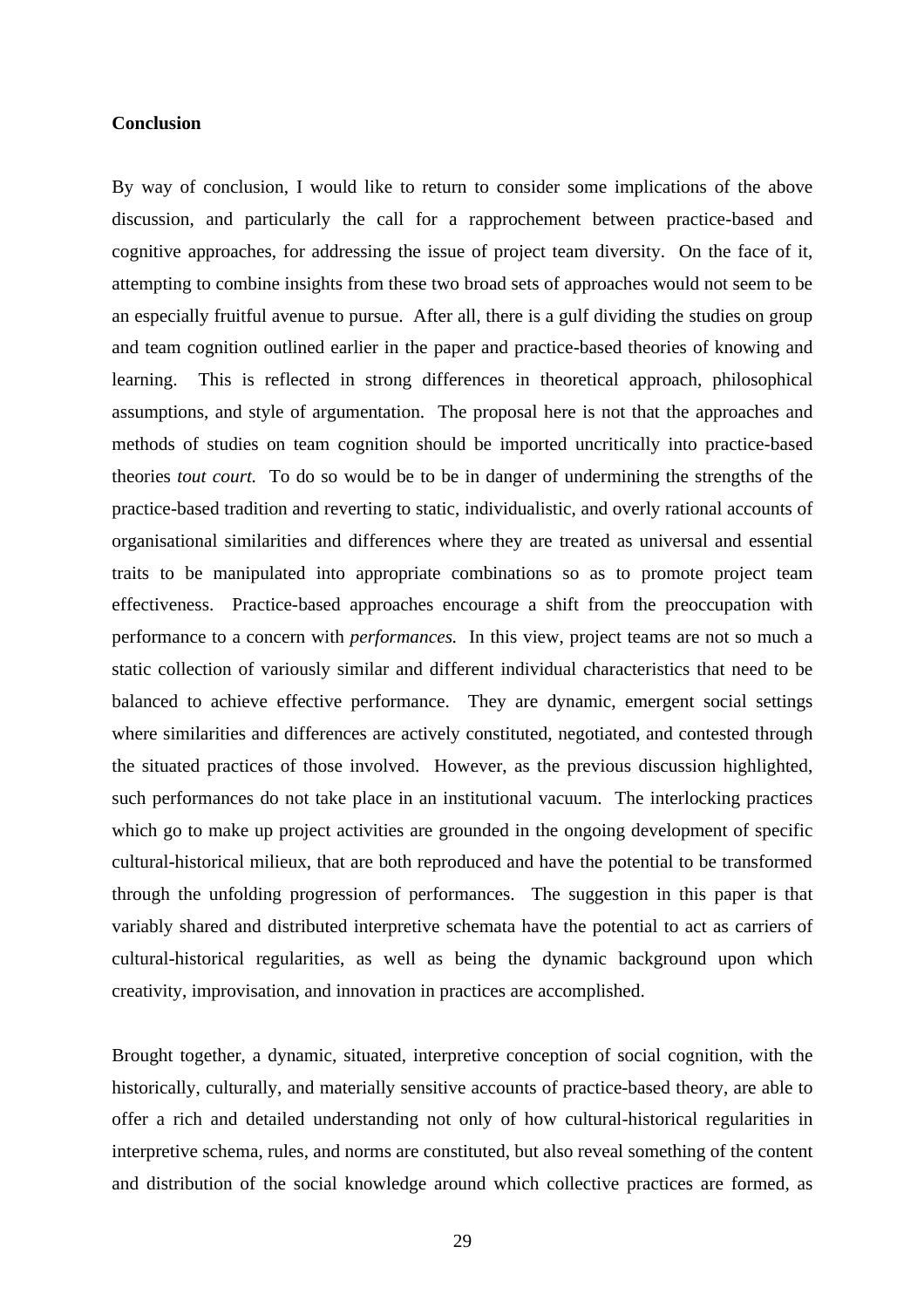well as the conditions under which interpretive schemas and patterns of activity are reproduced, modified, or transformed. This begins to raise important questions about the nature of project settings compared with other more routine domains of organisational life. According to Meyerson *et al.,* (1996), for example, temporary project teams can not always rely on the gradual sedimentation of routines, norms, conventions, and background knowledge that arguably characterises other more stable forms of organising. As a consequence, they often fall back on typified knowledge of role, position, function, and so on, of co-workers to co-ordinate their activities. In this sense, the interpretive schemas relating to project work are generated beyond the horizon of the project setting (e.g. through processes of professional socialisation and engagement in previous projects) and individuals and groups draw upon these existing typifications to negotiate their way through their current activities. The tendencies here are more reproductive than transformative because, particularly in highly time-constrained situations involving people who have not worked together before, there is little time to develop more detailed, personalised knowledge about those with whom one is working. Interactions are conducted more on the basis of generic subjectivity than situated intersubjectivity (Mead, 1934; Weick, 1995).

However, at the same time, insights from social cognition suggest that the diversity of interpretive schemata in such situations, providing the degree of novelty is not too extreme, is likely to lead to manageable inter-group conflicts and mutual examination of perspectives, challenging existing interpretations and potentially resulting in schema modification. In this case, impulses toward the intense negotiation of perspectives, implied by the various bases around which differences are constituted in project settings, are more transformative than reproductive. Consequently, the conditions encouraged by many multi-functional projects, as both enactments of interlocking routines and interpretive schemata, on the one hand, and sites of intense and sometimes conflict-ridden negotiation around the collective interpretation of situations, tasks, activities, and relationships, makes them thoroughly open-ended endeavours. Of course, the precise ways in which these elements are woven together in the unfolding performances of project work is largely a matter for empirical investigation. However, what I have tried to provide in this paper is a broad framework to guide such a task. Importantly, this is quite different to the calls for more empirical evidence issuing from the literature on team cognition. Contrary to the claims made by some authors in this area, the matter of how to conceptualise team cognition is far from settled. Indeed, without a radical reworking, I would argue that the prospects for further insights are limited.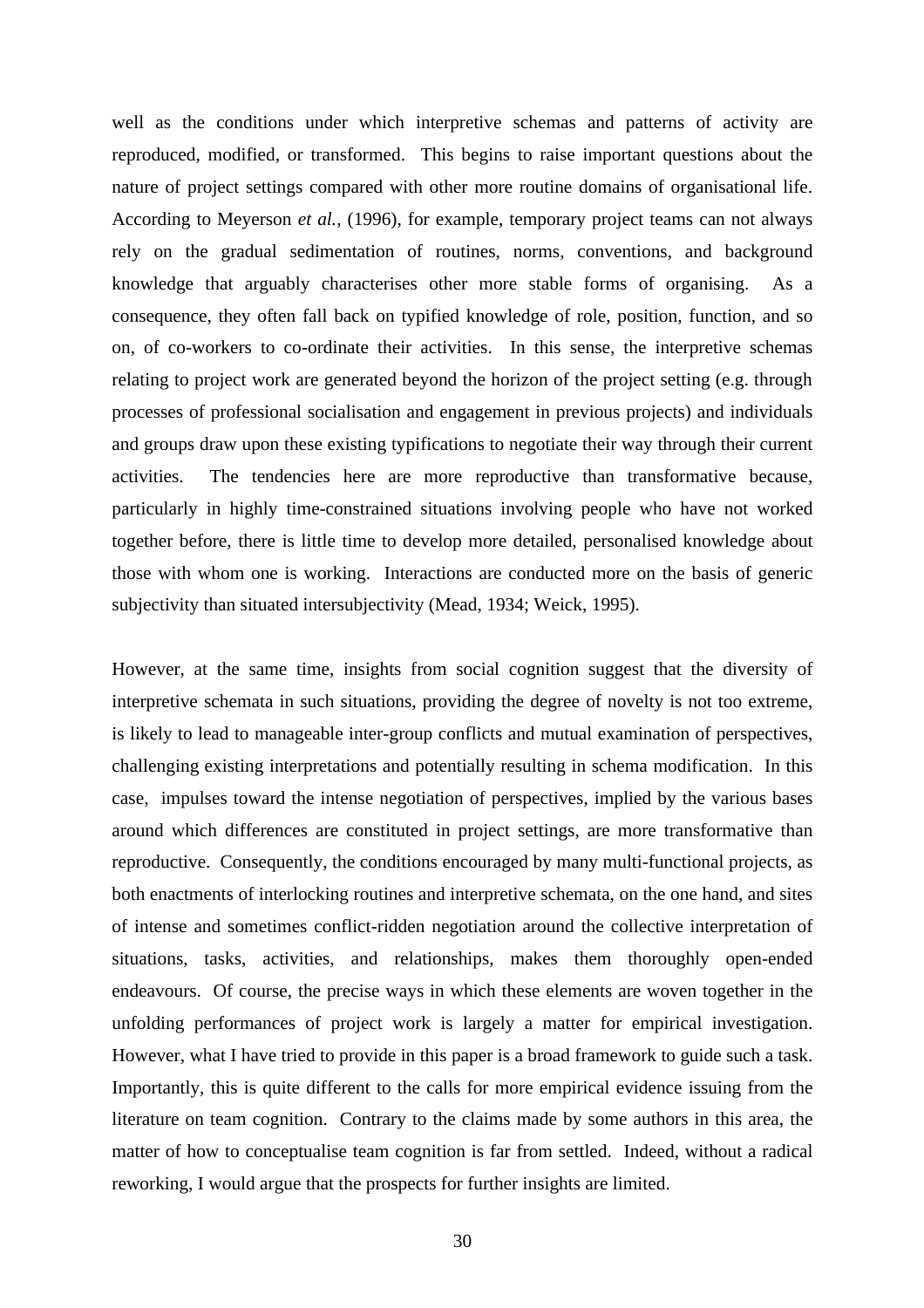## **References**

Abelson, R.P. (1976) 'Script processing in attitude formation and decision making.' In: Carroll, J.S. and Payne, J.W. (eds.) *Cognition and Social Behavior.* Hillsdale, N: Lawrence Erlbaum Associates, pp. 36-46.

Abelson, R.P. (1981) 'Psychological status of the script concept.' *American Psychologist* 36: 715-729.

Anderson, J.R. (1983) *The Architecture of Cognition.* Cambridge, MA: Harvard University Press.

Archer, M.S. (1982) 'Morphogenesis versus structuration: on combining structure and action.' *British Journal of Sociology* 33: 455-483.

Archer, M.S. (1988) *Culture and Agency.* Cambridge: Cambridge University Press.

Archer, M.S. (1990) 'Human agency and social structure: a critique of Giddens.' In: Clark, J., Modgil, C. and Modgil, S. (eds.) *Anthony Giddens: Consensus and Controversy.* Brighton: The Falmer Press, pp. 73-84.

Archer, M.S. (1995) *Realist Social Theory: The Morphogenetic Approach.* Cambridge: Cambridge University Press.

Archer, M.S. (1996) 'Social integration and system integration: developing the distinction.' *Sociology* 30: 679-699.

Austin, J.R. (1997) 'A cognitive framework for understanding demographic influences in groups.' *International Journal of Organizational Analysis* 5(4): 342-359.

Austin, J.R. (2003) 'Transactive memory in organizational groups: the effects of content, consensus, specialization, and accuracy on group performance.' *Journal of Applied Psychology* 88(5): 866-878.

Ayas, K. (1996) 'Professional project management: a shift towards learning and a knowledgecreating structure.' *International Journal of Project Management* 14: 131-136.

Banks, A.P. and Millward, L.J. (2000) 'Running shared mental models as a distributed cognitive process.' *British Journal of Psychology* 91: 513-531.

Bargh, J.A. (1982) 'Attention and automaticity in processing of self-relevant information.' *Journal of Personality and Social Psychology* 43: 425-436.

Barley, S.R. and Tolbert, P.S. (1997) 'Institutionalization and structuration: studying the links between action and institution.' *Organization Studies* 18(1): 93-117.

Berger, P. and Luckmann, T. (1966) *The Social Construction of Reality: A Treatise in the Sociology of Knowledge.* Harmondsworth: Penguin.

Bernthal, P.R. and Insko, C.A. (1993) 'Cohesiveness without groupthink: the interactive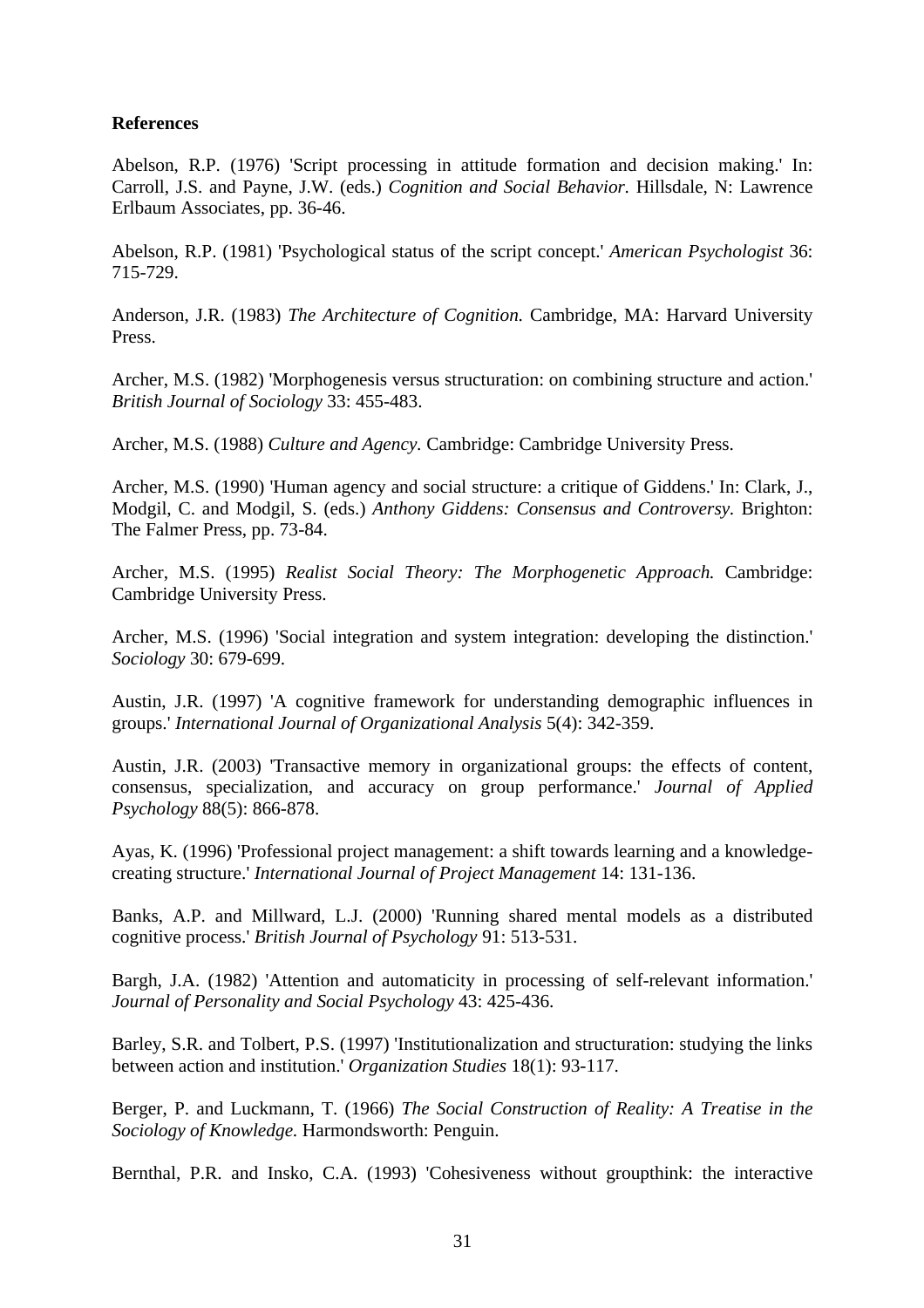effects of social and task cohesion.' *Group & Organization Management* 18(1): 66-87.

Bettenhausen, K.L. (1991) 'Five years of groups research: what have we learned and what needs to be addressed.' *Journal of Management* 17: 345-381.

Blake, R. and Mouton, J. (1964) *The Managerial Grid.* Houston, TX: Gulf Publishing Co.

Bourdieu, P. (1977) *Outline of a Theory of Practice.* Cambridge: Cambridge University Press.

Bourdieu, P. (1992) *The Logic of Practice.* Cambridge: Polity Press.

Bresnen, M., Edelman, L., Newell, S., Scarbrough, H. and Swan, J. (2003) 'Social practices and the management of knowledge in project environments.' *International Journal of Project Management* 21: 157-166.

Broadbent, D.E. (1958) *Perception and Communication.* New York: Pergamon Press.

Brown, J.S. and Duguid, P. (2001) 'Creativity versus structure: a useful tension.' *MIT Sloan Management Review* 42(4): 93-94.

Burns, T. and Stalker, G.M. (1961) *The Management of Innovation.* London: Tavistock.

Callinicos, A. (1985) 'A. Giddens: a contemporary critique.' *Theory and Society* 14: 133-166.

Cannon-Bowers, J.A. and Salas, E. (2001) 'Reflections on shared cognition.' *Journal of Organizational Behavior* 22: 195-2002.

Cannon-Bowers, J.A., Salas, E. and Converse, S.A. (1990) 'Cognitive psychology and team training: shared mental models of complex systems.' *Human Factors Bulletin* 33: 1-4.

Cannon-Bowers, J.A., Salas, E. and Converse, S.A. (1993) 'Shared mental models in expert team decision making.' In: Castellan, N.J. (ed.) *Individual and Group Decision Making: Current Issues.* Hillsdale, NJ: Lawrence Erlbaum Associates, pp. 221-246.

Cicourel, A.V. (1973) *Cognitive Sociology: Language and Meaning in Social Interaction.* Harmondsworth: Penguin.

Cicourel, A.V. (1981) 'The role of cognitive-linguistic concepts in understanding everyday social interactions.' *Annual Review of Sociology* 7: 87-106.

Cook, S.D.N. and Yanow, D. (1993) 'Culture and organizational learning.' *Journal of Management Inquiry* 2(4): 373-390.

Cooke, N.J., Salas, E., Cannon-Bowers, J.A. and Stout, R.J. (2000) 'Measuring team knowledge.' *Human Factors* 41(1): 151-173.

Davis, K. and Newstrom, J.W. (1985) *Human Behavior at Work: Organizational Behavior.* New York: McGraw-Hill.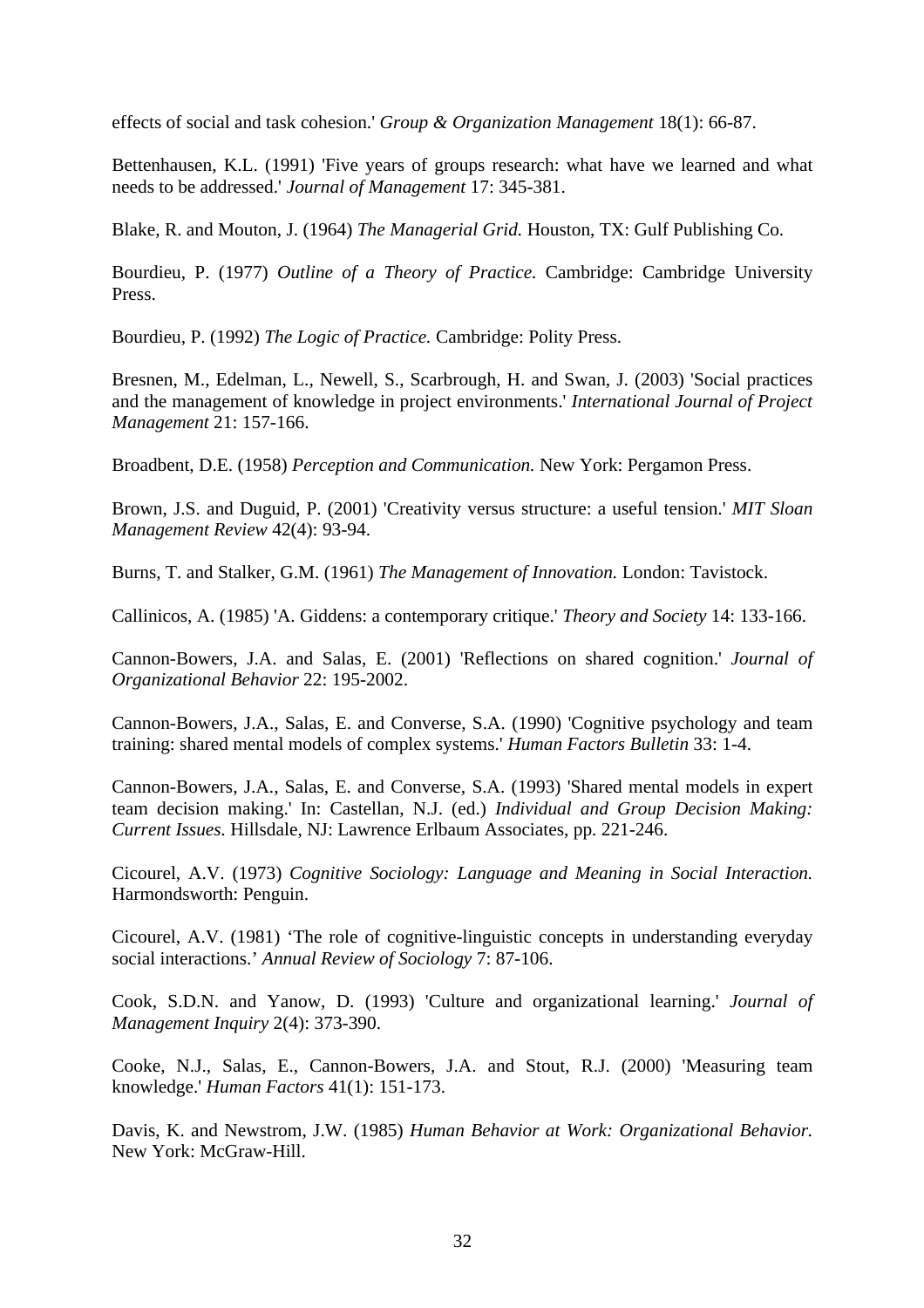DeFillippi, R.J. (2001) 'Project-based learning, reflective practices and learning outcomes.' *Management Learning* 32(1): 5-10.

Dodgson, M. (1993) 'Organizational learning: a review of some literatures.' *Organization Studies* 14(3): 375-394.

Donnellon, A., Gray, B. and Bougon, M.G. (1986) 'Communication, meaning, and organized action.' *Administrative Science Quarterly* 31: 43-55.

Driver, M. (2003) 'Diversity and learning in groups.' *The Learning Organization* 10(3): 149- 166.

Druskat, V.U. and Pescosolido, A.T. (2002) 'The content of effective teamwork mental models in self-managing teams: ownership, learning and heedful interrelating.' *Human Relations* 55(3): 283-314.

Duncan, P.C., Rouse, W.B., Johnston, J.H., Cannon-Bowers, J.A., Salas, E. and Burns, J.J. (1996) 'Training teams working in complex systems: a mental model-based approach.' *Human/Technology Interaction in Complex Systems* 8: 173-231.

Earley, P.C. and Mosakowski, E. (2000) 'Creating hybrid team cultures: an empirical test of transnational team functioning.' *Academy of Management Journal* 43(1): 26-49.

Easterby-Smith, M. (1997) 'Disciplines of organizational learning: contributions and critiques.' *Human Relations* 50(9): 1085-1113.

Emirbayer, M. and Mische, A. (1998) 'What is agency?' *American Journal of Sociology* 103(4): 962-1023.

Endsley, M. R. (1995) 'Toward a theory of situation awareness in dynamic systems.' *Human Factors* 37(1): 32-64.

Fayol, H. (1949 [1930]) *Industrial and General Administration.* London: Pitman.

Fiske, S.T. and Taylor, S.E. (1984) *Social Cognition.* New York: Random House.

Fiol, C.M. and Lyles, M.A. (1985) 'Organizational learning.' *Academy of Management Review* 10(4): 803-813.

Fox, S. (1996) 'Viral writing: deconstruction, disorganization and ethnomethodology.' *Scandinavian Journal of Management* 12(1): 89-108.

Gann, D.M. and Salter, A. (2000) 'Innovation in project-based, service-enhanced firms: the construction of complex products and systems.' *Research Policy* 29: 955-972.

Garfinkel, H. (1967) *Studies in Ethnomethodology.* Englewood Cliffs, NJ: Prentice-Hall.

Gentner, D. and Stevens, A.L. (eds.) *Mental Models.* Hillsdale, NJ: Lawrence Erlbaum Associates.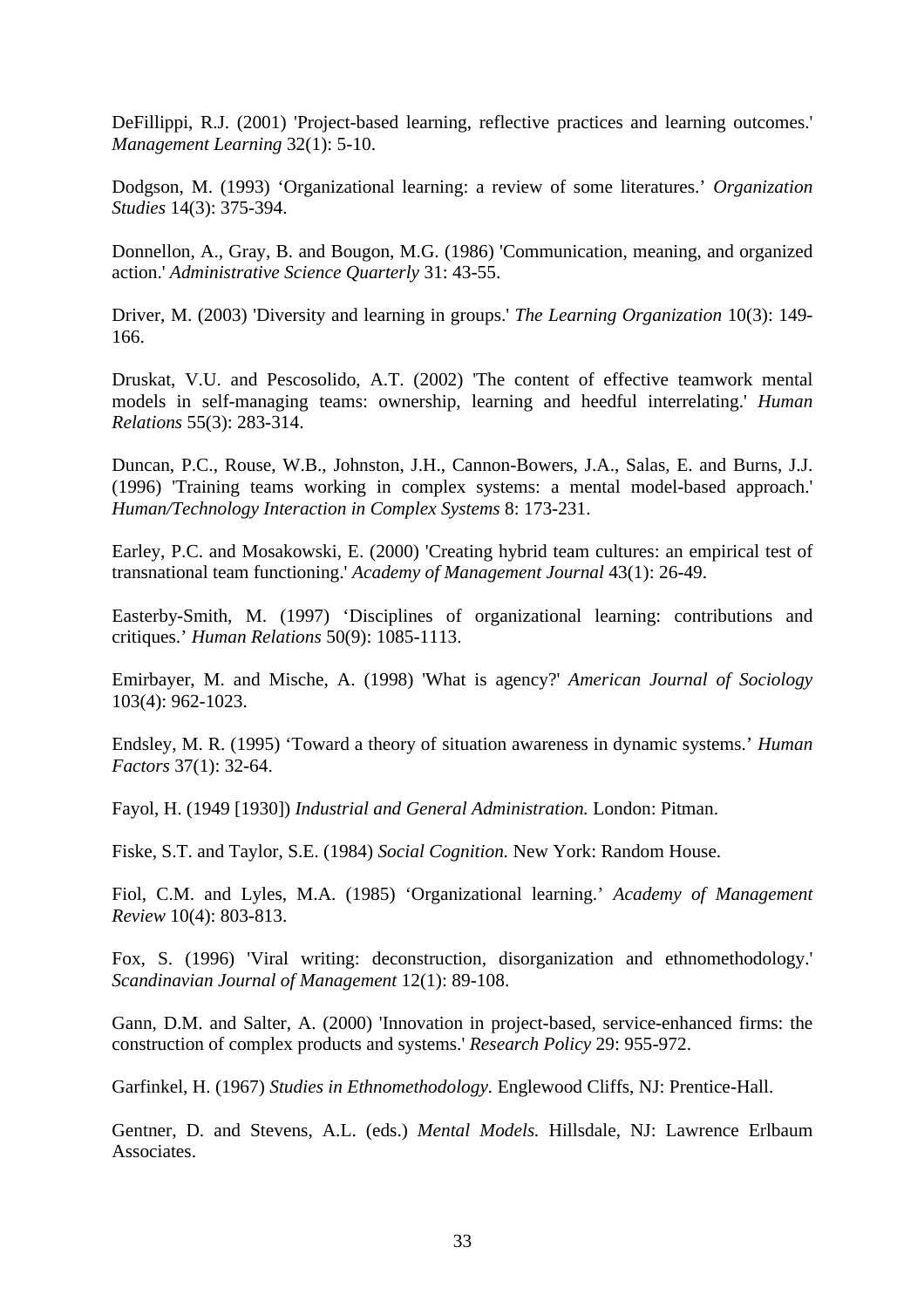Gherardi, S. (2000) 'Practice-based theorizing on learning and knowing in organizations.' *Organization* 7(2): 211-223.

Gherardi, S. (2001) 'From organizational learning to practice-based knowing.' *Human Relations* 54(1): 131-139.

Gherardi, S. and Nicolini, D. (2002) 'Learning the trade: a culture of safety in practice.' *Organization* 9(2): 191-223.

Gibson, C.B. (2001) 'From knowledge accumulation to accommodation: cycles of collective cognition in work groups.' *Journal of Organizational Behavior* 22: 121-134.

Giddens, A. (1979) *Central Problems in Social Theory: Action, Structure and Contradiction in Social Analysis.* London: Macmillan.

Giddens, A. (1984) *The Constitution of Society: Outline of the Theory of Structuration.* Cambridge: Polity Press.

Grabher, G. (2002) 'Cool projects, boring institutions: temporary collaboration in social context.' *Regional Studies* 36(3): 205-214.

Greeno, J.G. (1989) 'A perspective on thinking.' *American Psychologist* 44(2): 134-141.

Greeno, J.G. (1998) 'The situativity of knowing, learning and research.' *American Psychologist* 53(1): 5-26.

Gulick, L.H. (1937) 'Notes on the theory of organization.' In: Gulick, L.H. and Urwick, L. (eds.) *Papers on the Science of Administration.* New York: Institute of Public Administration, pp. 1-88.

Guzzo, R.A. (1986) 'Group decision making and group effectiveness in organizations.' In: Goodman, P.S. (ed.) *Designing Effective Work Groups*. San Francisco, CA: Jossey-Bass, pp. 34-71.

Heidegger, M. (1962 [1927]) *Being and Time.* Oxford: Blackwell.

Heracleous, L. and Barrett, M. (2001) 'Organizational change as discourse: communicative actions and deep structures in the context of information technology implementation.' *Academy of Management Journal* 44(4): 755-778.

Hobday, M. (2000) 'The project-based organisation: an ideal form of for managing complex products and systems?' *Research Policy* 29: 871-893.

Hochschild, A. (1979) 'Emotion work, feeling rules, and social structure.' *American Journal of Sociology* 85(3): 551-575.

Hoffman, L.R. and Maier, N.R.E. (1961) 'Quality and acceptance of problem solutions by members of heterogeneous and homogeneous groups.' *Journal of Abnormal and Social Psychology* 62: 401-407.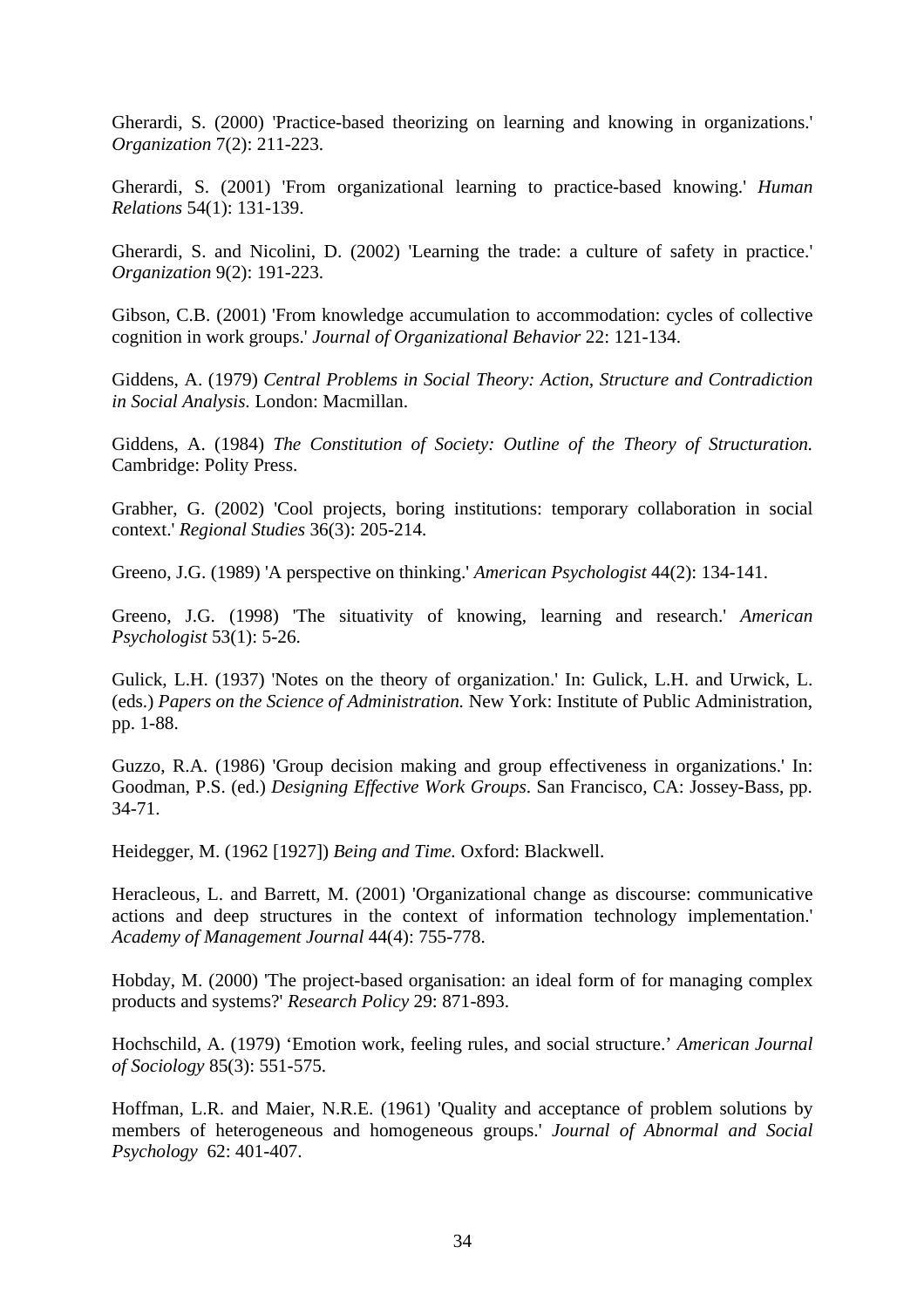Hollingshead, A.B. (1998) 'Distributed knowledge and transactive processes in groups.' In: Neale, M.A., Mannix, E.A. and Gruenfeld, D.H. (eds.) *Research on Managing Groups and Teams. Volume 1.* Greenwich, CT: JAI Press, pp. 103-124.

Hollingshead, A.B. (2000) 'Perceptions of expertise and transactive memory in work relationships.' *Group Processes and Intergroup Relations* 3: 257-267.

Hutchins, E. (1995a) *Cognition in the Wild.* Cambridge, MA: MIT Press.

Hutchins, E. (1995b) 'How a cockpit remembers its speeds.' *Cognitive Science* 265-288.

Jackson, S.E., May, K.E. and Whitney, K. (1995) 'Understanding the dynamics of diversity in decision-making teams.' In: Guzzo, R.A. and Salas, E. (eds.) *Team Effectiveness and Decision Making in Organizations.* San Francisco, CA: Jossey Bass, pp. 204-261.

James, W. (1950 [1890]) *The Principles of Psychology.* 2 Volumes. New York: Dover Publications.

James, W. (2000 [1907]) 'Pragmatism: a new way for some old ways of thinking.' In: James, W. *Pragmatism and Other Writings.* Harmondsworth: Penguin, pp. 1-132.

Janis, I.L. (1972) *Victims of Groupthink*. Boston, MA: Houghton Mifflin.

Janis, I.L. (1982) *Groupthink: Psychological Studies of Policy Decisions and Fiascos.* Boston, MA: Houghton Mifflin.

Jehn, K.A., Northcraft, G.B. and Neale, M.A. (1999) 'Why differences make a difference: a field study of diversity, conflict, and performance in workgroups.' *Administrative Science Quarterly* 44: 741-763.

Johnson-Laird, P.N. (1983) *Mental Models: Towards a Cognitive Science of Language, Inference and Consciousness.* Cambridge, MA: Harvard University Press.

Keegan, A. and Turner, J.R. (2001) 'Quantity versus quality in project based learning practices.' *Management Learning* 32(1): 77-98.

Kelly, G.A. (1955) *The Psychology of Personal Constructs.* 2 Volumes. New York: Norton.

Kiesler, C.A. and Sproull, L. (1982) 'Managerial response to changing environments: perspectives on problem sensing from social cognition.' *Administrative Science Quarterly* 27: 548-570.

Kim, D.H. (1993) 'The link between individual and organizational learning.' *Sloan Management Review* 35(1): 37-50.

Klimoski, R. and Mohammed, S. (1994) 'Team mental model: construct or metaphor?' *Journal of Management* 20(2): 403-437.

Langan-Fox, J., Wirth, A., Code, S., Langfield-Smith, K. and Wirth, A. (2001) 'Analyzing shared and team mental models.' *International Journal of Industrial Ergonomics* 28: 99-112.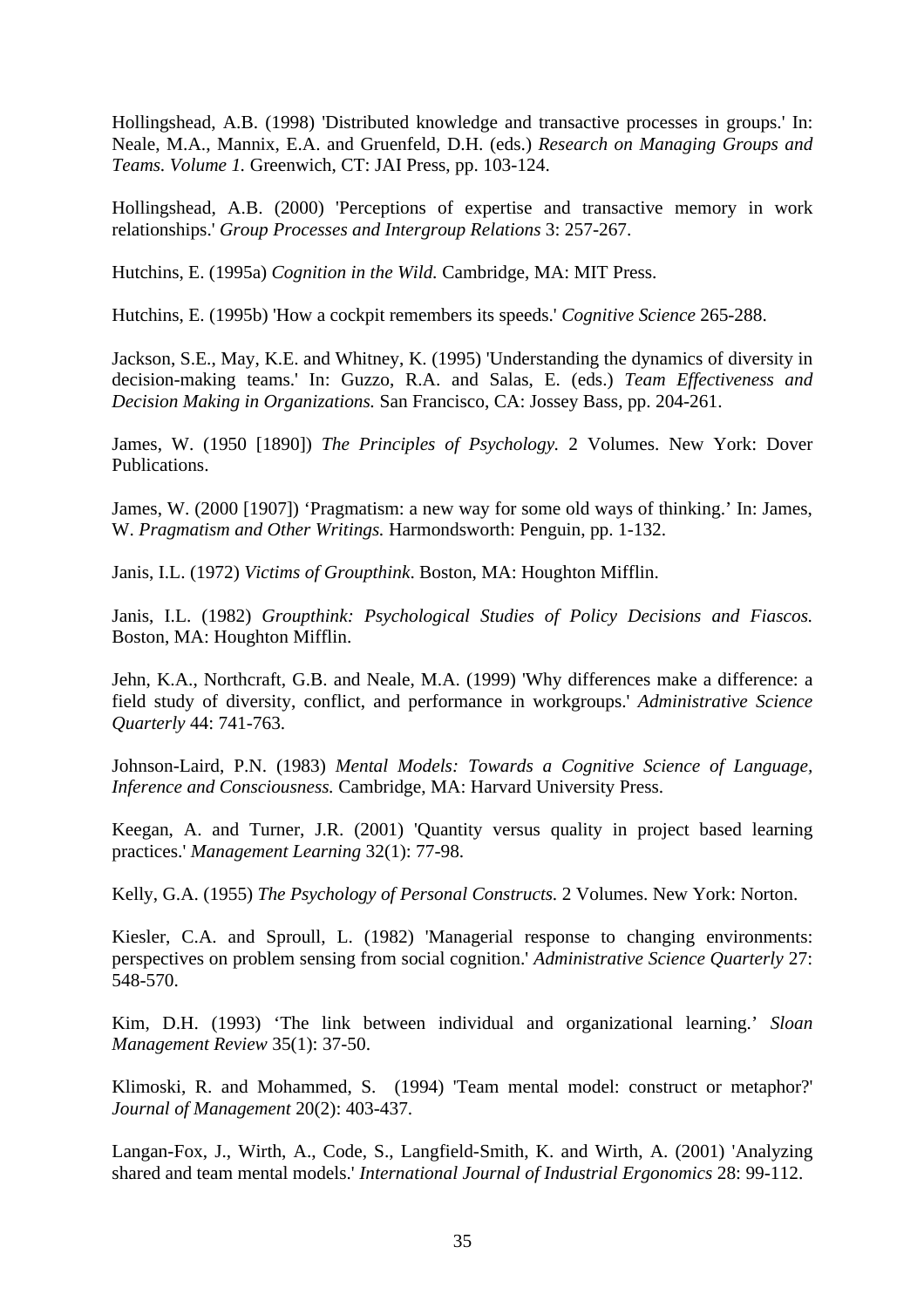Lave, J. (1988) *Cognition in Practice: Mind, Mathematics, Culture in Everyday Life.* Cambridge: Cambridge University Press.

Lave, J. and Wenger, E. (1991) *Situated Learning: Legitimate Peripheral Participation.* Cambridge: Cambridge University Press.

Lawrence, P.R. and Lorsch, J.W. (1967a) *Organization and Environment: Managing Differentiation and Integration.* Boston, MA: Harvard University Press.

Lawrence, P.R. and Lorsch, J.W. (1967b) 'Differentiation and integration in complex organizations.' *Administrative Science Quarterly* 12: 1-30.

Leonard, D. (1995) *Wellsprings of Knowledge: Building and Sustaining the Sources of Innovation.* Boston, MA: Harvard Business School Press.

Leonard, D. and Swap, W. (1999) *When Sparks Fly: Igniting Creativity in Groups.* Boston, MA: Harvard Business School Press.

Levesque, L.L., Wilson, J.M. and Wholey, D.R. (2001) 'Cognitive divergence and shared mental models in software development project teams.' *Journal of Organizational Behavior* 22: 135-144.

Levine, J.M., Resnick, L.B. and Higgins, E.T. (1993) 'Social foundations of cognitions.' *Annual Review of Psychology* 41: 585-612.

Levinthal, D.A. and March, J.G. (1993) 'The myopia of learning.' *Strategic Management Journal* 14: 95-112.

Lewis, K. and Huber, G. (2005) 'A theory of the effects of cross understanding and mental model dissimilarity on work group outcomes.' *Academy of Management Proceedings* MOC: I1-I6.

Louis, M.R. And Sutton, R.I. (1991) 'Switching cognitive gears: from habits of mind to active thinking.' *Human Relations* 44: 55-76.

McClelland, J., Rumelhart, D. and Hinton, G. (1987) 'The appeal of parallel distributed processing.' In: Rumelhart, D., McClelland, J. *et al.* (eds.) *Parallel Distributed Processing: Explorations in the Microstructure of Cognition. Volume One - Foundations.* Cambridge, MA: MIT Press, pp. 3-44.

March, J.G. (1991) 'Exploration and exploitation in organizational learning.' *Organization Science* 2: 71-87.

March, J.G. and Olson, J.P. (1975). 'The uncertainty of the past; organizational ambiguous learning.' *European Journal of Political Research* 3: 147-171.

Marshall, A. (1920 [1890]) *Principles of Economics.* London: Macmillan.

Marshall, N. (2003) 'Identity and difference in complex projects: why boundaries still matter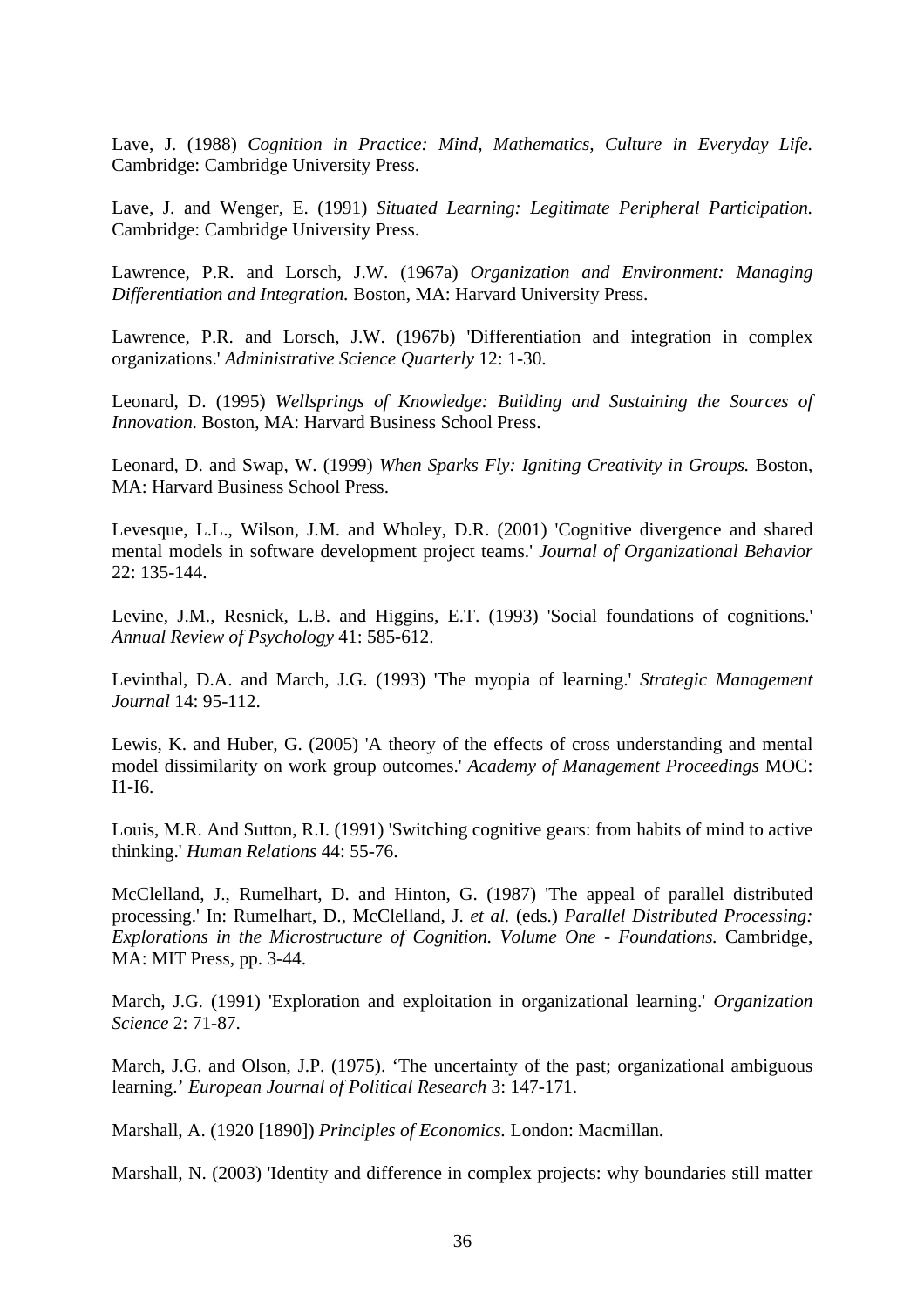in the 'boundaryless' organization.' In: Paulsen, N. and Hernes, T. (eds.) *Managing Boundaries in Organizations: Multiple Perspectives.* Basingstoke: Palgrave Macmillan, pp. 55-75.

Mathieu, J.E., Heffner, T.S., Goodwin, G.F., Salas, E. and Cannon-Bowers, J.A. (2000) 'The influence of shared mental models on team process and performance.' *Journal of Applied Psychology* 85(2): 273-283.

Mead, G.H. (1913) 'The social self.' *Journal of Philosophy, Psychology and Scientific Methods* 10: 374-380.

Mead, G.H. (1934) *Mind, Self and Society from the Standpoint of a Social Behaviorist.* Chicago, IL: University of Chicago Press.

Meyerson, D., Weick, K.E. and Kramer, R.M. (1996) 'Swift trust and temporary groups.' In: Kramer, R.M. and Tyler, T.R. (eds.) *Trust in Organizations: Frontiers of Theory and Research.* Thousand Oaks, CA: Sage Publications, pp. 166-195.

Miller, D.L. (1982) 'Introduction.' In: Miller, D.L. (ed.) *The Individual and the Social Self: Unpublished Work of George Herbert Mead.* Chicago, IL: University of Chicago Press, pp. 1-26.

Minsky, M.A. (1975) 'A framework for representing knowledge.' In: Winston, P.H. (ed.) *The Psychology of Computer Vision.* New York: McGraw-Hill, pp. 211-277.

Mitchell, R. (1986) 'Team building by disclosure of internal frames of reference.' *Journal of Applied Behavioral Science* 22: 15-28.

Mohammed, S. and Dumville, B.C. (2001) 'Team mental models in a team knowledge framework: expanding theory and measurement across disciplinary boundaries.' *Journal of Organizational Behavior* 22: 89-106.

Mohammed, S. and Ringseis, E. (2001) 'Cognitive diversity and consensus in group decision making: the role of inputs, processes,and outcomes.' *Organizational Behavior and Human Decision Processes* 85(2): 310-335.

Mohammed, S., Klimoski, R. and Rentsch, J. (2000) 'The measurement of team mental models: we have no shared schema.' *Organizational Research Methods* 3: 123-165.

Moussavi, F. and Evans, D.A. (1993) 'Emergence of organizational attributions: the role of a shared cognitive schema.' *Journal of Management* 19(1): 79-95.

Neisser, U. (1967) *Cognitive Psychology.* Englewood Cliffs, NJ: Prentice Hall.

Newell, A. and Simon, H.A. (1972) *Human Problem Solving.* Englewood Cliffs, NJ: Prentice Hall.

Norman, D.A. (1993) 'Cognition in the head and in the world: an introduction to the special issue on situated action.' *Cognitive Science* 17(1): 1-6.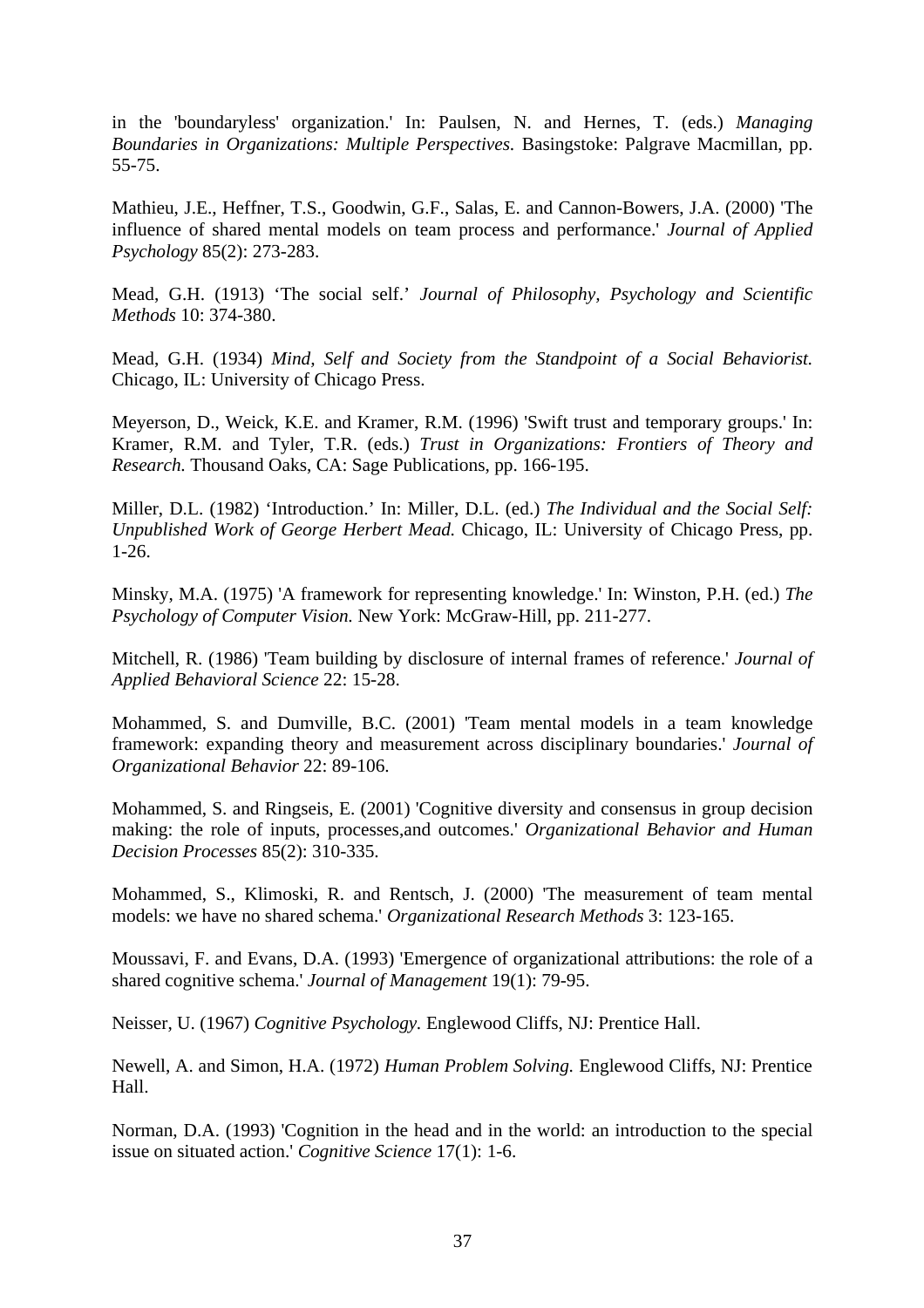Orlikowski, W.J. (1992) 'The duality of technology: rethinking the concept of technology in organizations.' *Organization Science* 3(3): 398-427.

Orlikowski, W.J. (2000) 'Using technology and constituting structures: a practice lens for studying technology in organizations.' *Organization Science* 11(4): 404-428.

Orlikowski, W.J. (2002). 'Knowing in practice: enacting a collective capability in distributed organizing.' *Organization Science* 13(3): 249-273.

Orlikowski, W.J. and Gash, D.C. (1994) 'Technological frames: making sense of information technology in organizations.' *ACMN Transactions on Information Systems* 12(2): 174-207.

Overholt, A. (2004) 'Personality tests: back with a vengeance.' *Fast Company*, November 2004, pp.115-117.

Pelled, L. (1996) 'Demographic diversity, conflict, and work group outcomes: an intervening process theory.' *Organization Science* 17: 615-631.

Prencipe, A. and Tell, F. (2001) 'Inter-project learning: processes and outcomes of knowledge codification in project-based firms.' *Research Policy* 30: 1373-1394.

Rasker, P.C., Post, W.M. and Schraagen, J.M.C. (2000) 'Effects of two types of intra-team feedback on developing a shared mental model in command and control teams.' *Ergonomics*  43(8): 1167-1189.

Rentsch, J.R. and Klimoski, R.J. (2001) 'Why do 'great minds' think alike? Antecedents of team member schema agreement.' *Journal of Organizational Behavior* 22: 107-120.

Rorty, R. (1979) *Philosophy and the Mirror of Nature.* Princeton, NJ: Princeton University Press.

Rosch,E. (1978) 'Principles of categorization.' In: Rosch, E. and Lloyd, B. (eds.) *Cognition and Categorization.* Hillsdale, NJ: Lawrence Erlbaum Associates, pp. 27-48.

Rouse, W.B. and Morris, N.M. (1986) 'On looking into the black box: prospects and limits in the search for mental models.' *Psychological Bulletin* 100(3): 349-363.

Rouse, W.B., Cannon-Bowers, J.A. and Salas, E. (1992) 'The role of mental models in team performance in complex systems.' *IEEE Transactions on Systems, Man and Cybernetics* 22: 1296-1308.

Rumelhart, D.E. (1984) 'Schemata and the cognitive system.' In: Wyer, R.S. and Srull, T.K. (eds.) *The Handbook of Social Cognition, Volume 1*. Hillsdale, NJ: Lawrence Erlbaum Associates, pp. 161-188.

Schank, R.C. and Abelson, R.P. (1977) *Scripts, Plans, Goals and Understanding.* Hillsdale, NJ: Lawrence Erlbaum Associates.

Schutz, A. and Luckmann, T. (1973) *The Structures of the Lifeworld.* Evanston, IL: Northwestern University Press.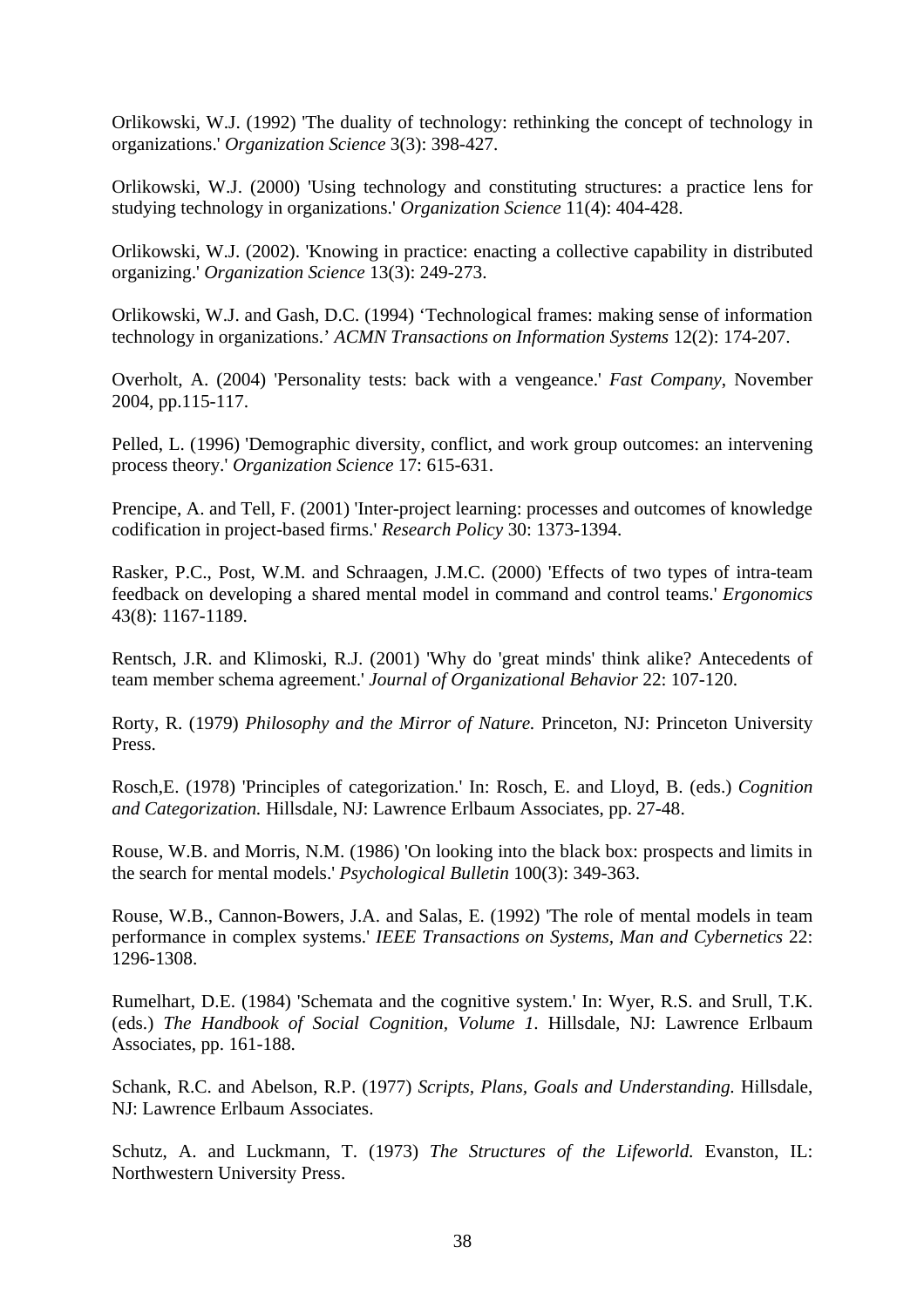Schwarz, N. (1998) 'Warmer and more social: recent developments in cognitive social psychology.' *Annual Review of Sociology* 24: 239-264.

Sewell, W.H. (1992) 'A theory of structure: duality, agency, and transformation.' *American Journal of Sociology* 98(1): 1-29.

Smircich, L. and Stubbart, C. (1985) 'Strategic management in an enacted world.' *Academy of Management Review* 10(4): 724-738.

Smith-Jentsch, K.A., Campbell, G.E., Milanovich, D.M. and Reynolds, A.M. (2001) 'Measuring teamwork mental models to support training needs assessment, development, and evaluation: two empirical studies.' *Journal of Organizational Behavior* 22: 179-194.

Staw, B.M., Sandelands, L.E. and Dutton, J.E. (1981) 'Threat-rigidity effects in organizational behavior: a multilevel analysis.' *Administrative Science Quarterly* 26: 501- 524.

Stout, R.J., Cannon- Bowers, J.A., Salas, E. and Milanovich, D.M. (1999) 'Planning, shared mental models, and coordinated performance: an empirical link is established.' *Human Factors* 41: 61-71.

Suchman, L.A. (2000) 'Organizing alignment: a case of bridge-building.' *Organization* 7(2): 311-327.

Suchman, L.A. (1987) *Plans and Situated Actions: The Problem of Human-Machine Communication.* Cambridge: Cambridge University Press.

Taylor, C. (1993) 'To follow a rule …' In: Calhoun, C., LiPuma, E. and Postone, M. (eds.) *Bourdieu: Critical Perspectives.* Cambridge: Polity Press, pp. 45-59.

Thompson, J.D. (1967) *Organizations in Action.* New York: McGraw-Hill.

Thompson, L. and Fine, G.A. (1999) 'Socially shared cognition, affect, and behaviour: a review and integration.' *Personality and Social Psychology Review* 3(4): 278-302.

Tolman, E.C. (1948) 'Cognitive maps in rats and men.' *The Psychological Review* 55(4): 189- 208.

Tsoukas, H. (1996) 'The firm as a distributed knowledge system: a constructionist approach.' *Strategic Management Journal* 17: 11-25.

Urwick, L. (1937) 'The function of administration with special reference to the work of Henri Fayol.' In: Gulick, L.H. and Urwick, L. (eds.) *Papers on the Science of Administration.* New York: Institute of Public Administration, pp. 115-130.

Vera, A.H. and Simon, H.A. (1993) 'Situated action: a symbolic interpretation.' *Cognitive Science* 17: 7-48.

Wegner, D.M. (1986) 'Transactive memory: a contemporary analysis of the group mind.' In: Mullen, B. and Goethals, G.R. (eds.) *Theories of Group Behavior.* New York: Springer